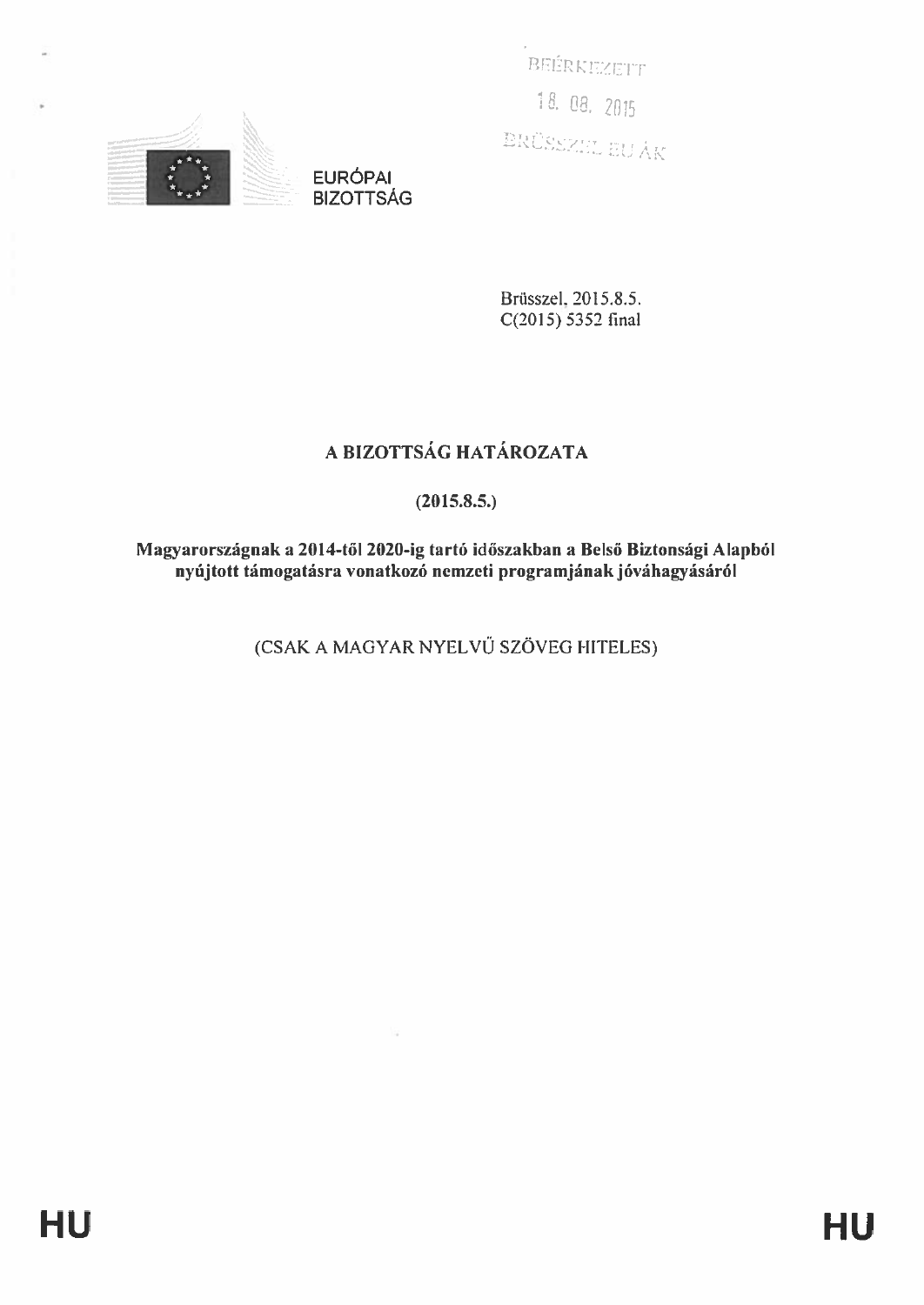# A BIZOTTSÁG HATÁROZATA

## $(2015.8.5.)$

## Magyarországnak a 2014-től 2020-ig tartó időszakban a Belső Biztonsági Alapból nvúitott támogatásra vonatkozó nemzeti programjának jóváhagyásáról

# (CSAK A MAGYAR NYELVŰ SZÖVEG HITELES)

# AZ EURÓPAI BIZOTTSÁG.

tekintettel az Európai Unió működéséről szóló szerződésre,

tekintettel a Menekültügyi, a Migrációs és az Integrációs Alapra, valamint a rendőrségi együttműködés, a bűnmegelőzés és a bűnözés elleni küzdelem, valamint a válságkezelés pénzügyi támogatására szolgáló eszközre vonatkozó általános rendelkezések megállapításáról szóló, 2014. április 16-i 514/2014/EU európai parlamenti és tanácsi rendeletre<sup>l</sup>, és különösen annak 14. cikke (7) bekezdésére,

mivel:

- $(1)$ 2014. szeptember 2-án Magyarország a Bizottság elektronikus adatcsererendszerén (SFC2014) keresztül benyújtotta a 2014-től 2020-ig tartó időszakban a Belső Biztonsági Alapból nyújtott támogatásra vonatkozó nemzeti programjára irányuló javaslatát.
- $(2)$ A Magyarországgal folytatott, az 514/2014/EU rendelet 13. cikkében említett politikai párbeszédre 2013. október 24-én került sor. Az eredményt a 2014. február 20-i kölcsönösen elfogadott jegyzőkönyvben rögzítették.
- $(3)$ A javasolt nemzeti programot Magyarország az 514/2014/EU rendelet 12. cikkében emlitett partnerség bevonásával készítette el.
- $(4)$ A nemzeti program tartalmazza az 514/2014/EU rendelet 14. cikkének (2) bekezdésében említett valamennyi elemet.
- $(5)$ Tekintettel a Magyarország által a nemzeti programba foglalt részletes magyarázatra, célszerű engedélyezni Magyarország számára, hogy eltérjen az 515/2014/EU európai parlamenti és tanácsi rendelet<sup>2</sup> 6. cikke (2) bekezdésének a) pontjában meghatározott forráselosztás minimális százalékos arányától az ugyanezen rendelet 9. cikke (2) bekezdésének a) pontjában említett konkrét cél esetében.
- $(6)$ Az 514/2014/EU rendelet 14. cikke (6) bekezdésének megfelelően a Bizottság 2014. október 13-án, 2014. december 22-én, 2015. május 27-én, 2015. július 14-én és 2015. július 16-án megtette észrevételeit. Magyarország 2014. november 18-án, 2015. április 30-án, 2015. június 5-én és 2015. július 14-én a Bizottság rendelkezésére bocsátott minden további szükséges információt, és megfelelően módosította nemzeti programját. A módosított programot 2015. július 17-én benyújtotta a Bizottsághoz.

 $\mathbf{I}$ HL L 150., 2014.5.20., 112. o.  $\gamma$ 

Az Európai Parlament és a Tanács 2014. április 16-i 515/2014/EU rendelete a Belső Biztonsági Alap részét képező, a külső határok és a vízumügy pénzügyi támogatására szolgáló eszköz létrehozásáról és az 574/2007/EK határozat hatályon kívül helyezéséről (HL L 150., 2014.5.20., 143. o.).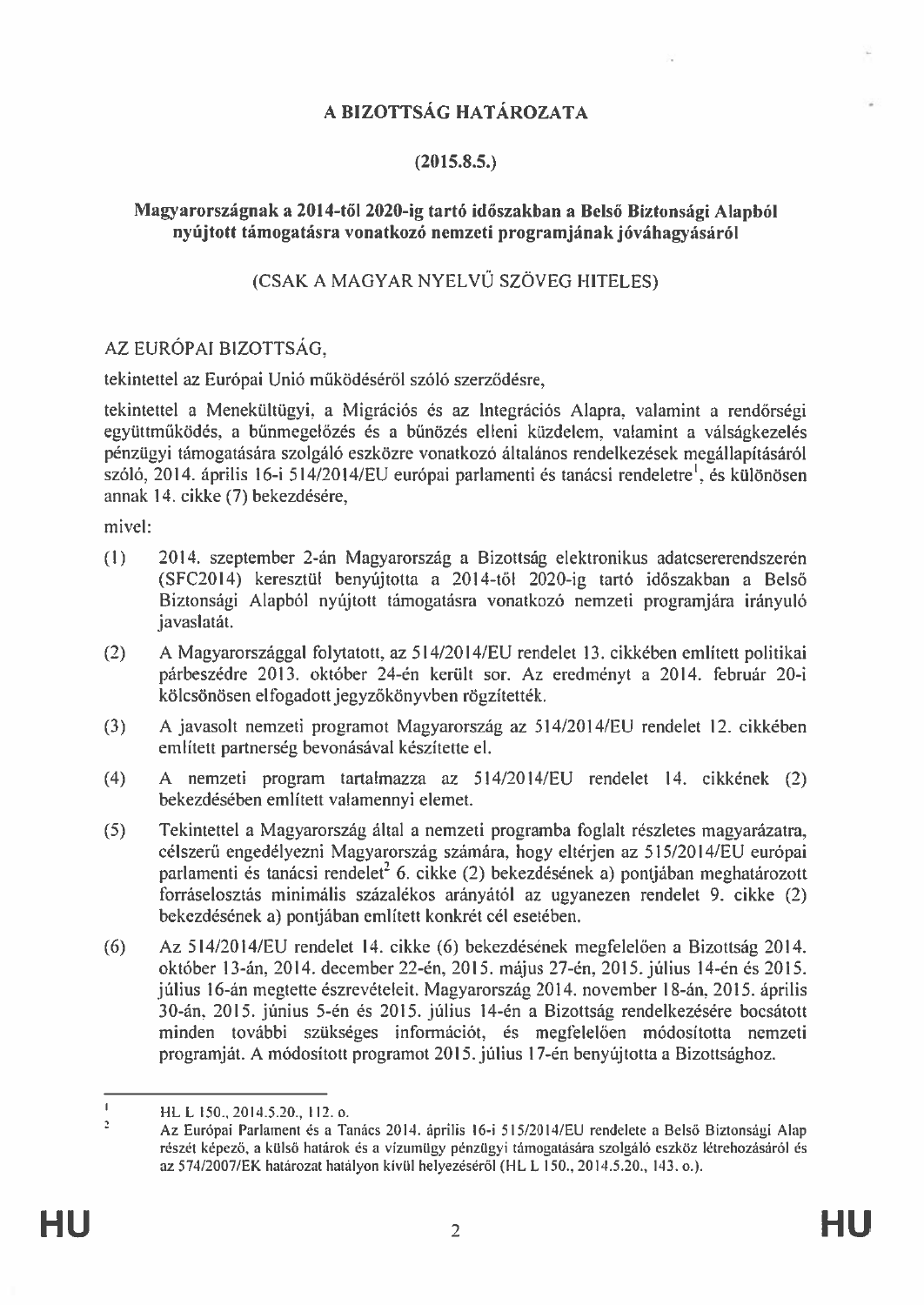- Ez a határozat a 966/2012/EU, Euratom európai parlamenti és tanácsi rendelet<sup>3</sup> 84.  $(7)$ cikke értelmében finanszírozási döntésnek és a rendelet 85. cikke értelmében iogi kötelezettségvállalásnak minősül.
- Meg kell jelölni a Belső Biztonsági Alapból a Magyarország nemzeti programjához  $(8)$ nyújtott hozzájárulás maximális összegét,

ELFOGADTA EZT A HATÁROZATOT:

#### $I$  cikk

Magyarországnak a 2014. január 1-jétől 2020. december 31-ig tartó időszakban a Belső Biztonsági Alapból nyújtott támogatásra vonatkozó nemzeti programjának a 2015. július 17én benyújtott végleges változata jóváhagyásra kerül.

#### $2. cikk$

A Belső Biztonsági Alapból Magyarország nemzeti programjához nyújtott hozzájárulás maximális összege 61 493 119 EUR, amelyet az Unió általános költségvetéséből kell finanszírozni, az alábbi módon:

- 18 02 01 01. jogcím: 40 829 197 EUR a)
- 18 02 01 02. jogcím: 20 663 922 EUR  $b)$

## $3. cikk$

A határozat címzettje Magyarország.

Kelt Brüsszelben, 2015.8.5.-én.

a Bizottság részéről Dimitris AVRAMOPOULOS a Bizottság tagja

**HITELES MÁSOLAT** a fötitkir neveben Jordi AY'ET PUIGARNAU az iktatási osztály igazgatója **EURÓPAI BIZOTTSÁG** 

 $\overline{3}$ 

Az Európai Parlament és a Tanács 2012, október 25-i 966/2012/EU, Euratom rendelete az Unió általános költségvetésére alkalmazandó pénzügyi szabályokról (HL L 298., 2012.10.26., 1. o.).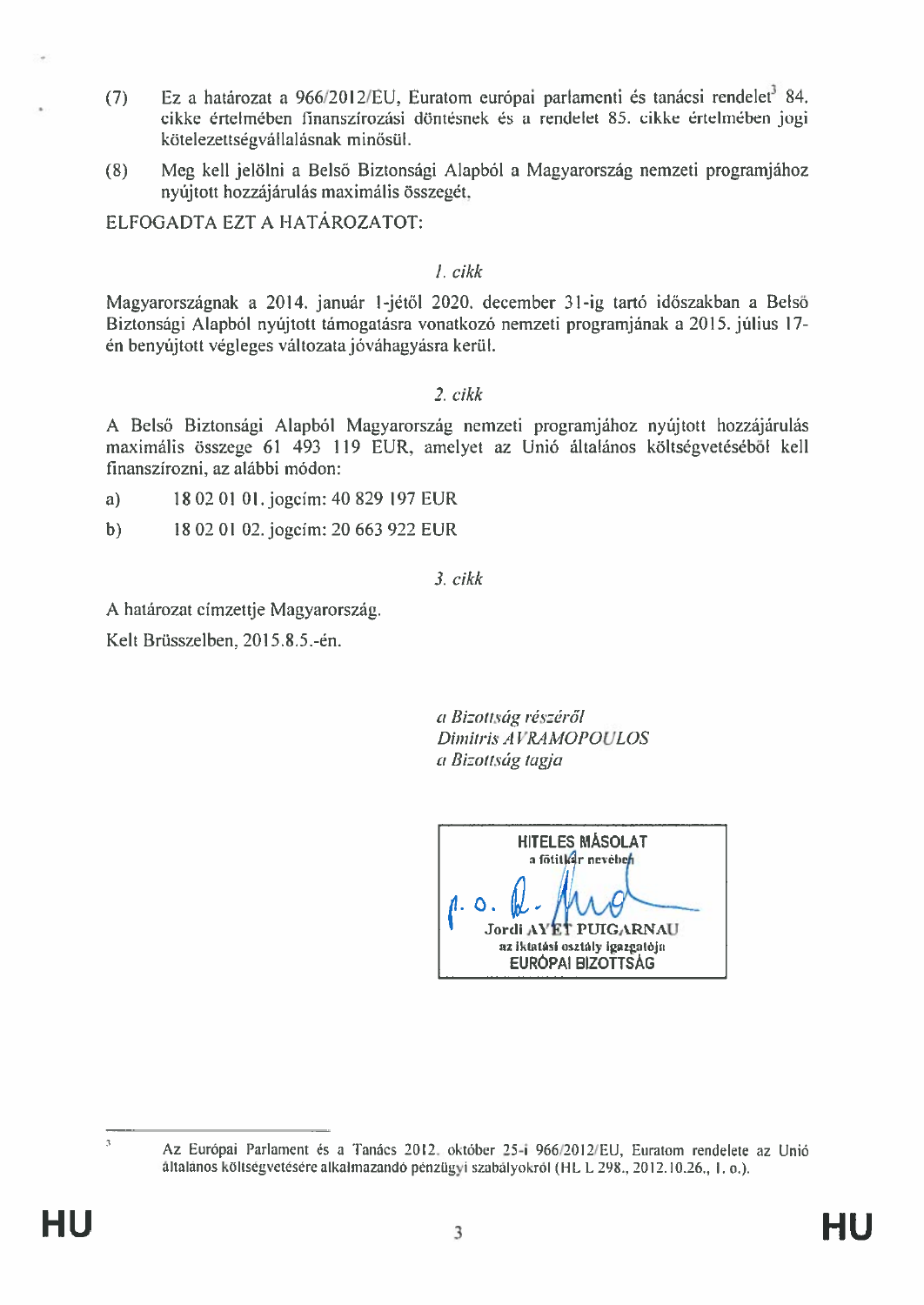# **NATIONAL PROGRAMME ISF**

# **IDENTIFICATION OF THE DESIGNATED AUTHORITIES**

| <b>Authority</b>         | Name of the<br>authority                                 | Head of the<br>authority                                                                                                      | <b>Address</b>                               | <b>E-mail address</b>          | Date of<br>designation | <b>Activities delegated</b> |
|--------------------------|----------------------------------------------------------|-------------------------------------------------------------------------------------------------------------------------------|----------------------------------------------|--------------------------------|------------------------|-----------------------------|
| Responsible<br>authority | Ministry of<br>Interior                                  | dr. Krisztina<br>Berta Deputy<br><b>State Secretary</b><br>for EU and<br>International<br>Relations,<br>Responsible<br>Person | H-1051 Budapest,<br>József A. street 2-4.    | euhat@bm.gov.hu                |                        |                             |
| Audit authority          | Directorate<br>General for<br>Audit of<br>European Funds | Mr. Balázs<br>Dencső dr.                                                                                                      | H-1054 Budapest,<br>Kálmán Imre street<br>2. | balazs.dencso@<br>eutaf.gov.hu |                        |                             |

#### **Competent authorities responsible for management and control systems**

#### **Management and control system**

The Responsible Authority (RA) maintains the Management and Control System set up and effectively in the 2007-2013 period, in line with the provisions of the Regulation (EU) No 514/2014, with the amendments necessary due to the legal background. The RA will directly carry out all the functions specified in this Regulation and the Delegated Regulation (EU) No 1042/2014. The Audit Authority (AA) will be a functionally and organizationally independent body from the RA. The designation will be carried out by the Ministry of Interior (MoI) and take place by the 3Q 2015.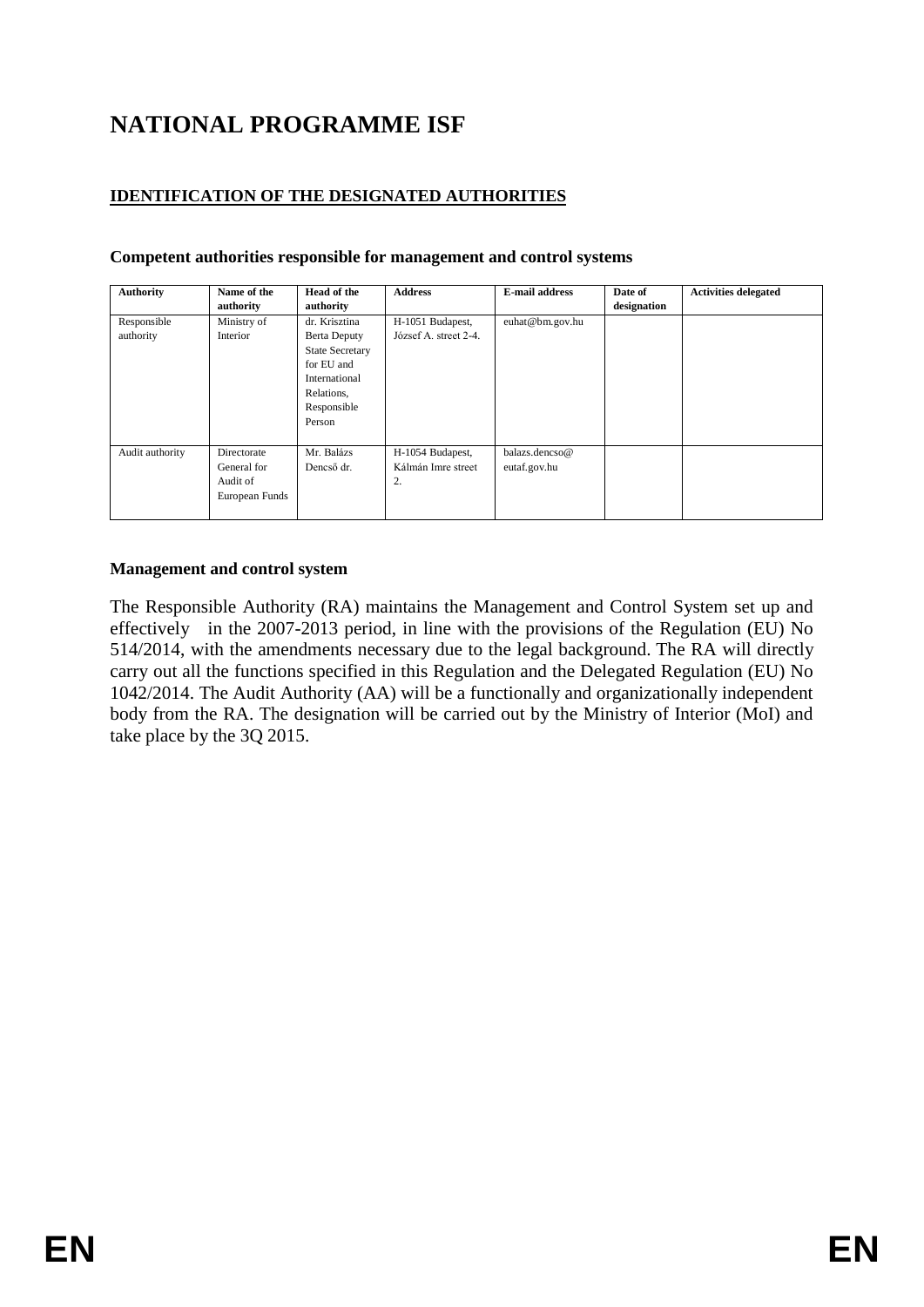| <b>CCI</b>                | 2014HU65ISNP001                       |
|---------------------------|---------------------------------------|
| Title                     | <b>Hungary National Programme ISF</b> |
| Version                   | 1.5                                   |
| First year                | 2014                                  |
| Last year                 | 2020                                  |
| Eligible from             | 01-Jan-2014                           |
| <b>EC Decision Number</b> | C(2015) 5352                          |
| <b>EC</b> Decision Date   | 5.08.2015                             |

## **1. EXECUTIVE SUMMARY**

The activities planned in the National Programme (NP) facilitate the attainment of the objectives on border management, police cooperation and crisis management set in the ISF national strategy and in the field of visa in Hungary's Migration Strategy adopted by Government Decree  $1691/2013$  (X.2.) and  $1698/2013$  (X.4.). The objectives are to improve the security of the external borders, facilitate legal border crossing, develop efficient and customer friendly visa procedure; to combat effectively serious and organised crime, and better manage security-related risks and crises. Further individual strategies were elaborated as regards crime prevention, cyber security, combat against drug and human trafficking.

Legal entry to Hungary (HU) will be more accessible through accelerated, customer friendly Schengen visa issuance, easier and partly automatized border crossing, while maintaining security and implementing more effective external border control in line with the Schengen acquis.

HU will provide better access to Schengen visa issuance by improved consular coverage, higher quality of consular representations' conditions; the visa issuance will be simpler and better services will be delivered by consular/external service providers so as to ensure customer friendly visa procedures; efficient identification of visa frauds through ITC developments (including VIS) and liaison officer network will be provided; the security aspects of visa procedure will also be increased.

As for border management, HU will take steps to facilitate and speed up legal crossing of the external borders with new and improved border crossing points (BCP) and implementation of Smart Borders Package (SBP).

To handle irregular migration, HU will enhance cooperation at national and international level, improve the risk-analysis system of the relevant authorities. HU will enhance all tiers of the EU integrated border management (IBM) system, develop technologies, equipment and systems on border control, in-depth control, criminal intelligence and investigation supporting border control. N.SIS II and sub-systems will continuously support border management, while well-equipped units will operate in the field of IBM with improved reaction capability. EUROSUR will operate in line with EUROSUR Regulation and upgraded national situation picture (analysis and operational layers) will be operational. To enhance the effectiveness of the above, HU will ensure adequately qualified staff for visa administration and border management.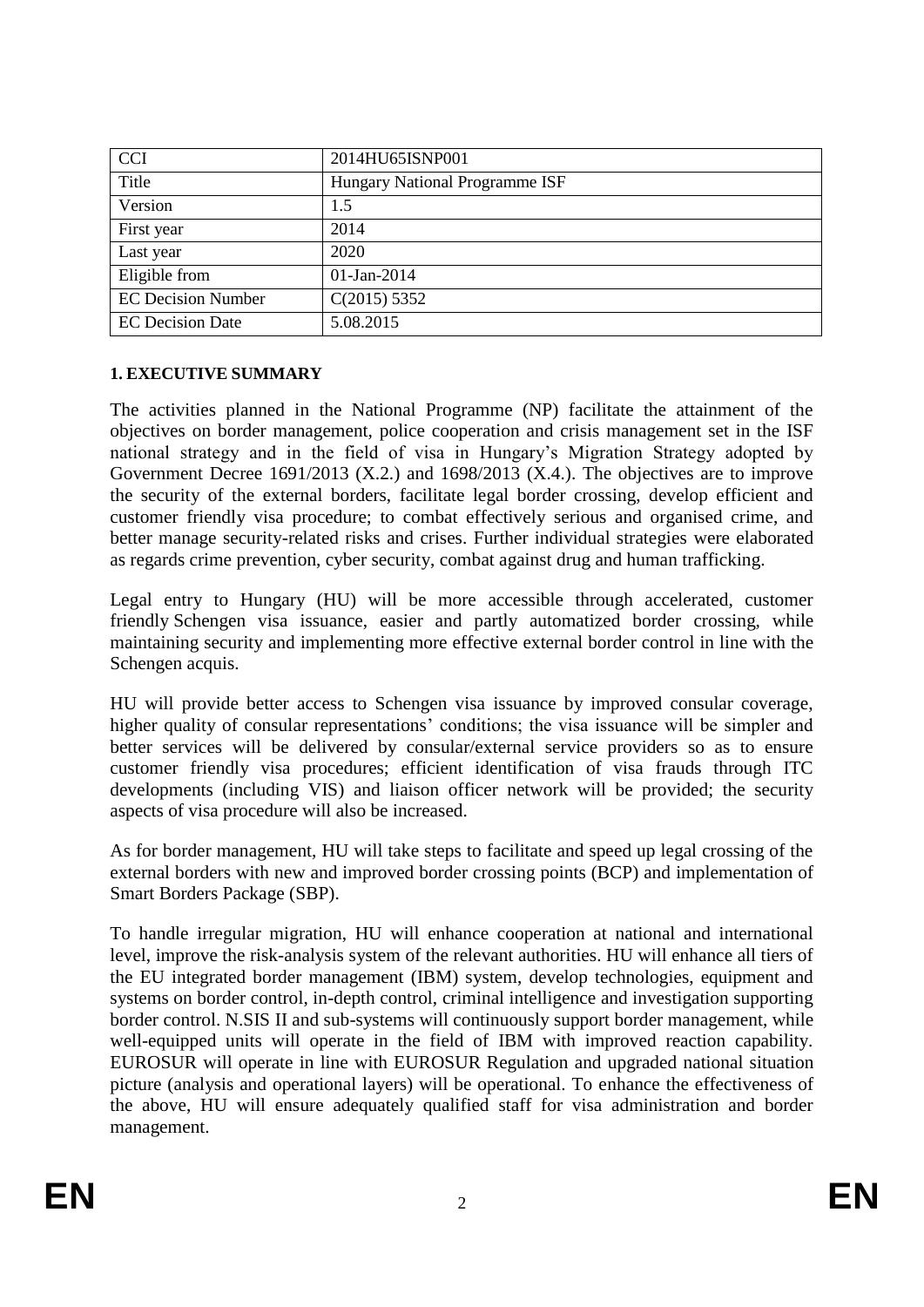HU will be able to respond to the development of transnational crime and the increased flexibility of organised criminals by improving the national preventive and combat capacities, information exchange protocols, threat and risk assessment skills.

As a result of the actions, more active participation in the policy cycle, international operations, joint investigations and international networks as well as wider availability of acquired, stored criminal data and increased data transfer are foreseen. Besides raising the number of highly qualified staff, HU envisages enhanced capacity of authorities to provide wider scale, higher level of defence-response and assessment of threat and risk level. As further results the fight against trafficking in human beings (THB) will be more effective via the upgrade of victim services and trans-referral mechanism; moreover awareness on organised crime (OC) and radicalisation will be raised.

HU's aim is to be well-prepared for crisis, ensure rapid, adequate response, maintain clear lines when handling events, and have agreed rules for crisis termination. With the enhanced capacities HU will be capable to manage security-related risks/crises by making preparatory actions, protecting people and critical infrastructure against terrorist attacks and other incidents, such as CBRN-E-related hazards. HU will strengthen the cyber-security of the critical infrastructure, the preventive-combat capacity protecting industrial institutes and its training functions.

By implementing the actions, two information security event management centres, and a CBRN-E training centre will be upgraded. Besides raising the number of highly qualified staff, HU envisages enhanced capacity of authorities to provide wider scale, higher level of defence-response. As further results, more active participation in international networks and wider availability of acquired, stored data, increased data transfer are foreseen.

Under the Borders component, HU considers the borders management specific objective as main priority and 78.9%(32 228 828  $\epsilon$ ) of the allocation is planned for related actions, including operating support for borders (11.7%(4 770 934.3  $\epsilon$ ) of the NP), and for common visa policy specific objective HU planned  $18\%$  (7 387 822€).

Under the Police component, HU will spend  $80.9\%$  (16 718 464 $\epsilon$ ) for prevention and fight against crime and  $16.4\%$  (3 400 401€) for crisis management.

## **2. BASELINE SITUATION IN THE MEMBER STATE**

**Summary of the current state of play as of December 2013 in the Member State for the fields relevant to the Fund**

The number of **visas** issued in HU has been increased in the past three years (2012:12%, 2013:13%). 79 consular representations issued 358.393 Schengen visas in 2013. 286 consular officials are working on the representations, supported by local staff. Approximately  $0.7M\epsilon$ was provided by the national budget for issuing visa in 2013 excl. staff costs.

Further improvement of the premises, equipment for document security and staff is necessary for the management of the increasing number of customers; and costumer friendly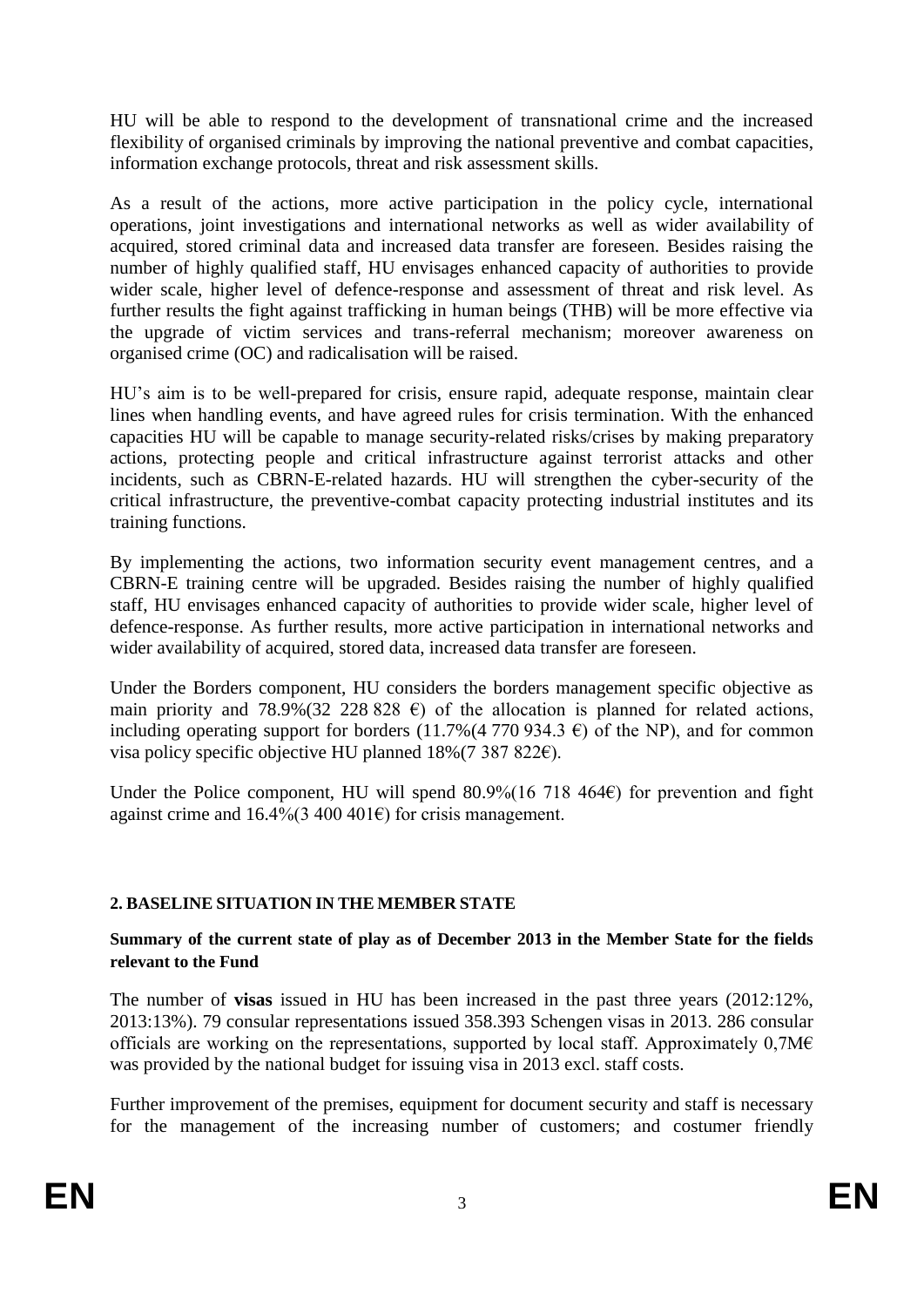environment is a challenge. Some of the premises of consular posts have to be renovated and extended (eg Baku, Delhi). Security equipment of the waiting, interview rooms and consular offices has to be improved at 7 locations out of which 3-4 (eg Havana, Jakarta, Almati) will be addressed by ISF-B.

Shortage of equipment was identified at 25 locations. Based on an assessment of the Ministry of Foreign Affairs and Trade (MoFaT) the consular coverage needs to be further increased by improving consular cooperation or opening new consular posts (eg Erbil, Quito, Ulaanbaatar). The temporary shortages of staff at some offices are addressed but there are locations (e.g. Almaty, Cairo, Minsk, Shanghai) where the number of staff still has to be increased. Some of these locations where in peak periods the consular staff (one or two consuls, assistants) need further personnel to be able to carry out visa process(30-40 % increase of visa applications at all of the above locations from May to July).

Training (basic training for general consular and visa administrator prior the deployment and further trainings) of the visa administrator staff must be ensured in line with the changes in legal background and local needs.

Necessary IT developments for VIS-roll out have been implemented under External Borders Fund-EBF. No shortage of equipment risks the implementation of VIS. The configuration of fingerprint reading devices (VIS) at the remaining consular offices is needed for VIS roll-out. Additional equipment (eg document and fingerprint readers) is required in line with the changing number of visa applications and with the new consular offices.

Continuous operation of N.VIS and changes in the number of visa application at certain HU consulates need to be managed. National budget used for operation of VIS was 182 k€ in 2013.

To filter irregular migration during visa procedure the quality of training needs to be improved (relevant bodies in the field of fight against illegal migration or forgeries are not adequately involved).

ILOs and document advisers at HU representations revealed more than 500 cases of visa fraud in 2013. Due to the growing irregular migration pressure the ILO network should be maintained and improved.

HU concluded representation arrangements covering 94 locations. There are negotiations on transforming 2 HU consular representations to common visa application centre. MoFAT regularly assesses the possibility of the extension of consular cooperation, also the possible locations for outsourcing some elements of the visa procedure.

To promote legal channels and reduce irregular migration the cooperation with third countries has to be improved.

Along the 1,103 km external land **borders** (UKR, SRB, RO and HR) HU operates 28 road, 12 railway, 3 river BCPs, and 3 air BCPs. The infrastructure of the BCPs at the UKR and SRB border complies with the Schengen requirements. App. 85 m€ was provided for border control (incl. staff costs) from national budget in 2013. 34 million people cross the external borders of HU yearly.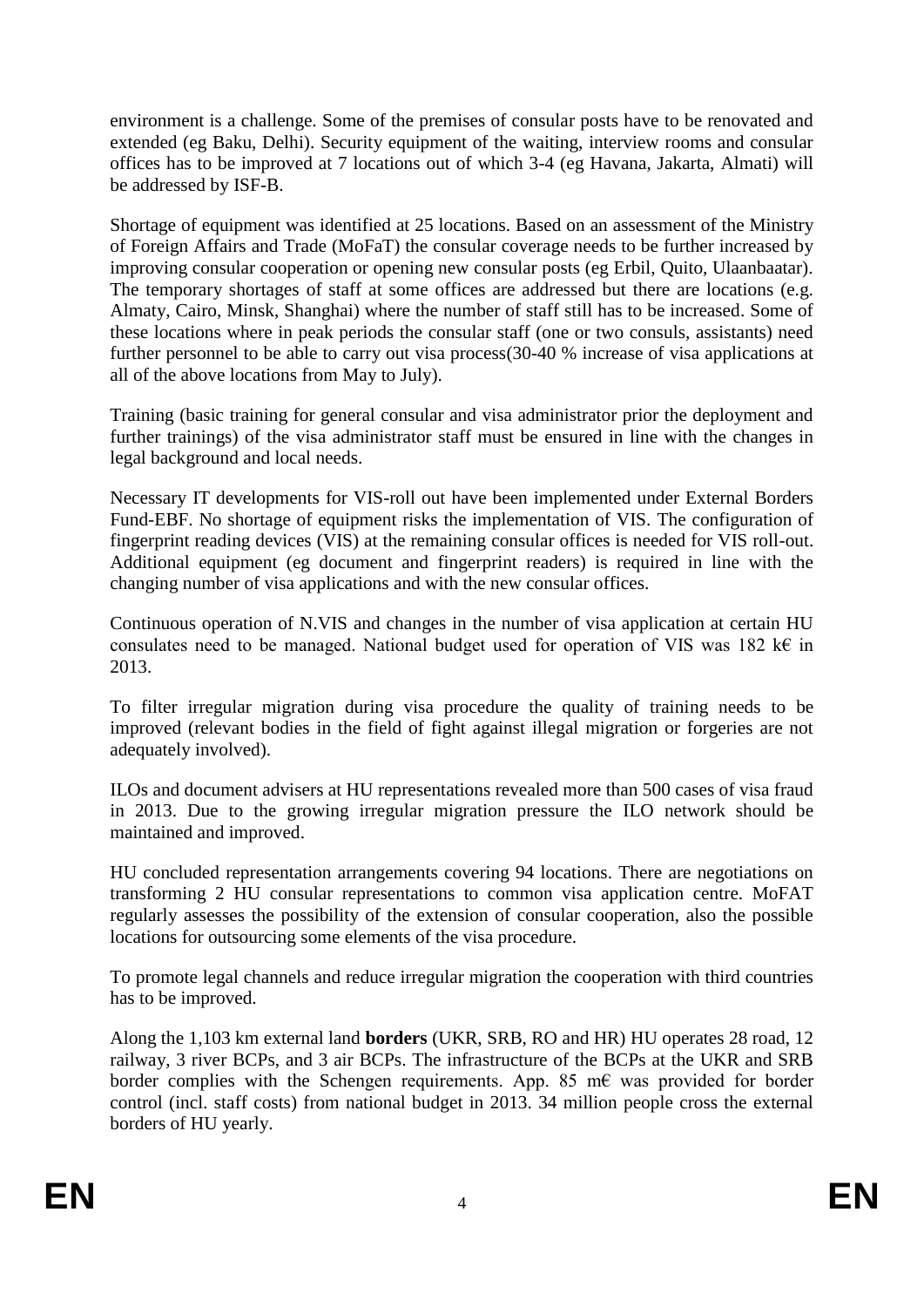The completed VIS roll-out by mid-2015 will impact border checks at the UKR and SRB border (e.g. time to check travellers with visa will increase). Situation in UKR and visa liberalisation process of Eastern Partnership countries may have an impact on legal and illegal migration as well in terms of growing number of border crossings or changing methods of illegal activity.

The smooth check of travellers is a challenge, at SRB and UKR border congestions occur regularly, thus improvement of premises, building new BCPs, IT systems and equipment is needed. The exit and entry for bona fide travellers have to be facilitated.

Document and fingerprint readers, technical equipment, IT systems used at the BCPs was modernised in 2011. One ABC system (1 gate) operates at Budapest Airport since June 2014. The setup of ABC gates at other BCPs shall be assessed. Without prejudice to the outcome of the negotiations of the Smart Borders Package (SBP), the introduction of SBP at BCPs and consulates will have to be carried out.

SIS II was introduced mainly with EU support (Schengen Facility and EBF). Based on an ongoing study regarding the security of N.SIS II needs, if any, have to be addressed and the continuous operation requires further investments.

Although HU has already setup IBM system, cooperation within/between relevant authorities, and ITC equipment, systems have to be improved. Cooperation should be facilitated among MSs, EU institutions and third countries.

Training provided for border management personnel has to be improved, due to changing legal background, new working methods and technologies. There is a need for further training for border policing staff; and training for all relevant bodies (travel agencies, airlines, bus companies) that has an obligation to implement document checks in line with the rules on entering HU; also the review of the training system and facilities.

Handling illegal migration is a challenge due to increasing pressure mainly at the SRB border (2012:9,933; 2013:22,877 persons). Balkan route is identified by Frontex (FX) as important land irregular migration route even at EU level. Impacts of the Afghan crisis and after-effects of the 2011 peak, escalation of the Syrian and Somali situation is perceived in increasing irregular migration especially at SRB border. As a new phenomenon irregular migrants from Western Africa also appeared on the Balkan route. At HR border illegal activity has increased (2014:36% to 2013) as landmines layed were removed. HU is on the Eastern border route as well, but the level of irregular migration was significantly lower at the border with UKR.

EUROSUR National Coordination Centre (NCC) is operating at the National Police Headquarters (NPHQ) in line with EUROSUR Regulation. Upgrade of national situation picture is essential based on FX recommendations (e.g. implement operational and analysis layers).

The authorities have their own risk analysis; but there is a need for improving the complexity of risk analysis and assessment based on data of authorities involved in IBM.

Border surveillance is based on fix, mobile and handheld thermal cameras, night vision devices procured under EBF. Mobile surveillance devices may be redistributed by county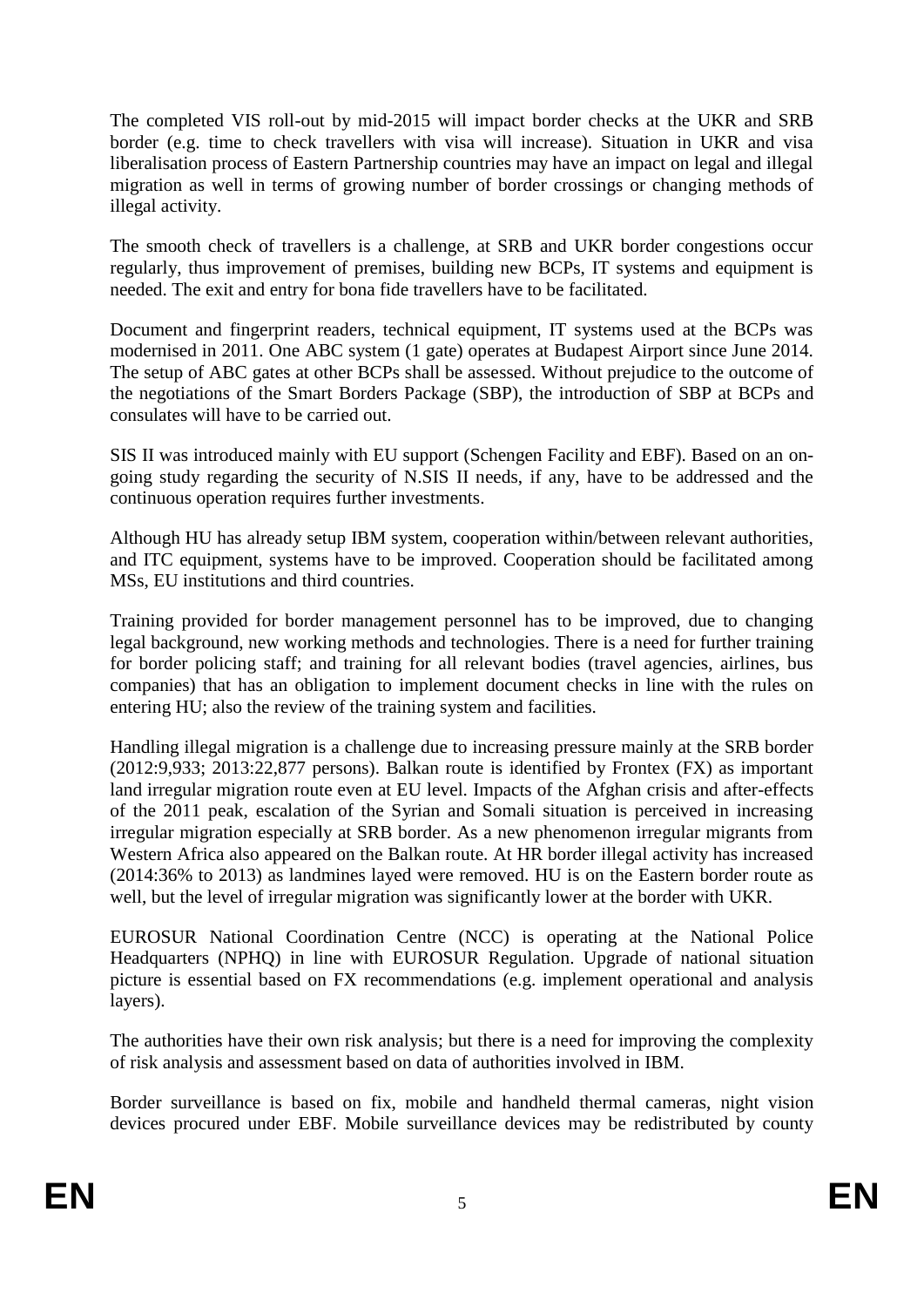police headquarters or by the NPHQ to react to changes in irregular migration. Maintenance of the existing technical/IT equipment, systems, replacement or development is required based on assessment of the NPHQ.

Border control bodies have road (145), off-road (45), controlling vehicles (11) and patrol boats (8) co-financed by EBF along the external and temporary external borders. To maintain and improve reaction capability of border control bodies, units responsible for in-depth check and criminal intelligence unit supporting border policing, procurement of 86 vehicles is required.

Voice communication among patrols and different centres is ensured via Unified Digital Radio System (UDR) but other ways of communication (suitable for data communication eg smartphones) are spreading. Improvement of real time communication and data exchange is essential for border control tasks.

Level of ITC and technical equipment of border control units is adequate at SRB and UKR borders, border control units at HR, RO borders, units responsible for in-depth check and criminal intelligence unit supporting border policing shall be improved in terms of procuring equipment, ITC.

Mainly police is responsible for **prevention and fight against crime** (national budget in 2013: 221.56 M€). 26 CIPS/ISEC projects (12.83 M€) was implemented on combating OC and terrorism, victim and witness protection, increased property recovery, investigation efficiency, data exchange, training, establishment of early warning, threat and risk assessment and setting-up national Passenger Information Unit.

As HU is an EU external border country, intensified exposure on international OC is a specific challenge, therefore only up-to-date data exchange protocols and equipment, law enforcement (LE) officers with solid language skills and refreshed knowledge can be tools to efficiently combat such crimes.

As for the policy cycle, HU is active mostly on the following areas: illegal migration, THB, counterfeit goods, excise and MTIC fraud, drug trafficking and cybercrime. Related mainly to these, as requests on assistance for cross-border operations show (2012:27, 2013:44), increased international crime combat activities are registered. The updated Criminal Code clarified and extended the circle of cybercrimes. Drug traffic-related delicts are increasing (2012:473, 2013:615). Financed by national and EU resources, in line with the national THB strategy, several actions (including joint investigation teams (JIT), bilateral operational cooperation action plans) have been launched to increase the efficiency of prosecutions.

In the field of radicalisation the delicts are relatively high (2013:106); and although terrorism poses less threat, establishing the conditions to handle it is essential. Financial and economic crimes are increasing (2012:5030, 2013:5762), thus training possibilities were established enabling field-specific education. Police, customs, prosecution jointly have been developing international financial investigations. Asset recovery unit is to support c/overt operations demolishing organised crime groups (OCG). Regarding anti-corruption a project under State Reform Operational Programme has been launched (2.3 M€).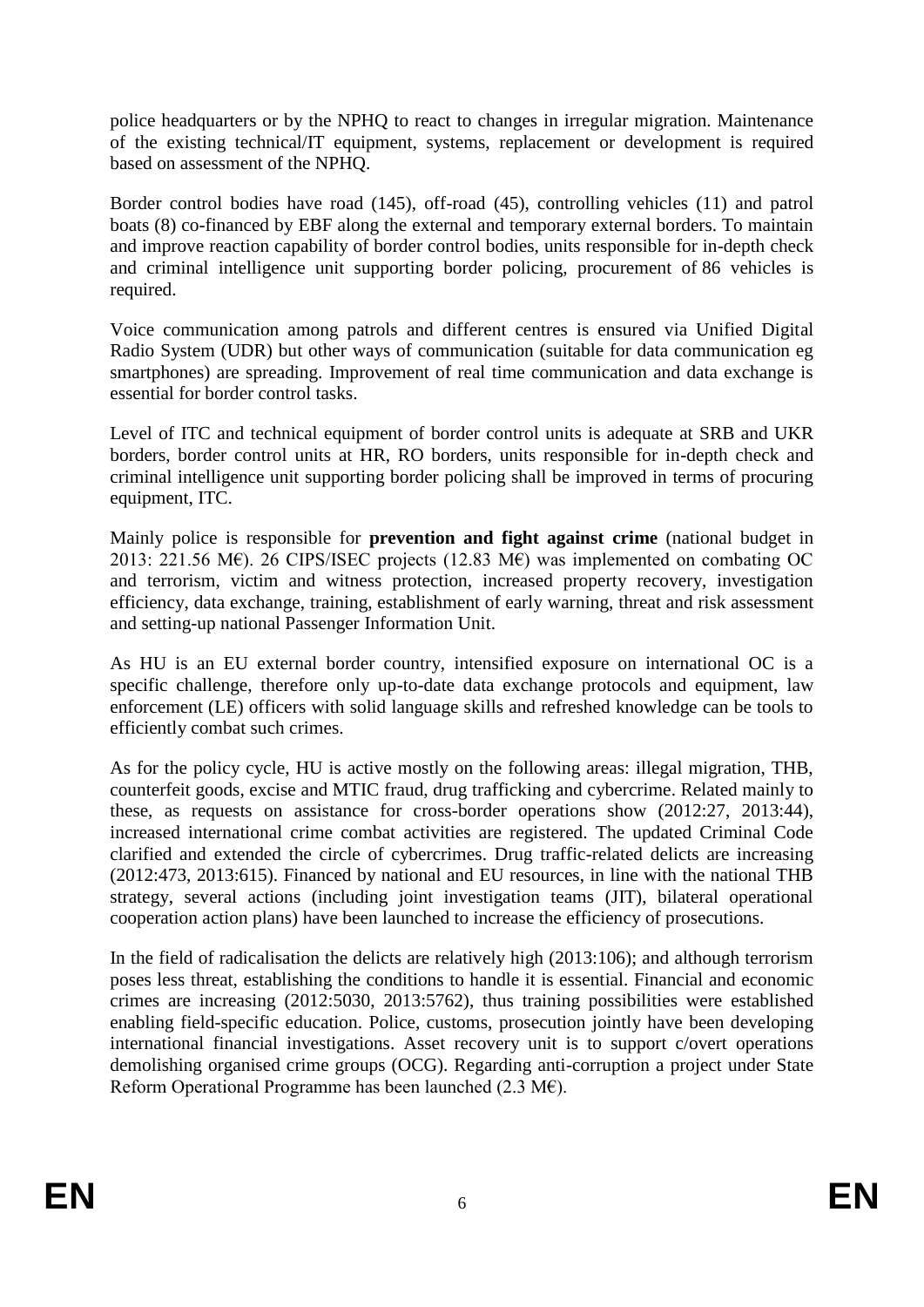Scarce participation in JITs and international operations is recorded due to missing efficient cooperation with prosecution and lack of international experience. There is a need in equipment (e.g. covert audio-visual technics, operative IT, forensics) on intelligence capacity and information protection. Missing adequate methodology on parallel financial investigations, asset-recovery and coordination among bodies (police-customs-anti-terror agency) obstruct the proper identification and dismantlement of OCGs. Awareness raising campaigns on early warning for effective prevention (e.g. THB, radicalisation for juveniles) are insufficient.

International cooperation and information exchange is mostly managed by police. Work processes are not sufficiently automated and not all the national database systems are interfaced to one another, neither to EU nor other international channels (e.g. Prüm platforms), query procedures are burdened with excessive administration. Human resources (liaison officer, seconded national expert) are not ensured in each relevant area abroad/at international organisations (e.g. SELEC, Interpol). The cooperation among LE and judicial authorities, prosecution and security service providers shall be enhanced.

In 2013 a modular further training system was established for the front liners for developing professional skills and attaining multidisciplinary and language skills. This is to be synchronized to the Law Enforcement Training Scheme (LETS) contributing to the improvement of a national cross-border-minded culture. Weak foreign language skills hamper effective international cooperation. Lack of platforms for experience exchange (with NGOs, security sector), exchange programs, study visits and limited access to the latest training material along with the low number of researches also hinder cooperation. Up-to-date trainings are planned for practitioners on e.g. cyber-crimes, anti-corruption.

The number of THB victims (2012:122, 2013:133) and delicts of sexual exploitation (2012:737, 2013:810) is increasing. To provide victim support and social reintegration, HU launched RAVOT-EUR project in 2014 (311 k€). The victim protection system needs to be improved as regards the cooperation between authorities and NGOs and the provision of appropriate infrastructure (missing victim-specific database, data exchange IT platforms, trans-referral system). Preventive measures to spread awareness on the dangers of THB should be further increased.

In terms of threat and risk assessment, HU has to improve its IT capacity, methods and practices (on monitoring trends and warning systems) and non-uniform proceedings (e.g. EU risk analysis adaptation, air traffic security). Participation in different networks (e.g. Radicalisation Awareness Network-RAN) should be enhanced. Front liners need to efficiently use the results of threat and risk assessment in daily work.

HU has two main operators fulfilling **crisis management**; their allocated resources were 188.28 M€, whilst the number of CBRN crimes and cybersecurity delicts were 73 and 652 in 2013. Cooperation among the concerned authorities and NGOs is the biggest challenge, whilst the staff needs to be involved in specialised trainings, conferences and the work of EU networks. Capacity building is to be improved on prevention, operational response, physical and cyber safety and analytical field. There is a need for establishing an international complex CBRN-E training centre in Central Europe. The lack in training curricula and trainers available to enhance knowledge are also challenges to be handled, along with the nonsufficient support on research activities. Gap appears on missing technical (e.g. protection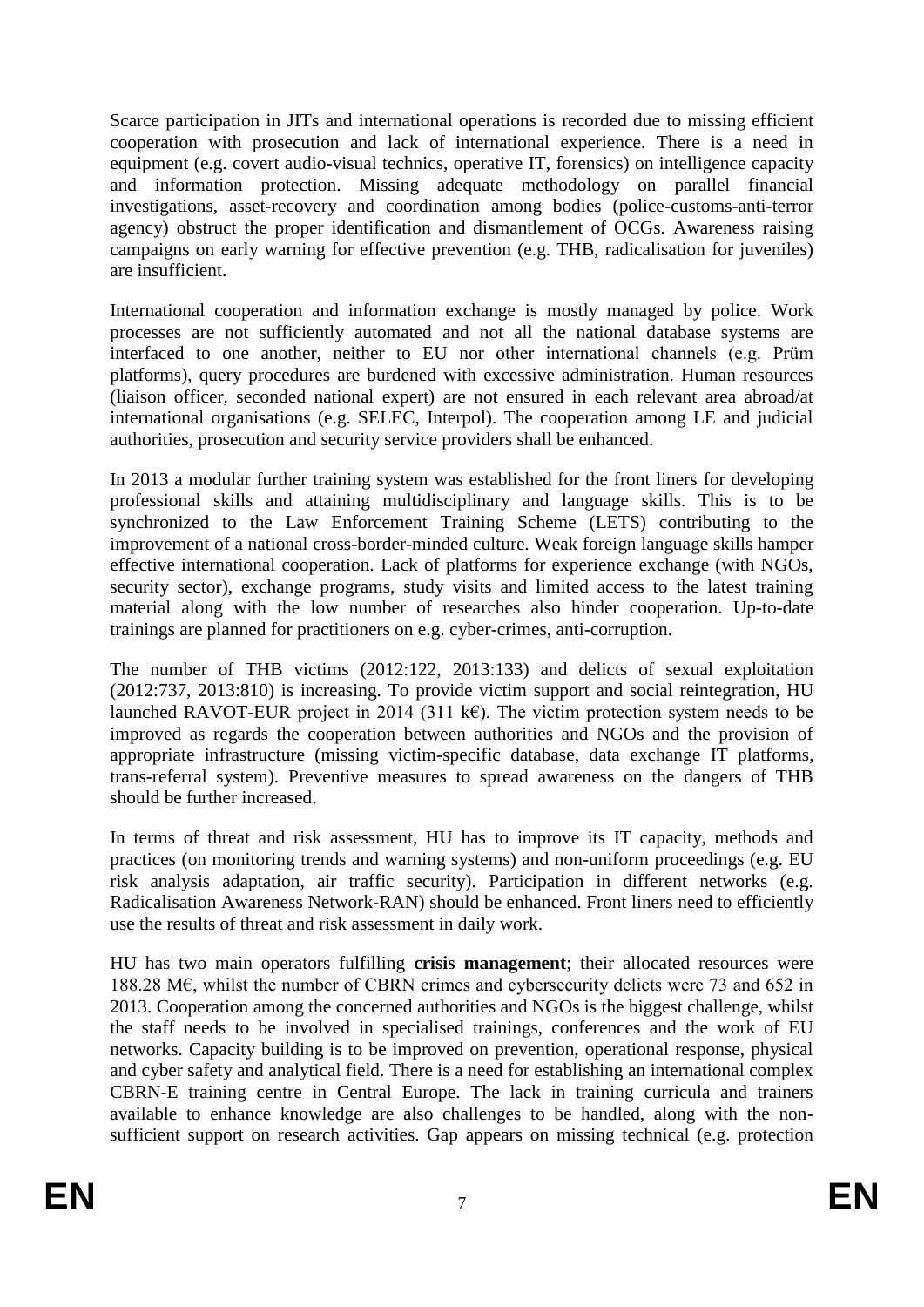equipment) and IT developments (supporting coordination, cooperation, data exchange) to aid in deterring cyber-attacks against critical infrastructure. International events need to be visited regularly to gather up-to-date knowledge.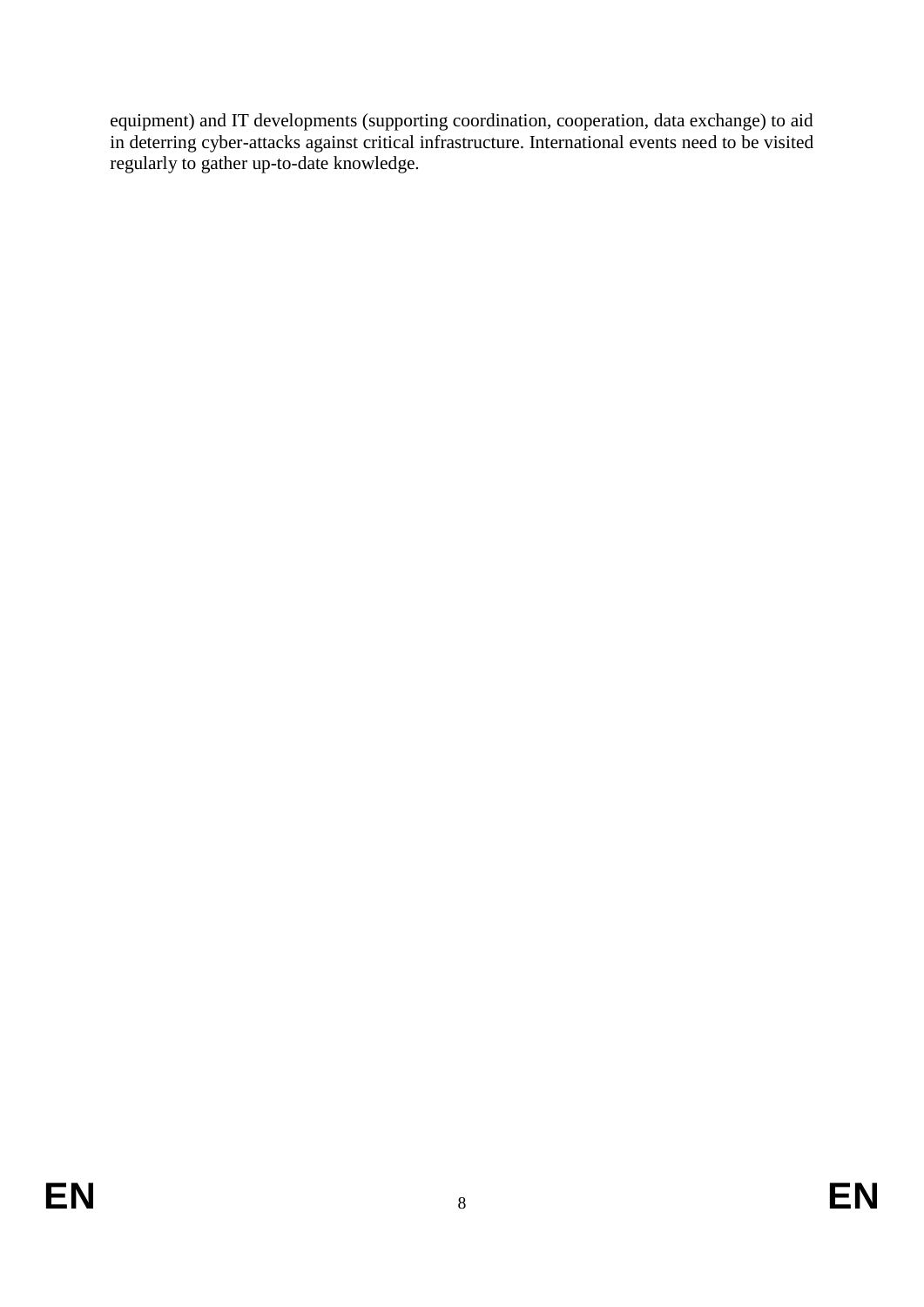#### **3. PROGRAMME OBJECTIVES**

| Specific objective | 1 - Support a common visa policy |
|--------------------|----------------------------------|
|--------------------|----------------------------------|

HU will ensure the improvement of visa issuance in line with the Schengen visa procedure requirements in view of the national foreign policy and security interests and the promotion of economic growth in line with Hungary's Migration Strategy adopted with Gov. Decree 1698/2013. (X. 4.). This objective will be guaranteed by cooperation at national level and with international and EU partners, by further strengthening of a customer friendly, transparent procedure and environment and by highly trained staff.

HU aims to strengthen national capacities in line with the common visa policy and to promote the development and implementation of the policy on short-stay visas (up to 90 days), in addition to enhanced consular cooperation, To improve consular coverage the possibility of the extension of consular cooperation at each location and the locations for outsourcing some elements of the visa procedure will be assessed. Where the improvement of consular cooperation is not possible HU will open new consulates under national budget.

HU aim is to ensure efficient and customer-oriented Schengen visa issuance at each Hungarian representation, that fully meet the Schengen requirements for which HU provides the necessary premises/qualified staff/IT and technical equipment for the management of the increasing number of customers, complying with the changing EU and national legal background esp with improvement of the premises (renovation, extension, security conditions), procuring equipment (for ensuring the operation of VIS and document security). The temporary shortages of staff will be addressed.

The fight against illegal migration (especially visa fraud and any document security related the visa procedure) must be strengthened in the visa procedure via trainings and deployment of document and visa advisors.

In order to improve cooperation, coordination and information exchange among the MSs and the Hungarian consular representations HU will work on the extension of the visa representation system.

The VIS roll-out and operation of VIS must be ensured along with enhanced local consular cooperation, improvement of visa application facilities, consular coverage especially in the Commonwealth of Independent States and Middle Eastern region and more customer friendly visa administration services.

HU participates in projects carried out under Specific Actions targeting improvement of consular cooperation.

| National objective<br>1 - National capacity |
|---------------------------------------------|
|---------------------------------------------|

HU aims to improve the premises of app 30% of the representations in third countries, mainly financed under national budget but some of the locations will be co-financed under ISF to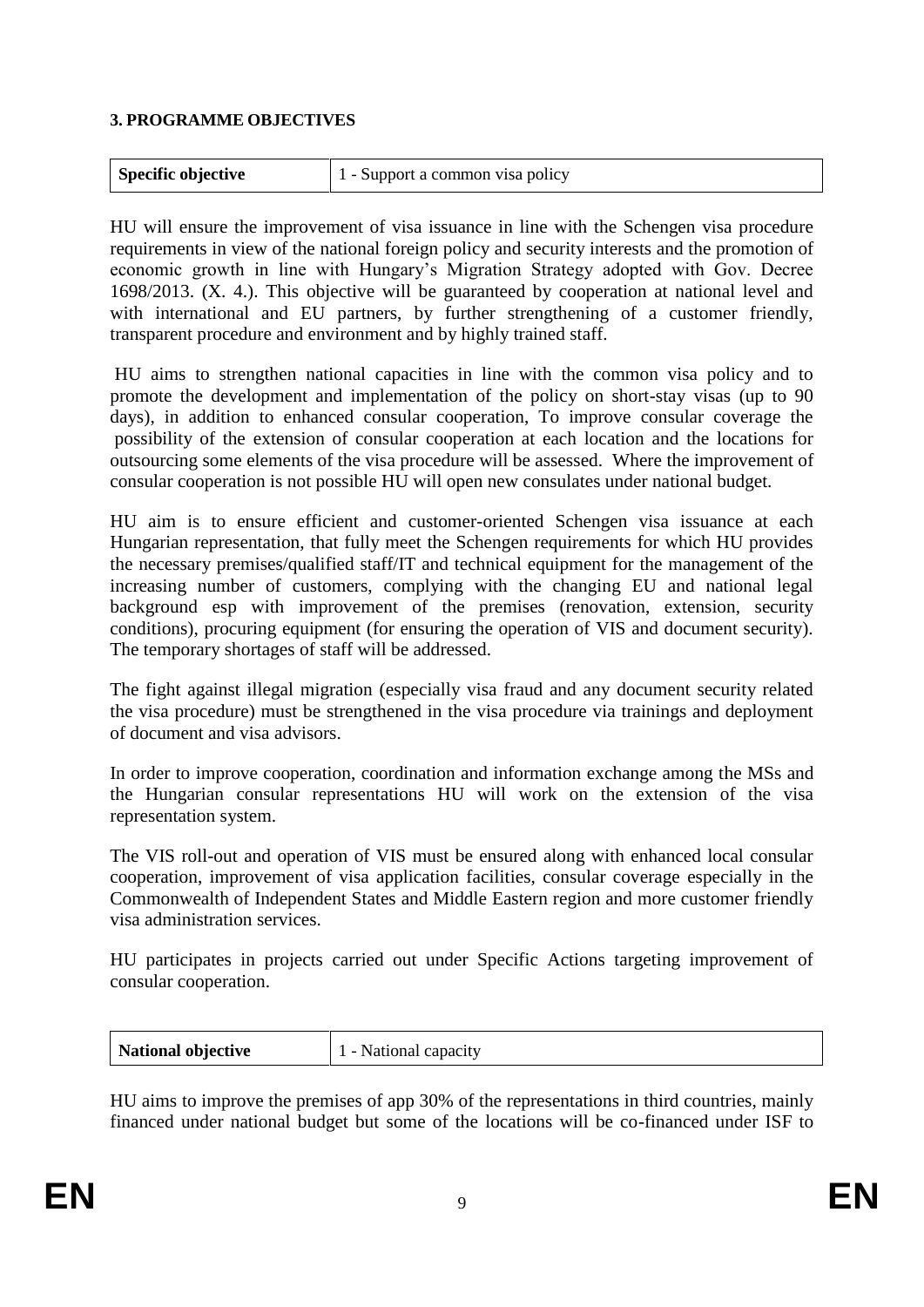ensure efficient and customer-oriented visa issuance procedures also to fulfil the security measures set in VISA code and privacy for the applicants.

6 new consular offices will be opened to ensure the extension of visa application facilities, where HU has no permanent representation (planned in 2015: Erbil, Ho Shi Minh, Kuala Lumpur, Quito, Ulaanbaatar) financed under national budget.

The number of staff will be increased for smooth management of the increasing number of customers. Costs of the personnel will be financed by national budget.

Cooperation opportunities with travel agencies and external service providers will be extended (outsourcing) financed by national budget.

HU will improve the available information on visa procedure in advance and to simplify and standardise visa application process while ensuring high level security of visa issuance procedure including provision of technical equipment.

Central National Visa System will be continuously maintained and developed, including IT required for visa issuance and equipment necessary for collecting biometric data. Developments at Hungarian representations in MSs will be financed under national budget.

## **Funding priorities**

- 1. The extension, reconstruction and refurbishment of premises of visa issuance (preferably of the followings: Baku, Delhi, Istanbul, Beijing Ankara, Bagdad, Nairobi) and the procurement of security equipment for consular representations in third countries (preferably in Havana, Jakarta, Mexico City), however the exact locations co-financed by ISF will be determined later considering the added value of cofinancing. Purchase of technical equipment (for example document checking devices).
- 2. IT developments required for the continuous operation of the N.VIS following the implementation of VIS will be carried out: N.VIS software development (to follow changes of interface control document and legal background), hardware procurement including Central National Visa System of the Office of Immigration and Nationality (OIN) and the Consular Information System of the MoFAT including the necessary document and fingerprint readers, and IT for visa processing, fitting for the changes of the number of visa applications in third countries.
- 3. Information on the visa procedure (updating websites, leaflets etc.)
- 4. At consulates where Hungary represents other MSs the staff will be reinforced with deploying consular officer for a short period (2-3 months) if the number of cases requires (eg tourist season).

## Results:

- Improved services in 7 consulates
- N.VIS will be continuously operational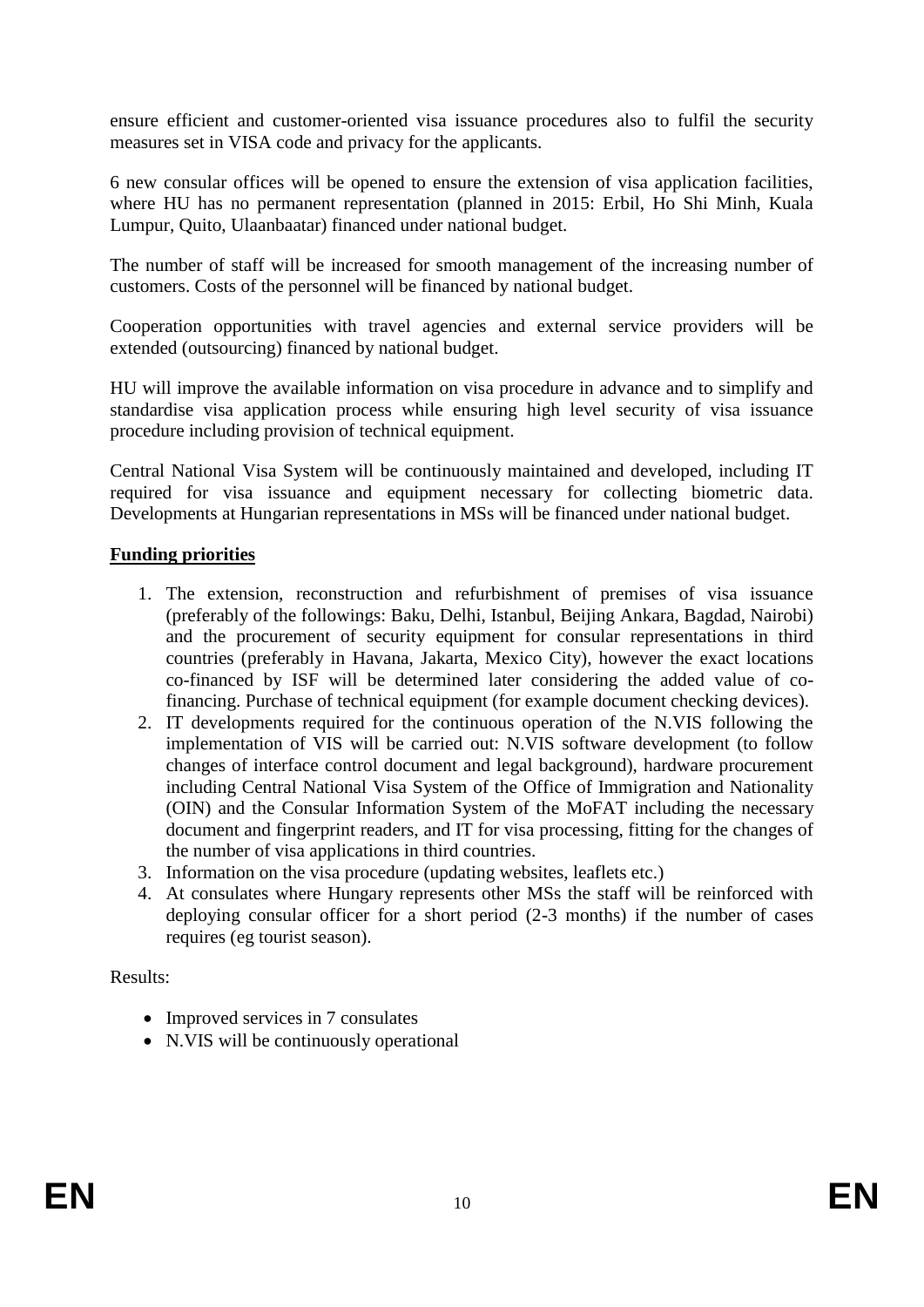Basic training of consular officials is financed under national budget whilst further trainings (training of the qualified consular officials on best practices, document security, changing legal background) and language trainings for visa staff are financed by ISF to provide regular further trainings for the staff of the Hungarian representations issuing Schengen visa to ensure up-to-date and practical information.

Hungary will revise the whole training system of consular officials of visa administration involving the experts of relevant Hungarian authorities (e.g. Police, OIN) in fields requiring special knowledge, for example document security and illegal migration in order to improve the efficiency of basic and further trainings through involving all the relevant authorities in the trainings of the consular staff.

## **Funding priorities**

- 1. Local and regional (consulates at a certain geographical area) further trainings (on VIS, best practices on visa procedure, visa frauds etc.) and language training for staff at the Hungarian consular representations involved in visa issuance and consular cooperation will be organised.
- 2. Workshops for elaborating one revised training programme for consular officials on visa will be carried out.
- 3. Forums and trainings involving the authorities of the third countries to improve the cooperation on Schengen visa related issues, inlcuding acting against visa fraud.
- 4. The country information, migration and document information training provided for ILOs, visa and document advisors will be revised and carried out (training programme and training).

Results:

- Increased knowledge on common visa policy and visa issuing
- 3 forums and trainings involving authorities of third countries
- 1 training programme revised

| National objective | 3 - Consular cooperation |
|--------------------|--------------------------|
|--------------------|--------------------------|

In order to improve cooperation, coordination and information exchange among the Schengen and EU MSs and the Hungarian consular representations HU will work on the extension of the visa representation system eg fostering the conclusion of representation agreement with the expected partner MSs to enhance consular cooperation at a certain location to clarify needs or expectations (to help the dialogue) and to elaborate the operation in case of colocation.

Local and regional (e.g. geographic region) consular cooperation (both among the Hungarian consular representations and at EU level) will be strengthened and HU will continue the practice regarding representation arrangements. MoFAT initiates representation agreements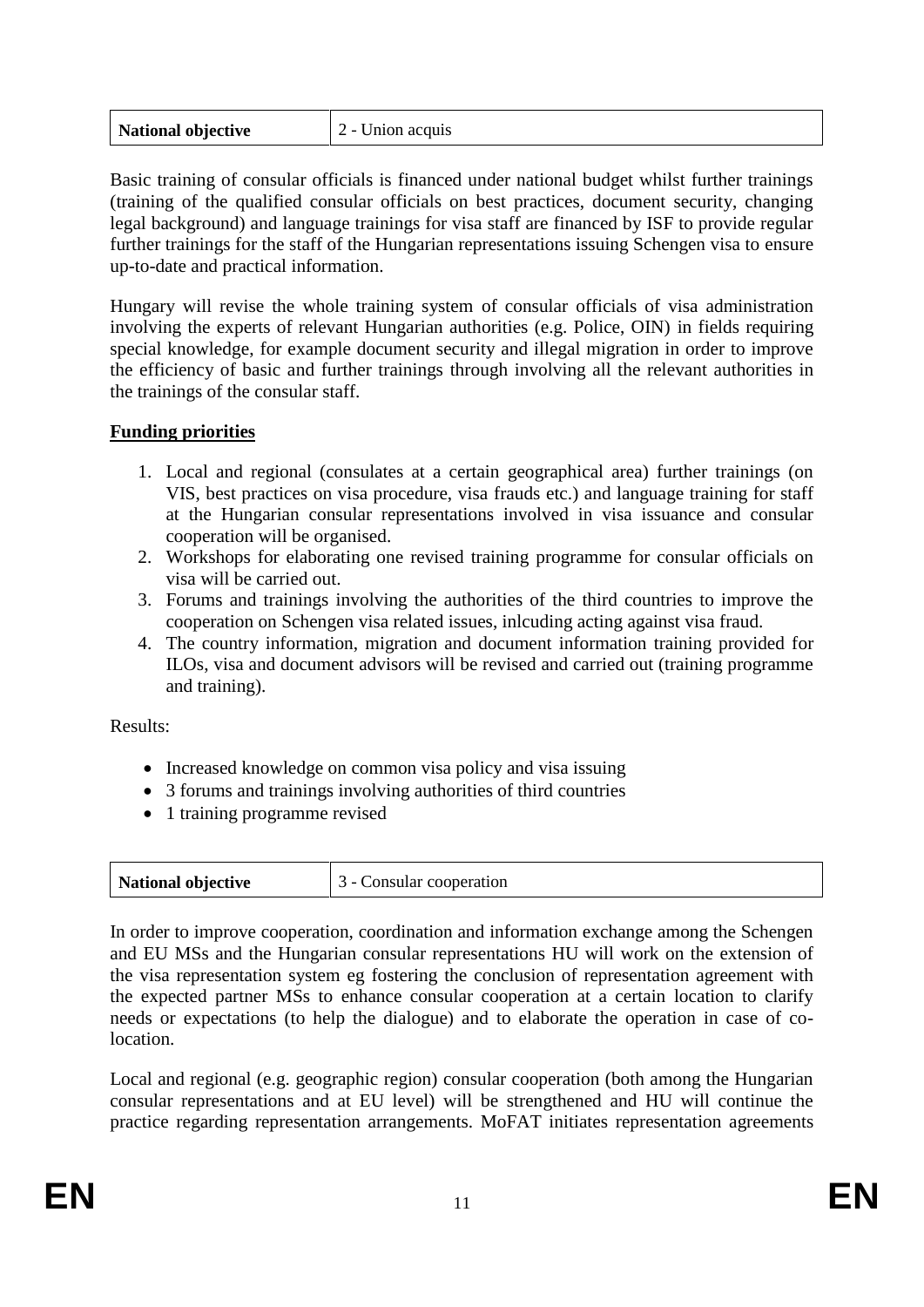considering carefully the existing national capacities at the consulates concerned and seeks for the efficient use of the staff already available.

HU's aim is to ensure the presence of the document and visa advisors following assessment of the migration risks at posts whereas Hungary represents other MSs to maximize the added value of EU financing and improves the training of the officials listed. Liaison officers/document advisors working at consulates where HU doesn't represent other MSs will be financed under national budget.

# **Funding priorities**

- 1. workshops and meetings for the authorities of HU and MSs to facilitate conclusion of representation agreement at a certain location and to elaborate the operation in case of co-location.
- 2. visa and document advisor positions will be established or maintained to facilitate visa procedure at third countries where HU represents other MSs.

Results:

- 3 workshops and meetings aiming at improving the exchange of information
- 8 document and visa advisor posts in third countries

| <b>Specific action</b> | Consular cooperation<br>$\overline{\phantom{0}}$ |
|------------------------|--------------------------------------------------|
|------------------------|--------------------------------------------------|

#### HU will participate in the following actions:

1. Schengen House Rwanda, Schengen House Burundi: leading MS: Belgium. The main objective of the projects is to set up and further develop consular cooperation mechanism in Rwanda and in Burundi where Belgium represents the majority of MSs. Aim is to establish Schengen Houses to provide visa applicants with more extensive and client oriented service. Activities: setup of the Houses, training of visa employees. Visa agents, employees will be trained on national methods of represented MSs and best practices. HU will be co-beneficiary of the grant (no financial contribution from the partners) and its role will be to designate national staff to train visa agents and local staff of the Schengen House in Kigali and Schengen House in Bujumbura.

Consular Cooperation Mechanism: leading MS: Belgium. The project aims to set up a Consular Cooperation mechanism on Schengen Visa Processing in commonly agreed third countries.

As a partner HU will participate in joint actions in commonly agreed third countries and will be a co-beneficiary of the grant. Share of tasks among the partners will be agreed later, HU will participate in the following activities:

- contract and supervise the activities of the joint document verification officer or joint external document verification services;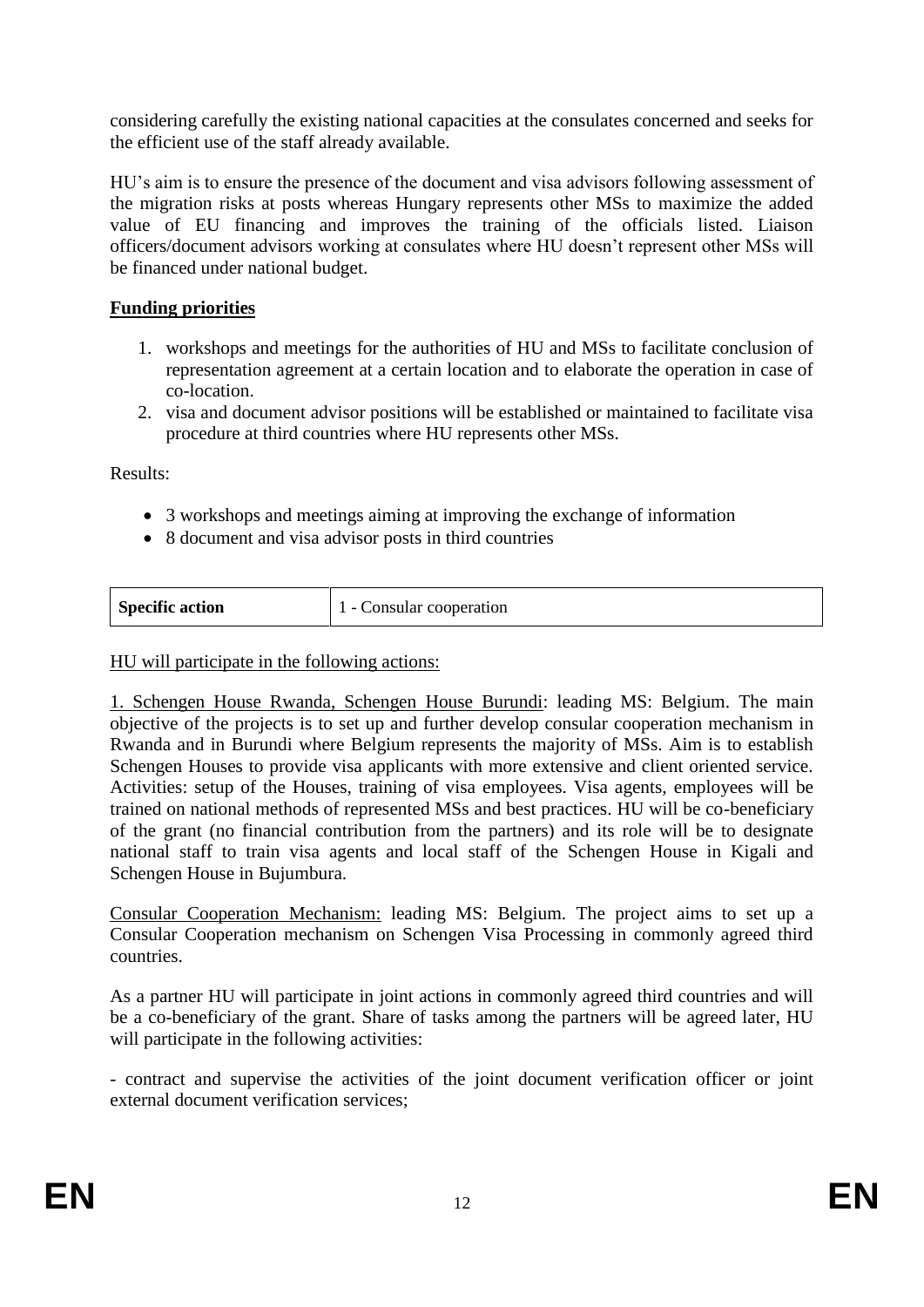- organize and chair the local anti-fraud working group;

- report to the project Steering group.

Total budget:  $3.12 \text{ m} \in$ , EU contribution:  $2.808 \text{ k} \in$ . Project partners will contribute  $312 \text{ k} \in$ .

| <b>Specific objective</b> | $\overline{\phantom{0}}$ |
|---------------------------|--------------------------|
| ٠.                        |                          |
|                           |                          |

In line with national strategy of ISF (Gov. Decree 1691/2013.(X.2.) HU's aim is to maintain the requirements of the Schengen acquis in relation to the security of external borders of HU while facilitating legal border crossings in cooperation with MSs and authorities from third countries. Furthermore HU aims to tackle irregular migration and support to fasten and ease legal entries and exits at the external Schengen borders.

HU will ensure smooth cooperation in the EUROSUR and develop the national risk analysis and assessment network with the involvement of relevant authorities for increasing the quality of the National Situation Picture and to support the reaction and response capability of relevant authorities to react to the increase of irregular migratory flows.

For improving the effectiveness of the day-to-day practice of the HU authorities related to IBM (National Police, Office of Immigration and Nationality, Central Office of Administrative and Electronic Public Services), HU will develop the cooperation, coordination and information exchange at national level, with MSs, third countries, international organisations and NGOs and within the national authorities.

HU aim is to identify and implement new EU technologies and developments at national level for supporting the border control of the HU external borders.

HU will improve the competencies of the staff and align the national curricula to the Common Core Curriculum (CCC), Sectoral Qualification Frameworks (SQF) and Fundamental Right courses.

HU will implement the recommendations of the future evaluation of the application of the Schengen acquis.

HU is committed to the introduction of the smart borders package (SBP). Developments have to be in line with the outcome of the EU legislative procedure by using the central budget. The existing border registration system operating at each BCP might be a good base for the national component of Entry-Exit System and the existing ABC system will be improved in line with the Registered Traveller Programme.

HU will improve all four tiers of the EU IBM, develop technologies, equipment and systems related to border control, in-depth control (checks carried out not systematically in the territory of HU to identify persons that crossed the external borders illegally), criminal intelligence and investigation supporting border control (to give real time information and data for the border control units to carry out their tasks more focused and to participate in border control tasks). HU aims to detect more effectively cross-border crime activities related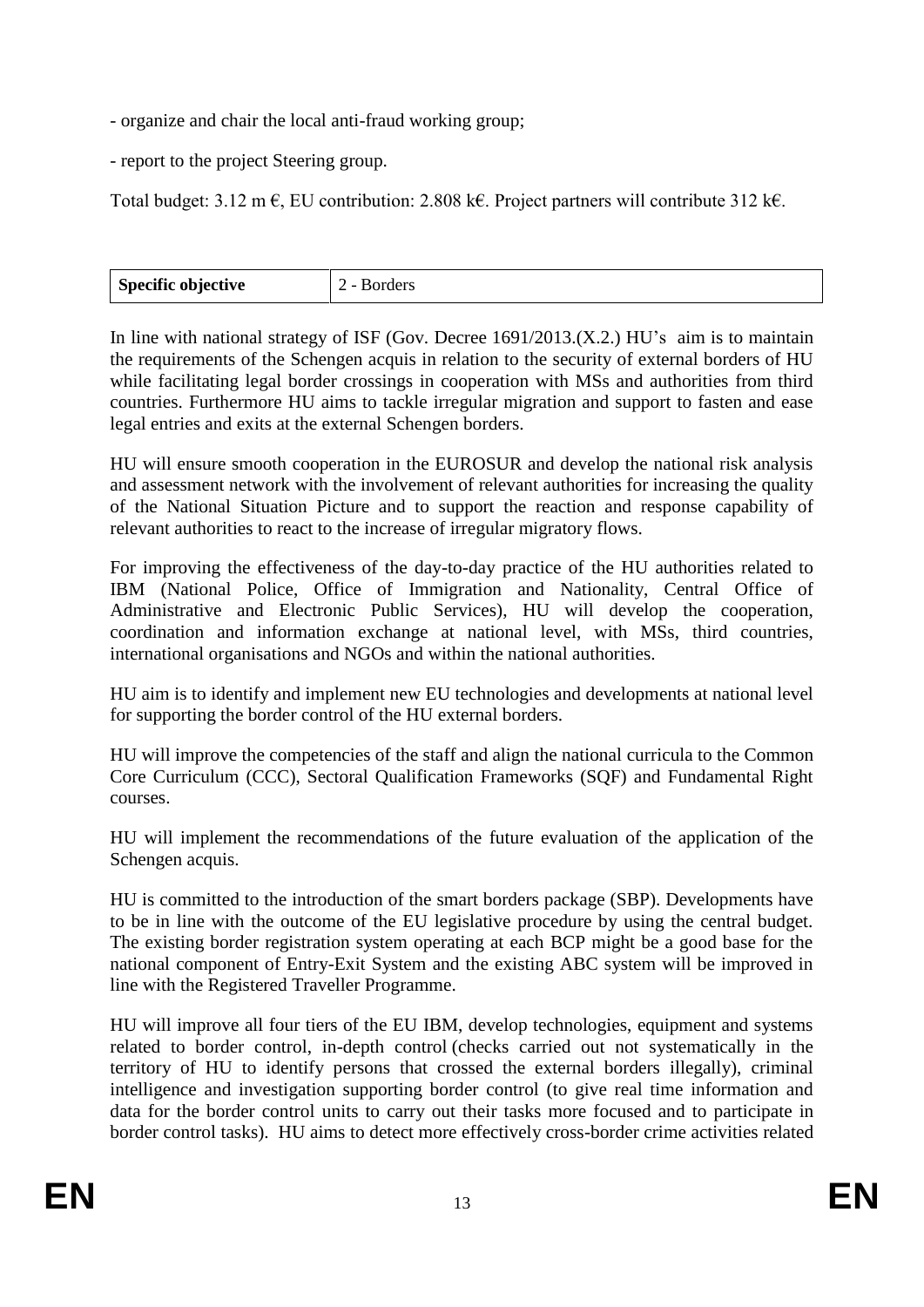to illegal border crossing and improve cooperation at national, EU and international level with regard to tackling illegal migration. In-depth checks are based on risk analysis or random based, but not systematic, nor regular. All these measures will be carried out in accordance with Article 3.3 (ii) and (iii) of Regulation EU No 515/2014.

HU will ensure more efficient border control, speed up border crossing.

|  |  | National objective |  |
|--|--|--------------------|--|
|--|--|--------------------|--|

EUROSUR system of HU is in full compliance with the EU requirements. HU will ensure the maintenance and continuous development with providing the hardware and data connection required for the application and operation of the EUROSUR (including receiving data from the border surveillance system and national IT systems supporting border control). Operation of the EUROSUR is financed under national budget.

National Police (NP) will examine the need for regional coordination centres, and - in line with the findings - regional coordination centres at the external regional border will be established with the necessary equipment.

HU will improve the national situation picture in line with the EUROSUR regulation and FX recommendations especially by using data of joint platform for an enhanced risk analysis for the authorities involved in IBM at national level.

HU will improve thermal camera systems at the external borders directly linked to the ERUOSUR National Coordination Centre.

## **Funding priorities**

- 1. Modernisation of the ITC equipment (especially hardware and data connection) of the EUROSUR National Coordination Centre.
- 2. IT developments (software and hardware) for improving national situation picture.
- 3. Developments of thermal surveillance systems (stable and mobile) at the external border that are linked to EUROSUR.

Results:

• Providing reliable and up-to-date data to EUROSUR

| National objective | 2 - Information exchange |
|--------------------|--------------------------|
|                    |                          |

**At national level** HU will ensure enhanced national cooperation among the relevant authorities involved in border management.

HU will improve criminal intelligence supporting border control to prevent and fight against cross-border crime at the external borders relating the movement of persons including human smuggling.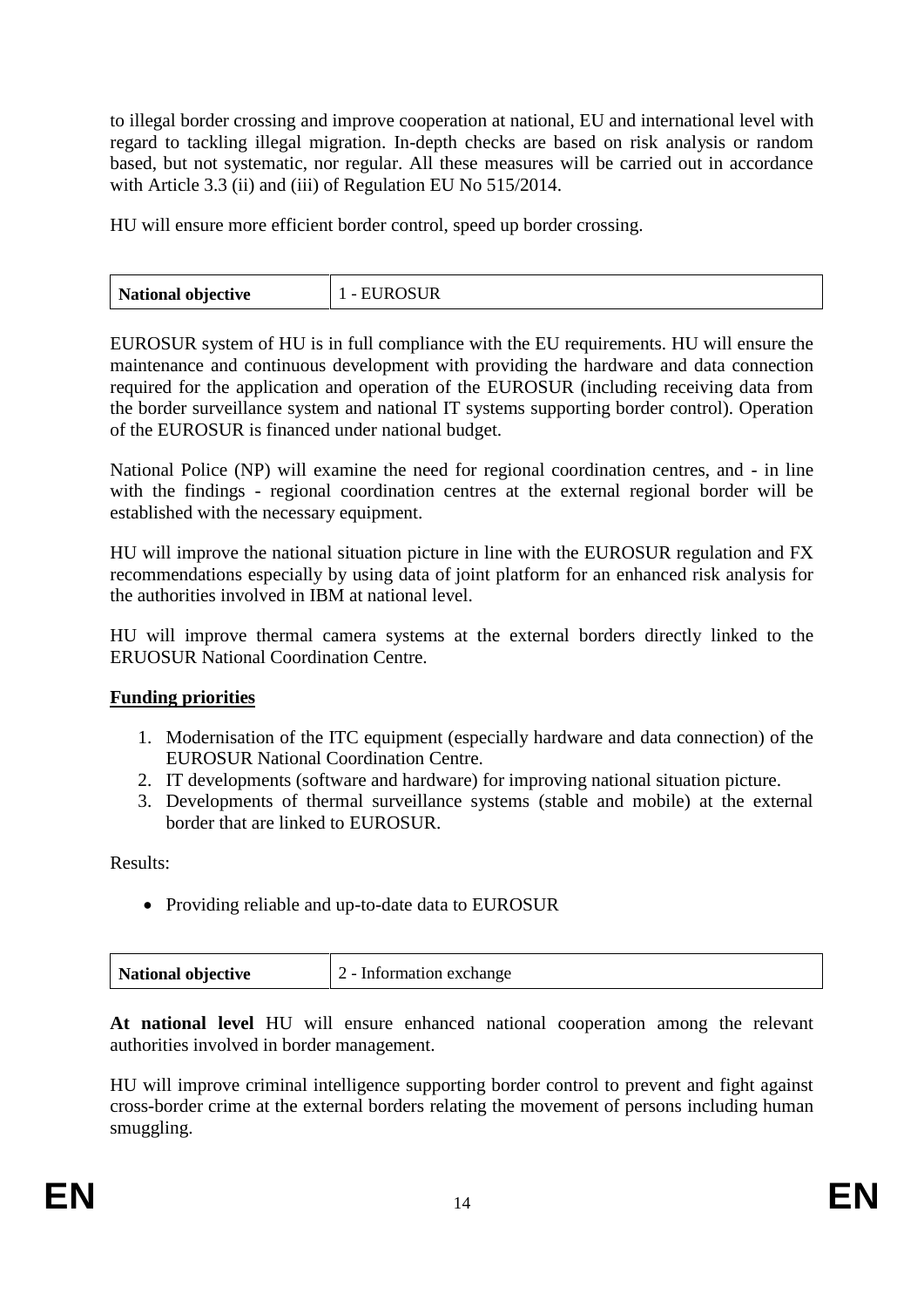To ensure real-time and accurate exchange of information the national network of risk analysis and assessment must be further developed and enhanced access will be provided to the systems. HU will improve information exchange on false or forged travel documents.

**HU will develop cooperation with EU countries especially** to ensure the detection of human smuggling groups. HU's aim is to extend the activities of the existing common contact service point at Mohács River BCP and to integrate the potentials of the Danube Law Enforcement Coordination Centre in border control (only actions related to border control will be financed under ISF/B).

HU will improve cooperation **with third countries** especially with the Western Balkan states. Relationship must be established with the non-neighbour transit third countries (Eastern Europe, South East Europe and Asia) and cooperation must be enhanced among the border police authorities.

A clear apportionment key will be established in case measures will go beyond border control.

# **Funding priorities**

- 1. Development of the capacities of communication systems supporting the border control mainly through the procurement of ITC devices and equipment (e.g. UDR radios)
- 2. Procurement of IT development to collect, analyze, aggregate data related to irregular migration, ITC developments to facilitate direct communication between the criminal intelligence unit and border control unit, procurement of technical equipment to the criminal intelligence unit in order to participate or carry out border control tasks (eg. interceptions) in cooperation with the border control units
- 3. Workshops, meetings to review risk analysis methods. Further development of the supporting IT systems and development of a joint IT platform to perform migration related daily data management, risk assessment. All activities will be in line with CIRAM 2.0.
- 4. Further development of the NEKOR (National Photo- and Document Archives System) to support border control, and procurement of equipment for preparing documentation of false and forged documents (document checking and archiving equipment, scanners etc.) with a view of FADO upload
- 5. Conferences, workshops, meetings, consultations with third countries and MSs regarding border control and fight against irregular migration

## Results:

- Increased number of authorities sharing data on a daily base
- 2 risk analysis methods reviewed
- 4-5 Conferences, workshops, meetings, consultations with the involvement of third countries and MSs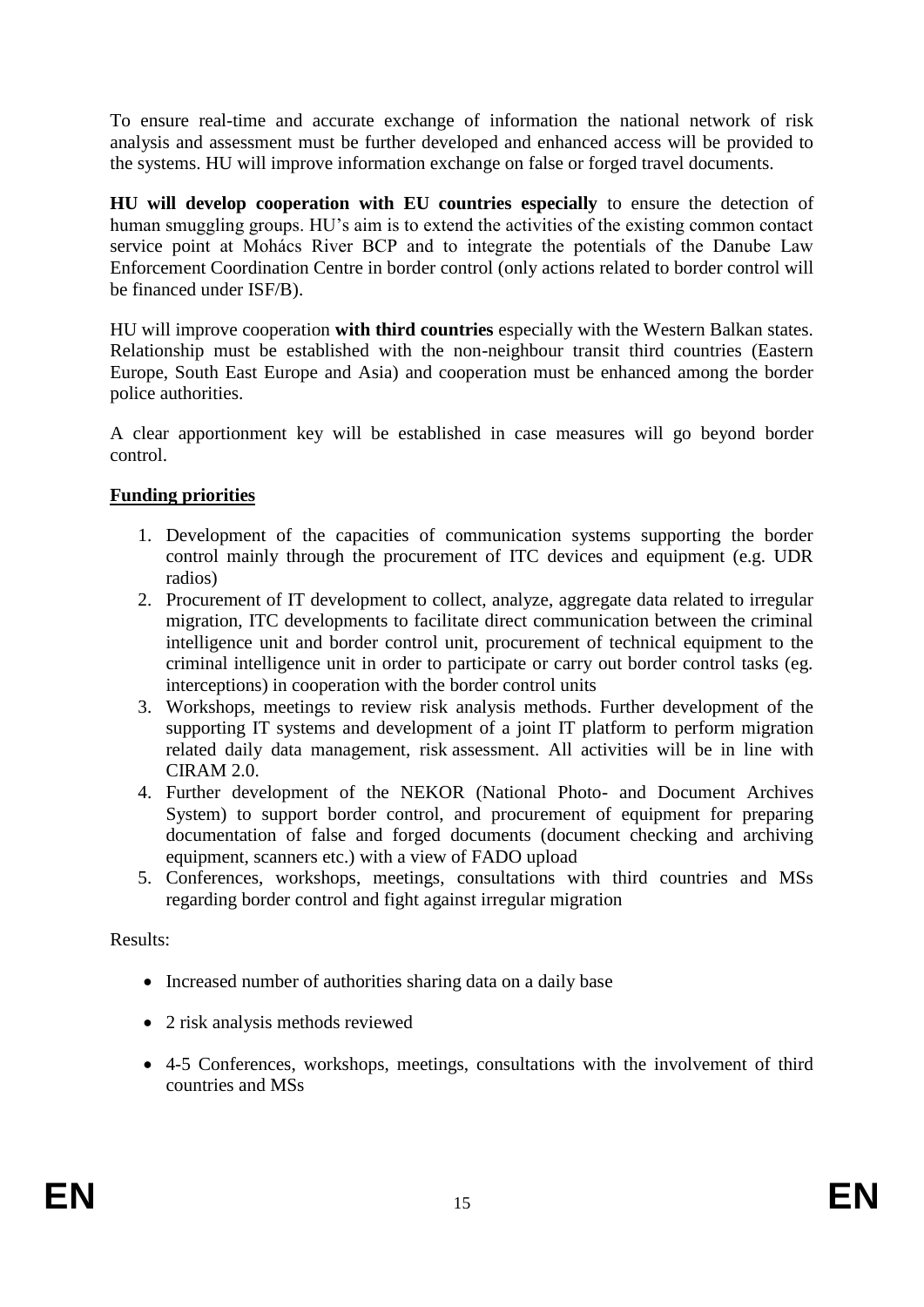| <b>National objective</b> | <sup>1</sup> 3 - Common Union standards |
|---------------------------|-----------------------------------------|
|---------------------------|-----------------------------------------|

The operational experiences of the existing ABC gate are evaluated by the National Police in terms of number and remarks of travellers, security, possible developments. There is a need for assessment for each border crossing points whether installing similar ABC gate would provide better service.

HU is to promote research-development in order to facilitate innovation and the introduction of new technologies in border control, especially to increase the efficiency of the existing border surveillance and control systems and to identify further development potentials, and also to review the training of the border management staff.

Hungary is registered to access ICAO PKD, however developments financed under national budget are on-going at the Central Office of Administrative and Electronic Public Services (COAEPS) to handle data at national level and make it available for the national authorities. NP is prepared to use data in border checks (incl. ABC gate) via the Border Control and Registration System as soon as the data is forwarded without restriction by COAEPS (only limited number of authentication keys is available by the time of programming exercise). The on-going development is considered adequate, the costs occurring will be financed under national budget, HU will use ICAO PKD at the external borders.

HU will enhance cooperation with Frontex (FX).

## **Funding priorities**

- 1. Preparing feasibility study for establishing new or developing existing ABC gates taking into consideration the outcomes of FastPass project.
- 2. Researches, pilot projects and studies regarding the further development of the existing systems supporting border surveillance (especially further integration of existing fix and mobile thermal surveillance systems or other sensors) and border check (especially Border Control and Registration System) and for improving the training of the staff

Results:

• 3 research studies or pilot projects

| National objective<br>Union acquis<br>$\Delta$ - |
|--------------------------------------------------|
|--------------------------------------------------|

HU will ensure fast and targeted implementation of the recommendations defined by the future evaluation of the application of the acquis to ensure full compliance with the Schengen requirements.

Remaining Scheval recommendations (implementation of risk analysis model based on CIRAM 2.0, improvement of the privacy for applicants in Istanbul, further development of the BCRS) are financed under national budget.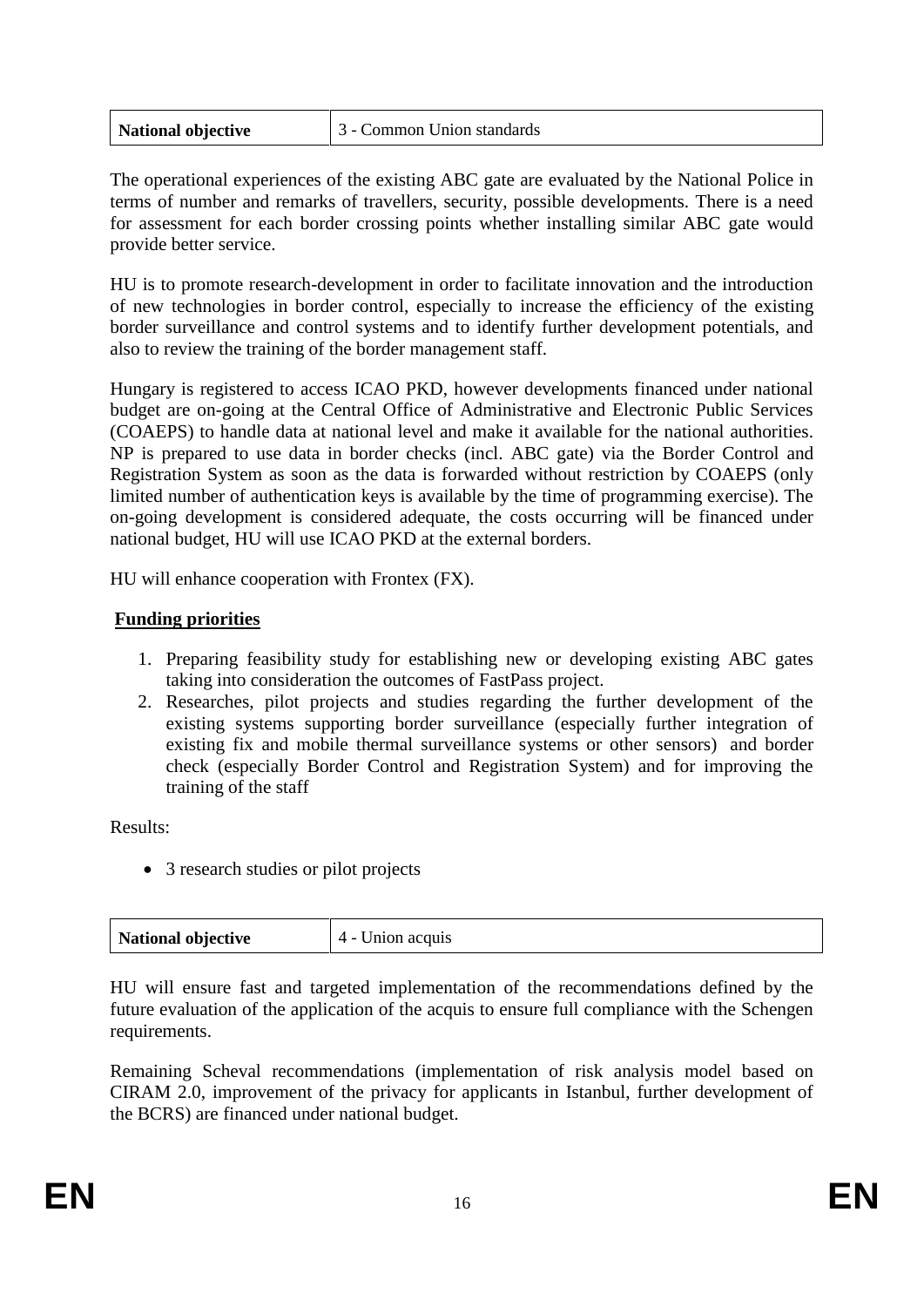Basic training of border policing staff is financed under national budget, whilst further training of the existing staff (eg document security, best practices, language) is supported by ISF-B.

HU will improve the competencies of the border policing staff with the improvement of basic (especially law enforcement secondary schools) and higher (university/college level) education (in terms of facilities, equipment and training material), and support further trainings of the relevant staff (border policing, criminal intelligence and staff involved in indepth checks). The trainings will focus on identifying smuggling of human beings and victims of THB in border control (however THB is a key issue for HU and targeted actions are specified in the ISF police cooperation part) and in particular, special attention to the identification, immediate assistance of vulnerable persons, as well as communication in foreign language (e.g. with guest officers). Basic (general) training of border police officers will be financed under national budget.

HU will ensure active involvement in the Schengen evaluation training and specific trainings organised by FX, with an intention to host some of the events.

# **Funding priorities**

- 1. Implementation of recommendations of the *future* Schengen evaluation reports (e.g. training, equipment, infrastructural investments)
- 2. Further trainings (implementation of Schengen Acquis, document forgery, methodological training, handling apprehended esp vulnerable-persons etc.); conferences, experience exchange, assistance and exchange programmes, and training methodologies and curriculums will be developed, language (e.g. EN) trainings
- 3. Training for the staff of travel agencies, airlines, bus companies and the contracted partners of airlines working at the departing airports to prevent irregular border crossings..

Results:

- Quality improvement of the border control in line with the Schengen Acquis

- 3750 highly qualified staff ensuring more effective border control
- 3 methodologies and training curriculums on border control

| National objective | 5 - Future challenges |
|--------------------|-----------------------|
|                    |                       |

HU will improve the management of mixed migration flows towards the EU through enhanced cooperation with third countries, and for this HU is to implement measures intended to encourage cooperation.

Cooperation among the central, regional and local bodies within the relevant HU authorities will be improved.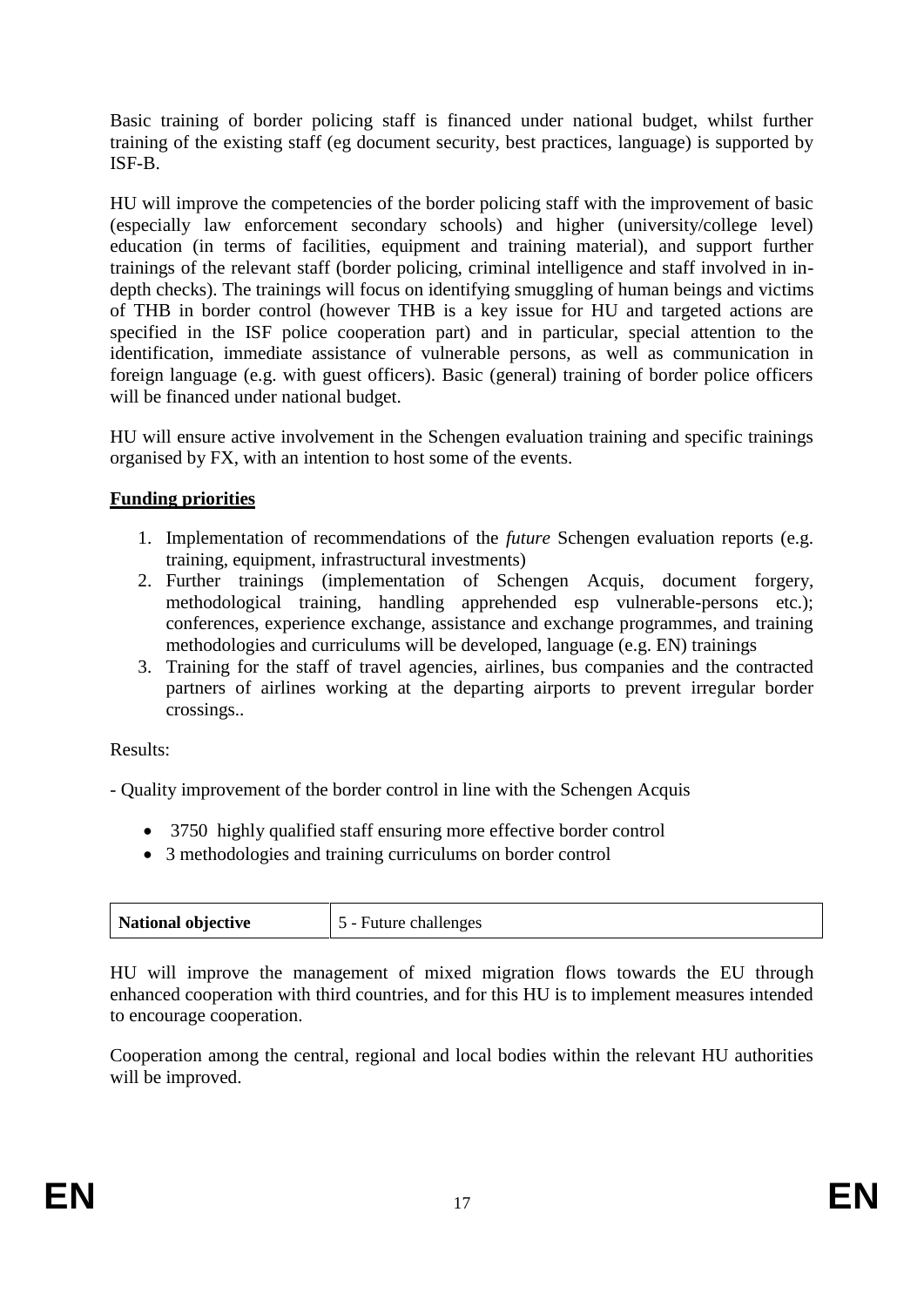HU will ensure and further improve communication and coordination among the national authorities.

# **Funding priorities**

- 1. Boosting the cooperation in performing joint operations (e.g. meetings, workshops, travel expenses) to support border surveillance operations, ad hoc provision of technical and operational expertise for third countries (especially neighbouring countries and Western Balkan) to practice smooth cooperation of authorities dealing with irregular migration
- 2. Conferences, workshops and practical exercises to improve border control and cooperation related to border control

Results:

- 5 joint operations (actions) to support border surveillance operations
- 3 conferences/workshops to improve border control

| <b>National objective</b> | National c.<br>capacity |
|---------------------------|-------------------------|
|---------------------------|-------------------------|

To facilitate border crossing HU will increase the number and improve the facilities of BCPs at RO (not from ISF) border financed under Integrated Transport Development OP, CBC, national budget.

Safe operation of N.SIS II and subsystems is priority. Maintenance, IT support will mostly be financed under national budget.

For SBP, the national component of Entry-Exit System (EES) will be developed. ABC system will be improved in line with the Registered Traveller Programme (RTP) from budget separated for SBP.

HU will improve border checks and the existing border surveillance system (stable, mobile, handheld thermal cameras, nightvision equipment, perimetric sensors) and ensures adequate reaction capacity. At temporary external borders border control will be ensured with mobile equipment.

In relation to IBM, HU will improve the efficiency of in-depth control (filtering illegal migration within the territory) to ensure flexible reaction to illegal migration flows. Units responsible for in-depth check reinforce border control if the pressure of legal and illegal migration increases. In-depth checks are based on risk analysis or random based, but not systematic and not regular. A clear apportionment key will be established in case measures will go beyond border control.

## Funding priorities

1. 1 land BCP will be opened (UKR), 1 road BCP will be expanded (SRB), improvement of security equipment/systems of BCPs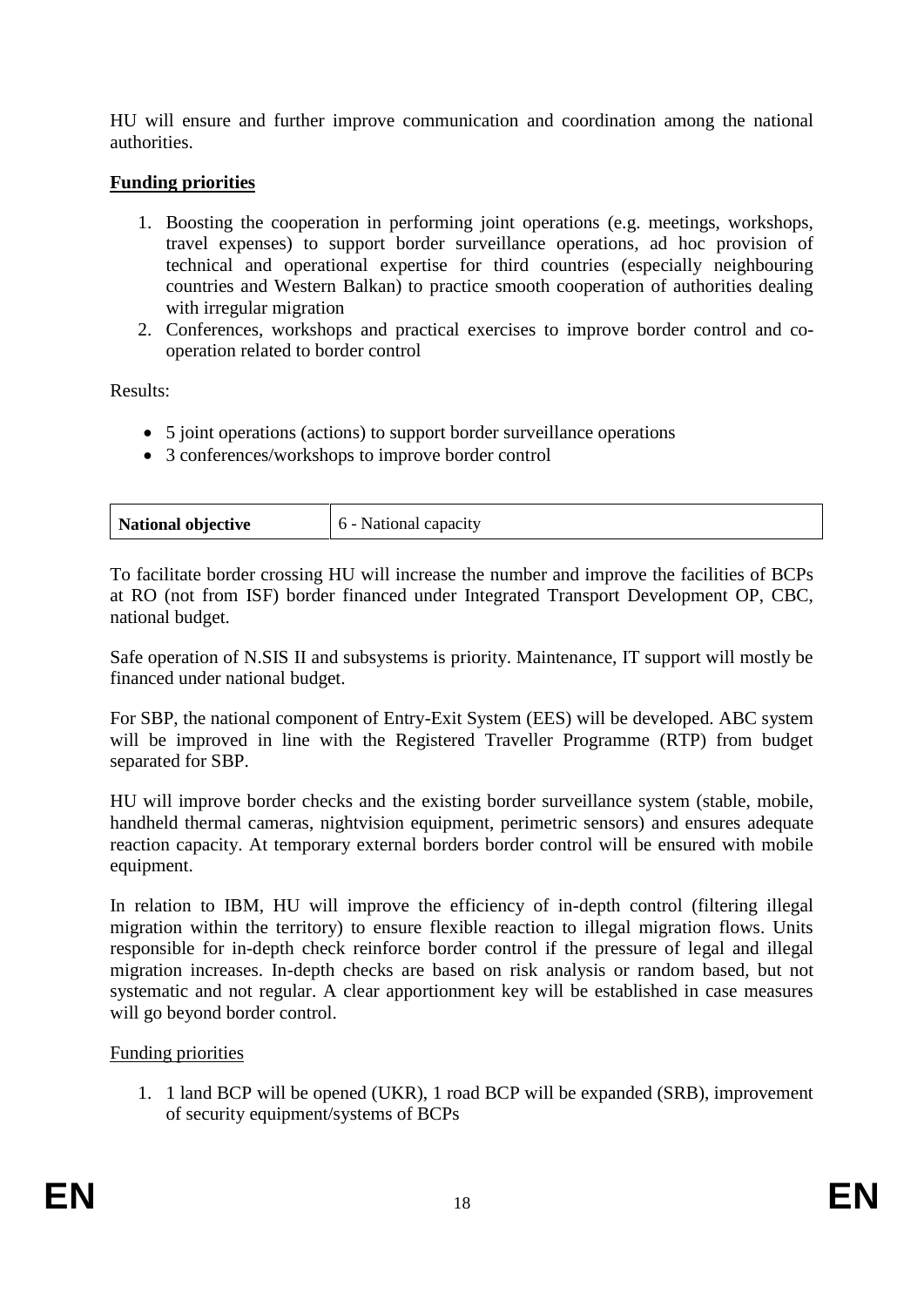2. Development of HW,SW for N.SISII, national subsystems (changes of ICD data security)

- 3. IT and technical equipment for border checks incl. systematic check of Interpol's Stolen and Lost Travel Documents. IT modernisation (network, HW) of local border policing bodies, further development and integration of IT systems. Includes equipment (mobile and desktop document and fingerprint readers, UDR radios, PCs, vehicle searching kits) to ensure border control at the temporary external borders and which can be moved to the external borders later
- 4. Equipment, devices and systems supporting border surveillance (handheld, mobile thermal cameras, perimetric sensors).
- 5. Water, road and off-road vehicles for border control bodies and for criminal intelligence unit supporting border control, Schengen buses (minivans equipped with ITC and checking devices)
- 6. Technical equipment for in-depth control (eg checking documents, surveillance, and mobile document and fingerprint readers).

Results:

- 5% decrease of congestion time at BCPs
- 3% increase in number of revealed illegal activity (illegal border crossings, forgeries revealed during border checks etc. – 24 467 in 2013)

| <b>Specific action</b>    | 2 - FRONTEX equipment             |
|---------------------------|-----------------------------------|
|                           |                                   |
| <b>Specific objective</b> | 3 - Operating support             |
|                           |                                   |
| National objective        | 1 - Operating support for VISA    |
|                           |                                   |
| <b>National objective</b> | 2 - Operating support for borders |

**HU will provide operational support to the border control authorities to maintain their capabilities through repair and replacement of the existing equipment and systems in order to ensure continuous, reliable operation.**

**Operational support for borders will be used for the following tasks:**

- **for border checks: repair and replacement of document checking equipment and workstations used for border checks;**
- **for border surveillance: repair and replacement of existing hand-held thermal cameras, maintenance, repair and modernisation of mobile and fixed thermal surveillance systems(incl. replacement of IT parts and sensor heads);**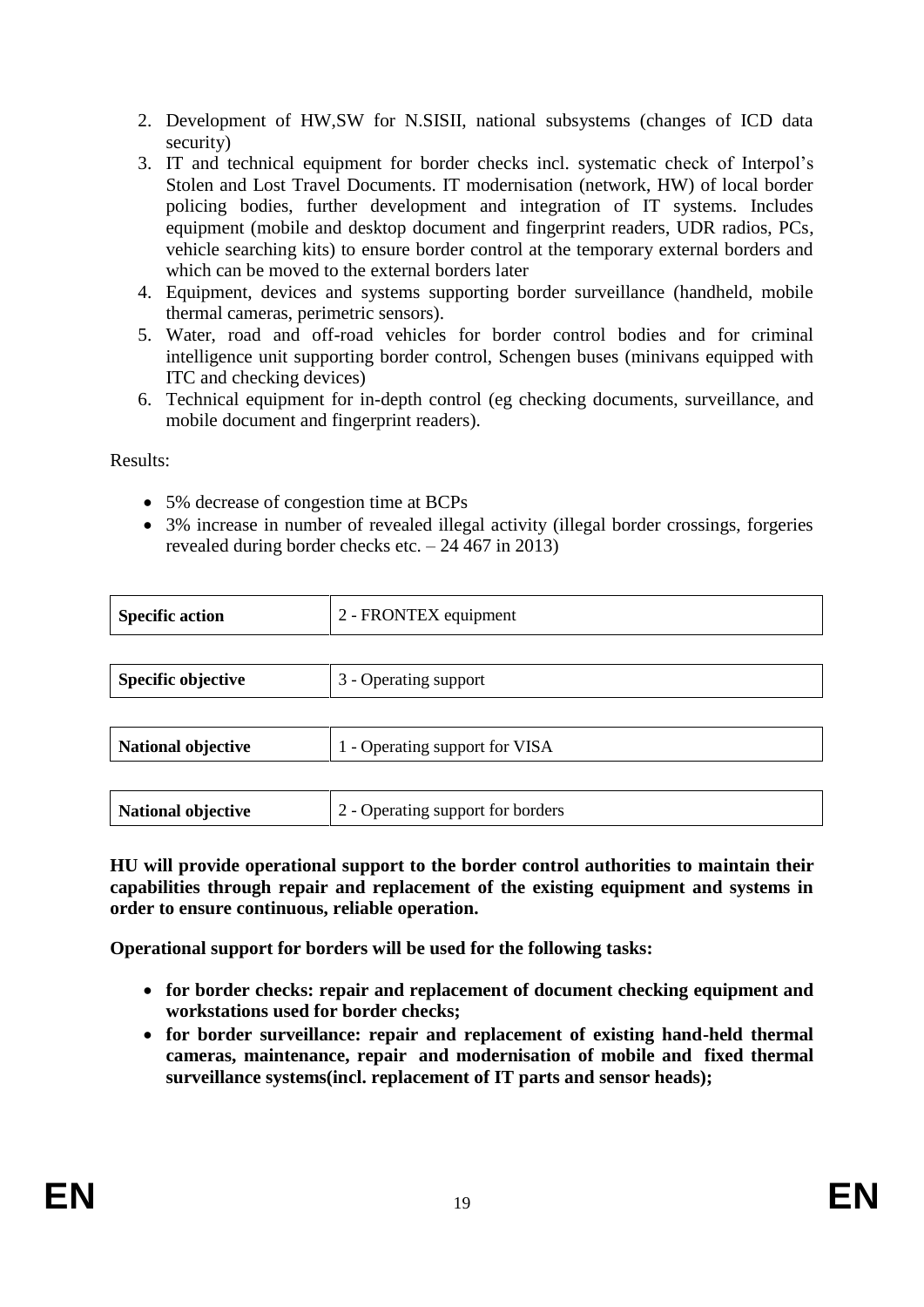- **for maintaining reaction capacity: the replacement of the existing vehicles, repair and maintenance costs of the procured road, off-road vehicles and Schengen buses used for border control;**
- **EUROSUR NCC: Hungary will replace the ITC equipment of the NCC (workstation, server and IT network devices) at the NPHQ;**
- **SIS II: upgrading, replacement and operational management of N.SISII**;

| Specific objective | 5 - Preventing and combating crime |
|--------------------|------------------------------------|
|                    |                                    |

The national strategy in place foresees the following goals: enhance capacity and respond capability to prevent and fight against organised crime and terrorism; improve cooperation, coordination and information exchange; strengthen training and research; develop victim protection and assistance; expand foreign relations.

In line with the above, HU will implement preparatory and executive measures for assuring greater involvement in the policy cycle implementation. HU aims to improve capacity of the units using special, criminalistic knowledge, develop forensic institutions, increase the number and efficiency of joint operations especially on illegal migration, drug and firearm trafficking, corruption and THB. HU will also develop national technical capacity of intelligence, information protection and operative procedures.

HU expects increased number of parallel financial investigations in serious and organised crime investigations by improving combat and analytical capacities on money laundering, terrorism financing and identifying financial patterns of criminal networks. Emphasis shall be given to the development of monitoring the economic background of OCGs and to the assets recovery.

To ensure continuous, reliable and secured information exchange, the development of electronic formalised communication mechanism and the introduction of integrated data supply platforms must be implemented. Improving cooperation and coordination among relevant national and international bodies and with EU partners is crucial; likewise, HU will make use of Europol's potential, particularly related to combating cybercrime.

HU will implement trainings under LETS especially focusing on strand 1-2 to improve the international LE cooperation and the cross-border minded culture of officers. Beyond LETS, in order to obtain the best practices and entailed advanced preparedness, HU will support other crime-specific trainings, national and foreign conferences aiming the experience exchange for professionals dealing with OC (e.g. THB, drug trafficking, corruption). Specialist trainings will be developed with CEPOL. The development of criminalistics research area and the partnership building with security industry will also be key issues.

With regard to victim protection, particularly regarding THB victims, HU aims to ensure technical capacity development, improved cooperation and better awareness. HU intends to reduce sexual exploitation and improve assistance services so as to facilitate victim reintegration and prevent re-trafficking.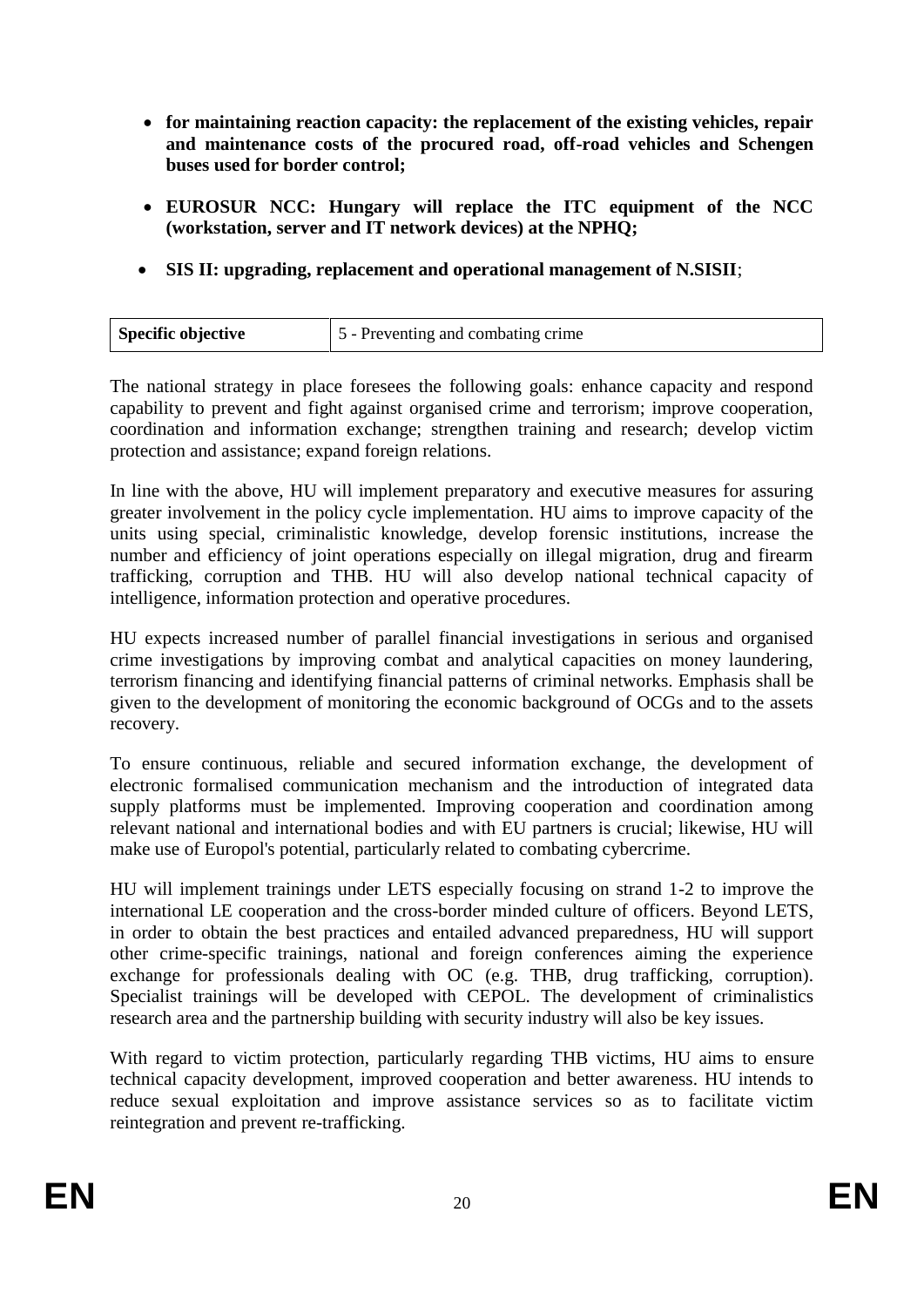Preventing and decreasing possible threats of terrorism and violent extremism, HU plans to elaborate training programmes for practitioners to recognise early signs of radicalisation, create partnerships and enhance experience exchange between front liners, based on RAN practices. The methodology and the national mechanisms most suitable for the assessment of threats and risks related to OC, corruption and terrorism must be established and enhanced.

| National objective | $1 - C$ - prevention and combating |
|--------------------|------------------------------------|
|                    |                                    |

National budget covers: national adaptation of SOCTA methodology, update of anti-OC handbook, employment of additional asset-recovery officers, participation in EU Crime Prevention Network.

HU aims at a more active participation in the policy cycle areas, e.g. illegal migration, THB, drug and arm trafficking, and plans to increase the number of JITs, EMPACT and other international operations. Operational and response capacity development of LE units dealing with serious and organised crimes, and LE support units having criminalistics knowledge and special, criminal expertise is also in focus.

Beyond the policy cycle, HU aims to improve the operational and response capacities of units fighting against other substantial serious organised crimes, in particular, financial-economic crimes and corruption. The parallel financial investigations and confiscation of OCG assets will also be in focus.

HU plans to protect the potential targets of terrorism by developing technical capacity of intelligence and information protection. HU aims to introduce protocols for the safety of frequently visited places and easy targets by elaborating the National Security Prevention Programme (NSPP).

HU will increase awareness by implementing prevention programmes related to e.g. radicalisation, cybercrime.

Funding priorities:

- 1. Participation in JITs, international operations; procurement of special investigative and IT equipment, covert vehicles, specially equipped operational vehicles, mobile operational-management systems; equipping laboratories (including mobile laboratories)
- 2. Enhancing capacity for effective financial investigations and fight against corruption: procurement of special investigative and IT equipment, covert vehicles, specially equipped operational vehicles, mobile operational-management systems
- 3. improving terrorism target protection by obtaining covert vehicles, specially equipped operational vehicles, special investigative and IT equipment; elaborating NSPP by expert meetings, studies, workshops
- 4. campaigns focusing on OC awareness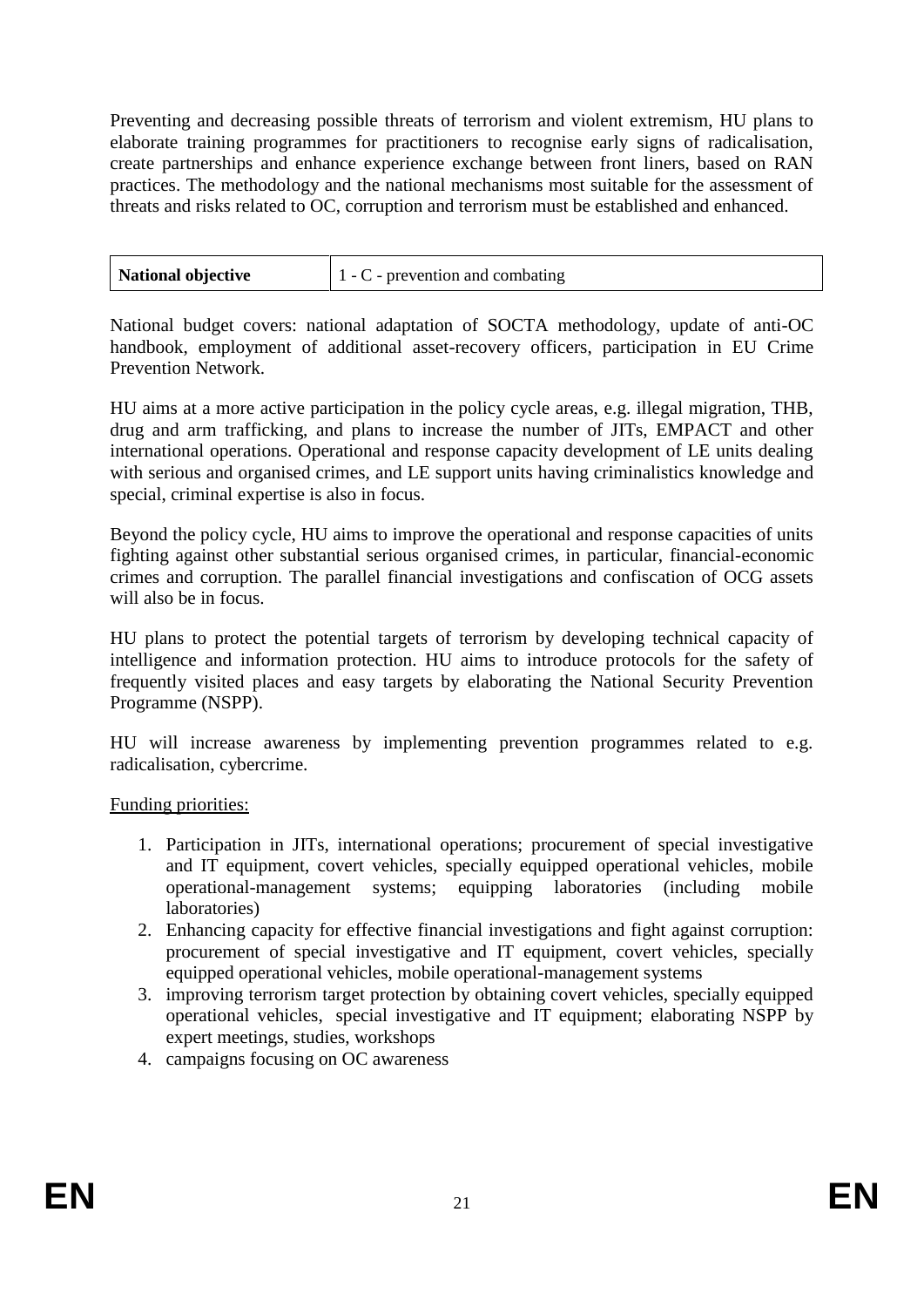# Results:

- 2 JITs/EMPACT operational projects
- 160 cross-border operations
- enhanced capacity of 3 LE authorities to provide wider scale, higher level of defenceresponse
- 3 000 persons reached by campaigns

| National objective | $2 - C$ - exchange of information |
|--------------------|-----------------------------------|
|--------------------|-----------------------------------|

National budget covers: improving the internal dataflow of the individual LE authorities.

HU enhances the cooperation with EU and other relevant agencies, also raises awareness among national experts, whilst the expansion of the liaison office network is also highlighted. Professional network development, and increased number of national experts in international forums and organisations (e.g. Police Cooperation for Southeast Europe-SELEC) or in relevant third countries (e.g. Turkey) will be guaranteed.

HU will focus on the improvement of data exchange platforms at national level and the elaboration of its administrative procedures on the basis of EU best practices. HU plans to utilize opportunities for cooperation and secure information exchange between and among national and international LE authorities in order to optimize information flow. HU's aim is to develop direct accessibility to Europol EON and Prüm data exchange platform. The number of data connections will be increased by creating and improving data processing among national IT systems of LE authorities.

More active and efficient cooperation among bodies responsible for guaranteeing security, including mainly LE authorities of county level, is desired. Improvement with regard to communication and data exchange between the relevant entities and the prosecution, judicial authorities will be required. The revision of legislation and practice and through this the customisation of an up-to-date intelligence/exchange model at the Hungarian LE authorities is also devised.

# Funding Priorities:

- 1. participation in international forums (e.g. organised by EUROPOL EC3) for professionals; participation in short-term exchange programmes for national experts at EU and international agencies; placement of liaison officers to relevant MSs or third countries
- 2. procurement of IT equipment, development of direct IT connection/interface pertaining to Prüm platform and EON system, development of data connection and information exchange between the IT systems of national actors, elaboration of feasibility studies and usage of optimal data flow models
- 3. cooperation improvement among national actors by workshops, conferences; study/pilot project on an intelligence/exchange model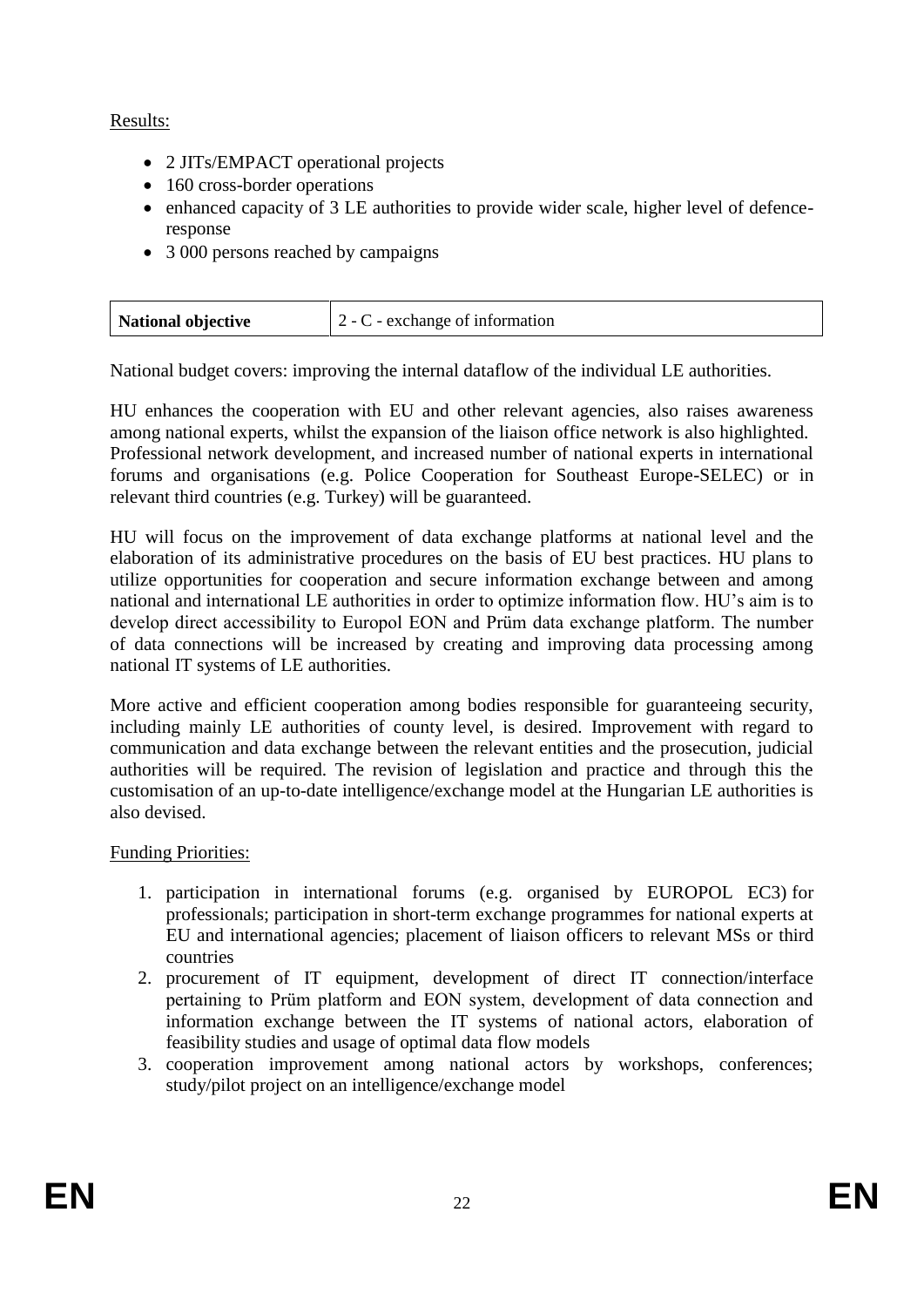# Results:

- 2 liaison officers deployed to international organisation/relevant third countries
- 45 officers participating in international forums, conferences, and in the work of international networks, organisations
- 2 newly created connections to on-line reach of databases

| National objective | . |
|--------------------|---|

The national budget covers the basic education for the LE candidates (from undergraduate to university level) and the modular further trainings to widen professional skills of the existing staff.

LETS will be incorporated via adaptation of syllabuses elaborated by EU law enforcement training institutes (e.g. CEPOL) into the national basic and further training system, focusing on the EU dimension of the LE basic knowledge (strand 1) and aiming at the improvement of regional cooperation (strand 2). Specialised trainings, e.g. combating drug trafficking, cybercrime (on, for instance, sensitive information security), anti-corruption (especially with/at international partner organisations such as the European Partners Against Corruption for members of the executive units), arm smugglings and assets recovery will be organised.

HU will establish a special training centre to raise the competency of specialists fighting against the modern forms of criminal activities (e.g. cybercrime) by expanding knowledge on data analysis, evidence gathering and intelligence activities.

Beyond LETS, HU plans a wide range of training possibilities, such as crime-focused trainings (e.g. on radicalization and anti-corruption for officers and possible co-operants (instructors/clerks) to recognise early signs), financial trainings, money laundering, IT and JIT trainings for LE professionals. The acquisition of the latest international practices and language skills (e.g. English, Serbian) will be ensured.

HU will provide adequate training for THB specialists with victim-centred and supportive approach for effective victim identification and adequate trans-referral mechanism.

The cooperation among bodies responsible for guaranteeing internal security, actors of research-development sphere and security sector will be enhanced. Improvement of research activities at LE support units and research activities involving the private sector are planned.

Funding Priorities:

- 1. Further trainings, conferences, training material review/development
- 2. Education cabinet establishment by procuring IT and special equipment
- 3. Experience exchange, additional trainings (e.g. foreign language skills including specific terminology; accountancy for financial-economic crime investigators, IT knowledge for cybercrime intelligence officers), educational tools
- 4. Training material preparation, organising training courses for THB professionals and operators of victim protection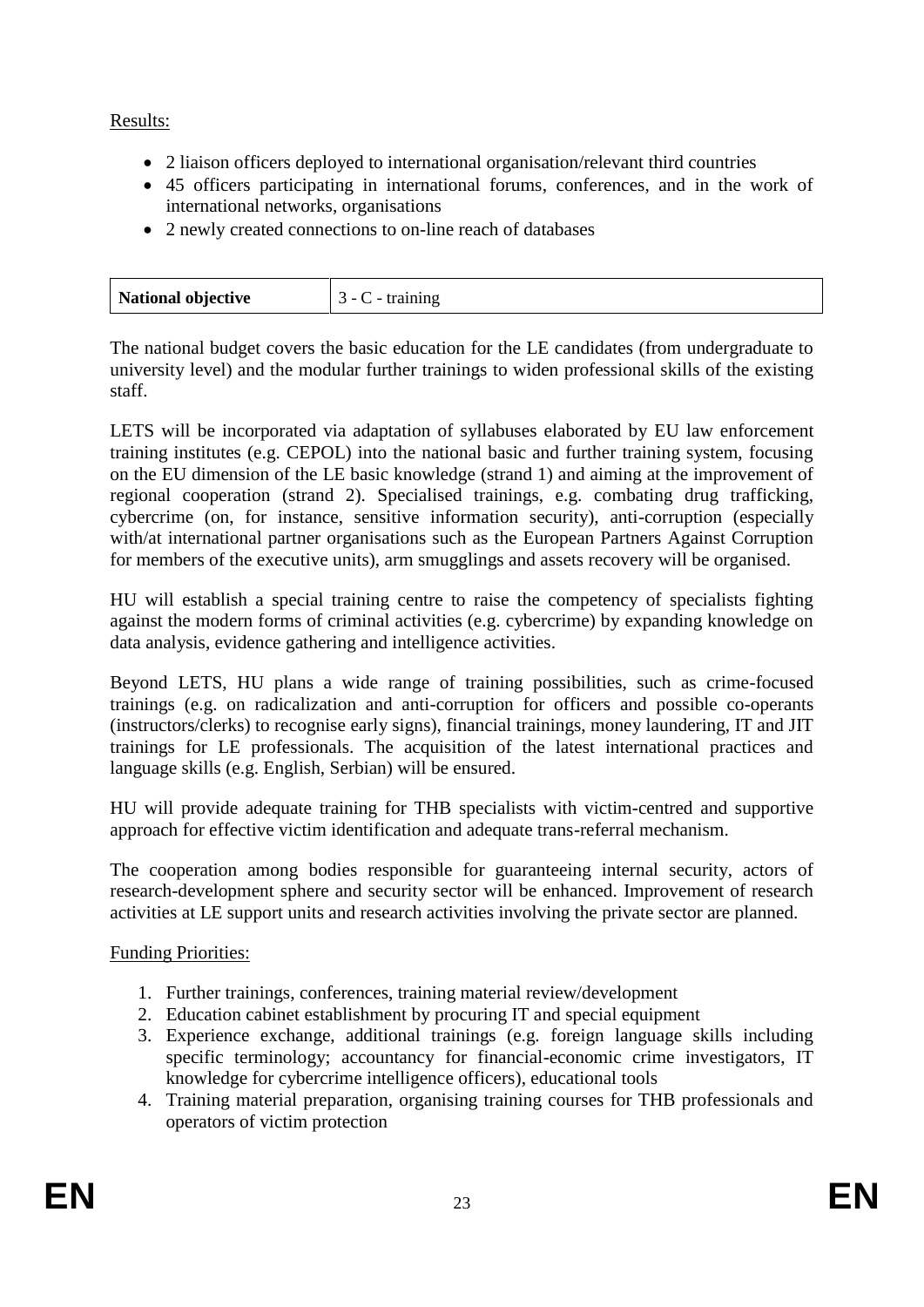5. Researches, pilot projects related to internal security – e.g. to detect 3-D printed weapons

## Results:

- Reviewed/developed training material on 5 policy cycle priorities
- 1 400 officials trained on cross-border-related topics
- 1 training centre for a specific crime area
- At least 1 new innovative tool/technic related to crime combat/prevention

| National objective | $\degree$ - victim support<br>$4 - 0$ |
|--------------------|---------------------------------------|
|--------------------|---------------------------------------|

National budget covers: improvement of national mental and psychological assistance services, increase on the number of shelters, establishment of an international toll-free line for THB victims.

In order to create a more effective national victim protection system, HU aims to establish an IT platform for data exchange to connect relevant governmental bodies. HU also intends to establish a database capable to monitor and screen victims and provide data for statisticsbased annual assessments and examination of THB trends. Furthermore, adaptation of transnational referral mechanism (TRM) system is also planned (e.g. in conjunction to Switzerland).

Advancing the national victim support mechanism, HU aims to intensify cooperation and communication among members of the National Coordination Mechanism, governmental bodies and NGOs, with focus on regular exchange of views in the policy area. Improved cooperation with stakeholders and with relevant international organisations is also a key issue.

HU intends to increase social awareness in relation to sexual and labour exploitation, and develop online awareness information system to prevent victimization and re-victimization.

## Funding Priorities:

- 1. Preparation of an on-line THB data exchange IT platform and a database with geographical information system; TRM adaptation by participating in workshops, conferences
- 2. Cooperation improvement between governmental bodies and NGOs by study tours, workshops, conferences on THB, sexual and labour exploitation
- 3. Communication action plan, webpage, public awareness campaigns on THB, sexual and labour exploitation

## Results:

- 1 on-line operational IT platform and database
- Advanced trans-referral mechanism with at least 1 country
- 500 000 persons reached by THB awareness campaigns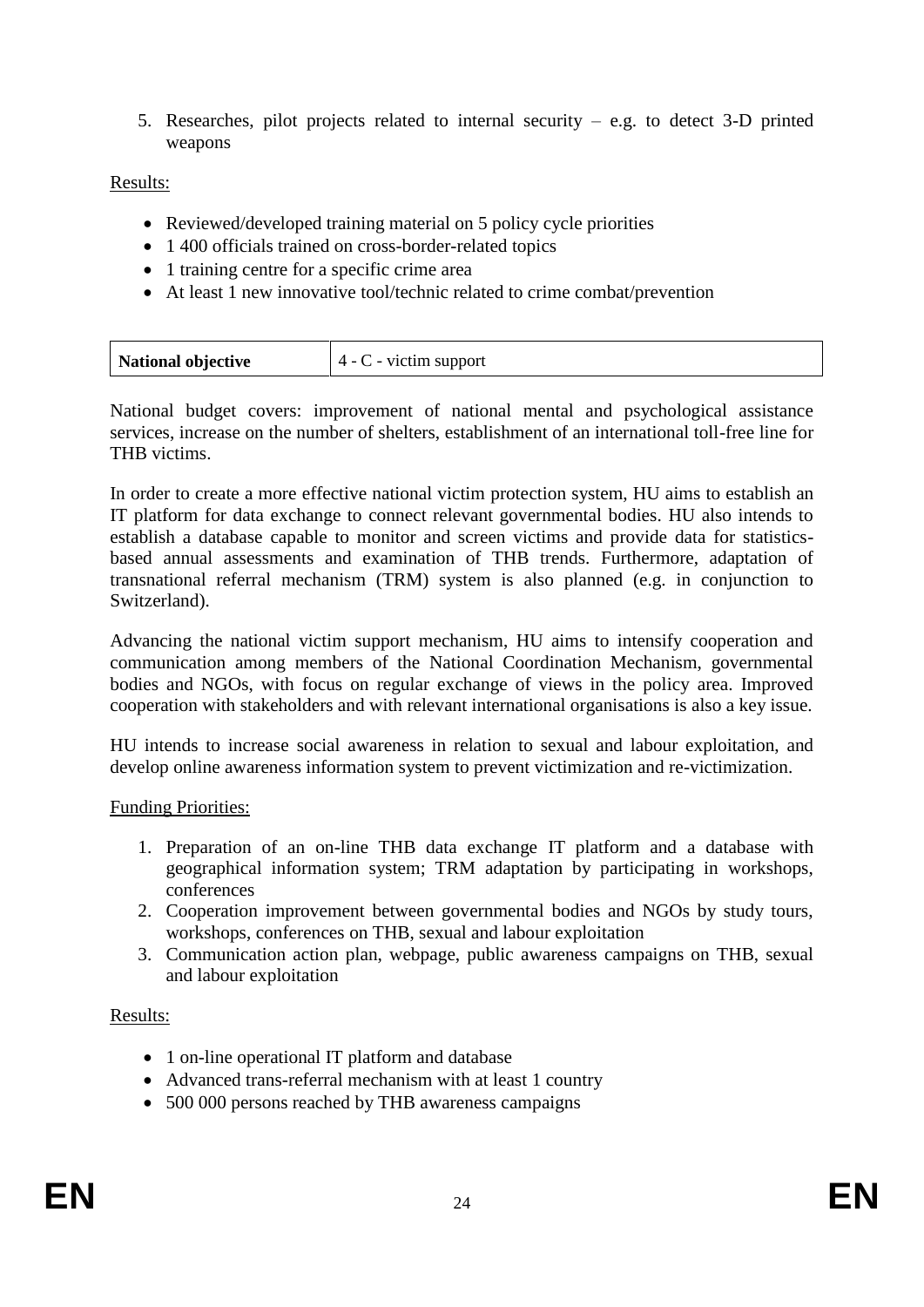• Improved cooperation and communication among governmental bodies and NGOs on local level in 3 counties

| 5 - C - threat and risk assessment<br>National objective |
|----------------------------------------------------------|
|----------------------------------------------------------|

National budget covers: detecting the motives of individuals associated with terrorist organisations, competency development of anti-terror agencies in third countries.

Involvement in EU-level threat and risk assessment in preparation, planning and implementation stages; and national application of available results and best provisions related to, for instance, radicalisation-extremism-terrorism and/or anti-corruption planned to be ensured. Analyses and assessments, as the basis for surveillance and intelligence activities, will be prepared, defining the application of international good and best practices.

HU aims to increase efforts for the prevention and elimination of radicalisation and extremism, to monitor the means communicating ideologies (on-line contents) supporting terrorism and violent extremism, and to create the required warning mechanisms.

HU intends to ensure the adaptation of the EU risk analysis method and the implementation of the prospective action plan for air traffic security (air cargo protection and air passenger safety). To grant efficient protection, the relevant technical capacities and competencies of the bodies (such as LE authorities, contracted security partners and air traffic authority) involved in air transportation will also be improved.

#### Funding Priorities:

- 1. Participation in international workshops, conferences (e.g. Radicalisation Awareness Network–RAN, European Anti-Corruption Network–EACN), study visits, conducting studies; capacity development of analysis work by procuring IT software and hardware tools
- 2. Technical development of monitoring e-content by procuring software and hardware tools
- 3. Risk analysis method adaptation by participating in international expert platforms (e.g. in workshops, conferences), assurance of air traffic protection by procuring technical equipment

#### Results:

- 10 officers participating in international workshops, forums, conferences and in the work of international networks, organisations – e.g. RAN, EACN and EPAC, IPES (European Partners Against Corruption and International Police Executive Symposium)
- At least 1 authority with enhanced capacity to monitor and assess radicalisation, violent extremism/corruption
- 1 implemented risk analysis method and action plan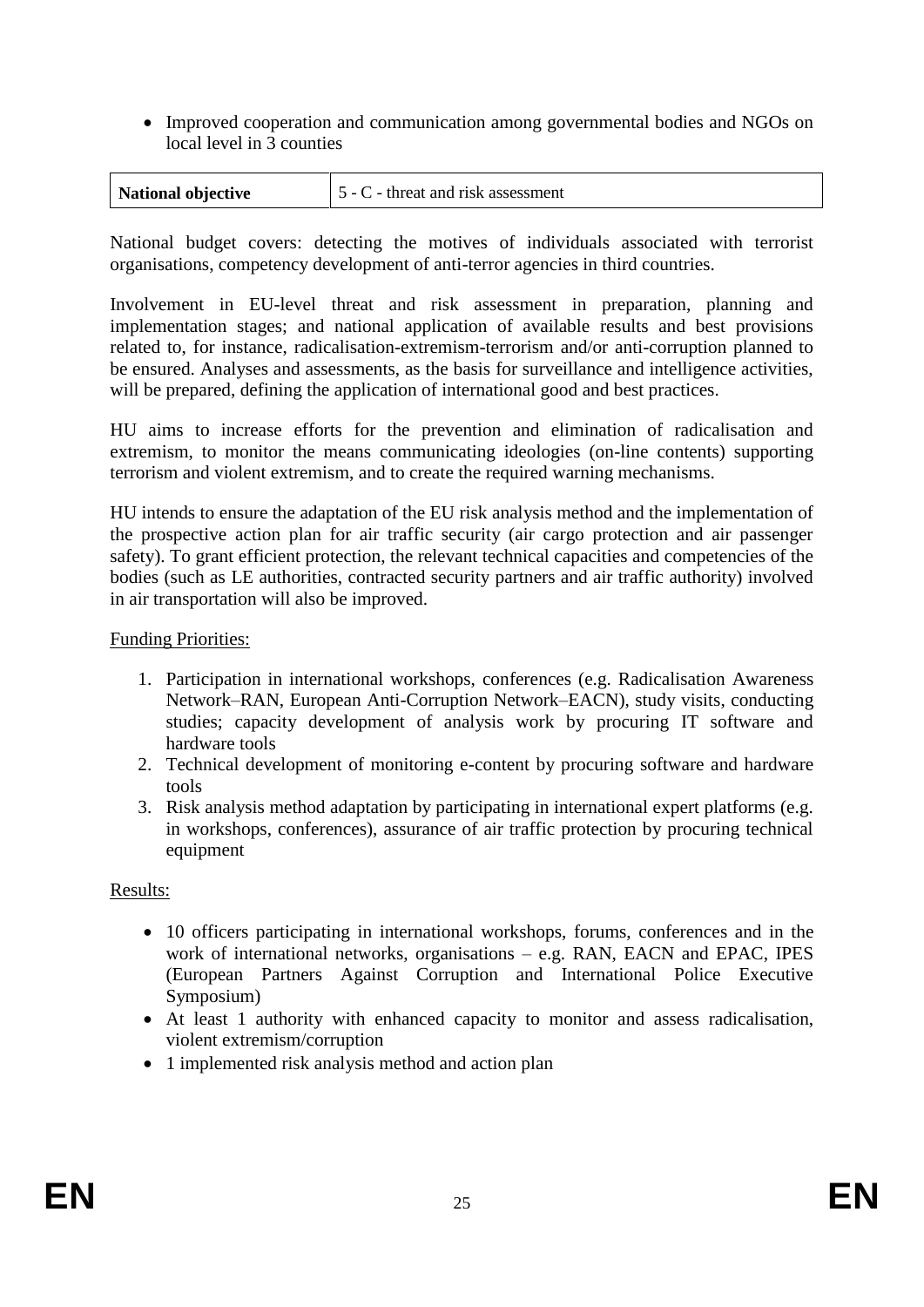| <b>Specific objective</b> | 6 - Risks and crisis |
|---------------------------|----------------------|

The national strategy in place foresees the following goals: enhance capacity protecting critical infrastructure; develop threat and risk assessment; strengthen training and research.

In line with the above, in order to ease the consequences of man-made attacks and to prevent crisis situation, HU intends to increase the efficiency of procedures and enhance specialized operational, technical (response) capacities and national competencies. HU plans to continue developments to adequately respond the threat and risks of cyber-space with special focus on decreased exposure to cyber-attacks; and attention will also be paid on enhanced communication, information exchange and better preventive and reaction capacity of the respective actors. Safety capacities of industrial institutions are aimed to be developed to maintain protection by guaranteeing availability and keeping them under supervision, and by reducing vulnerability and introducing immediate intervention and rapid recovery methods.

To ensure continuous and more active information exchange, cooperation and coordination amongst national actors and international partners linked to critical infrastructure protection and industrial safety, the networking activities are aimed to be intensified.

Priority will be given to the availability of an adequate professional staff. HU intends to take initiative on international CBRN-E training needs and plans to develop its capacities by establishing international training centre with such profile. In addition to the university level training, capacity improvement by specialised trainings will be assured. A complex, multi-level and multi-player defence management system is aimed to be developed by creating the infrastructural and technical background and the training possibilities for the personnel accordingly. The quality of the training will be improved regarding professional staff, and conferences and workshops will also be visited, organised. Special attention is to be given to research mechanism linked to crisis management, which could affect the public and the critical infrastructure. Specialist trainings will be developed with CEPOL.

Assuring reliability of systems pertaining to the protection of critical informational infrastructures, HU establishes and develops fast, effective and loss-minimising restore viability in case the systems are compromised.

Based on the national risk level analysis, continuous adaptation of the new scientific results, up-to-date risk analysis and assessment will be available.

| National objective | $1 - R$ - prevention and combating |
|--------------------|------------------------------------|
|--------------------|------------------------------------|

National budget covers: elaborating protocols to handle extraordinary events (including crisis situations instigated by individuals); determining rules of cooperation with relevant law enforcement entities; renovating and partially equipping state-owned buildings to host prospective centres relevant on industrial information security.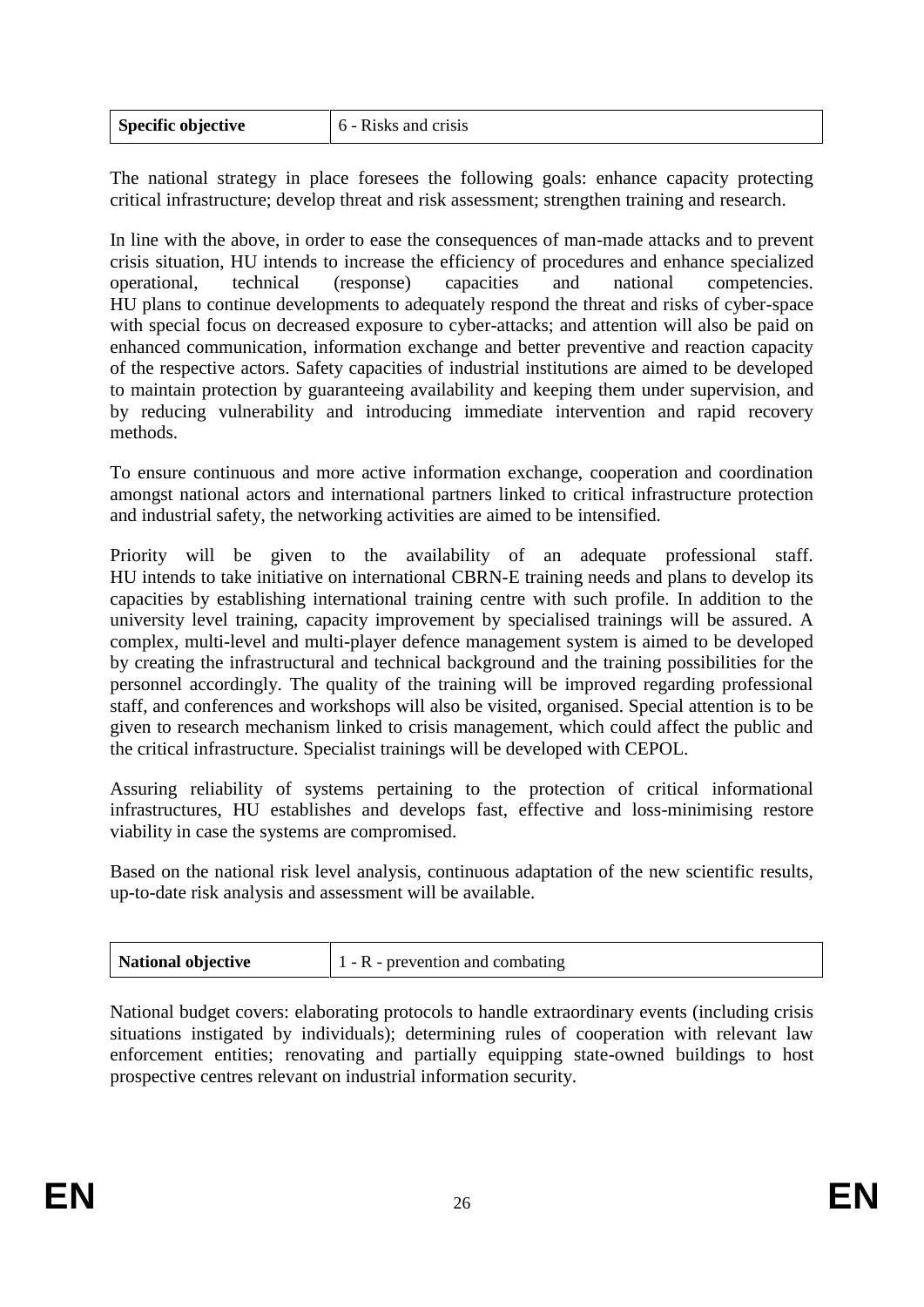The national capacities of preventing and combating crisis is intended to be further strengthened by installing information security event management centres (developing extant infrastructure) related to crisis management and critical infrastructure protection. In time of regular functioning, the centres are denoted to multiple functions: collect, analyse and share data, serve as information points; contribute to training purposes, elaborate protocols; and take share on tasks related to prevention, threat and risk assessment and early warning mechanisms and monitor national cybersecurity factors 24/7. Whenever emergency situation occurs, the centres host and coordinate the efforts on eliminating the threat of endangered/harmed/cyber-attacked infrastructure and prevent-mitigate the consequences of the crisis event.

The projected industrial information security centres are to operate on both man-made crisis situations and natural disasters, apportionment key will hence be applied.

HU aims to guarantee the prevention and elimination of terrorist acts and CBRN-E attacks against people and critical infrastructure, on terrorism target protection and anti-terrorismrelated intelligence activities, therefore the operational, protective, detective and support capacities for the operational units (such as the rapid response teams with mobile uniform management control system) are planned to be improved. HU intends is to ensure the availability of highly-equipped specialists to manage extraordinary events (including deliberate actions caused by human beings) in relation to critical infrastructure.

Funding Priorities:

- 1. Establishment and/or upgrade of information centres: procurement of IT tools and software, protective equipment to guarantee secure work environment
- 2. Providing individual CBRN-E protection and detection equipment (e.g. protective suits, mobile explosive, radiation and chemical material detection equipment) with the connected trainings, procuring mobile IT equipment and communication tools

# Results:

- 2 upgraded event management centres
- 15 CBRN-E specialists equipped with a wider scale, higher level defence-reliefresponse capabilities and 1 specially equipped minivan/minibus

| <b>National objective</b> | $2 - R$ - exchange of information |
|---------------------------|-----------------------------------|
|                           |                                   |

National budget covers: improving the internal dataflow of the individual LE authorities.

HU aims to develop cooperation, coordination and information exchange between international and national actors involved in the protection of critical infrastructure by participating in professional experience exchange forums, national and international professional events, organised not only for governmental bodies, but also for the relevant public entities. HU also plans to deepen the improvement of sector-specific expertise in relation to critical infrastructure protection, therefore special attention will be given to the relevant national and international professional forums, conferences and experience exchange.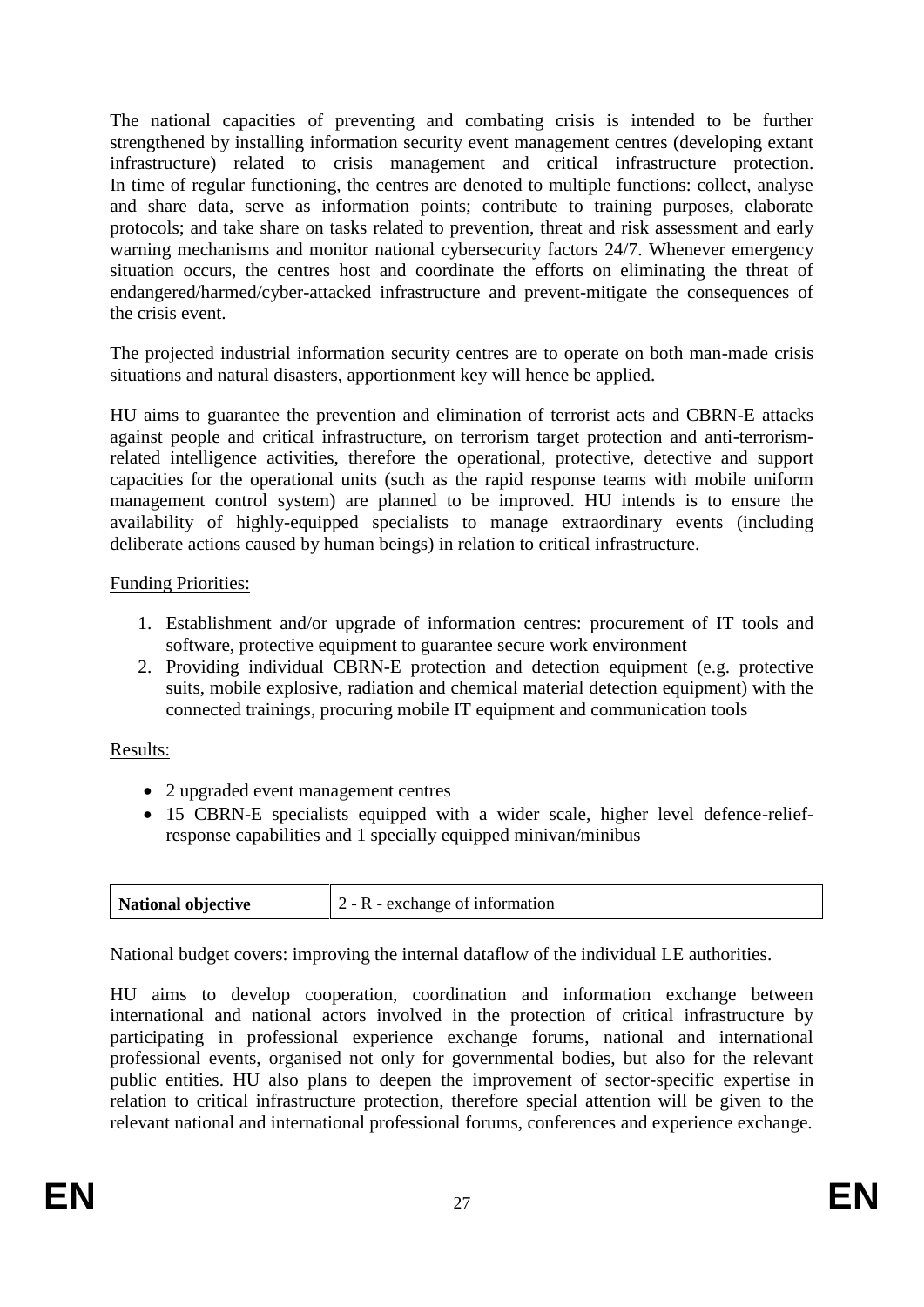# Funding priority:

1. Participation in/organisation of professional experience exchange forums, national and international professional events (e.g. conferences, workshops), study visits

Results:

 6 officers participating in international forums, conferences, and in the work of international networks, organisations

| <b>National objective</b><br>$\overline{\phantom{a}}$ |
|-------------------------------------------------------|
|-------------------------------------------------------|

The national budget covers the basic education for the LE candidates (from undergraduate to university level) and the modular further trainings to widen professional skills of the existing staff.

HU aims to respond to the national and international CBRN-E-related training demand by enhancing the CBRN-E training capacities via introducing new training functions and improving the quality of such service, primarily focusing on the threats of CBRN-E dispersal devices (CBRN material combined with explosives). The objective is to establish the infrastructural conditions by utilizing ISF national resources; whilst technical and IT procurement, purchase of protective and detective equipment and attainment of training material and educational equipment will be financed by national budget and EU resources in case awarded.

The competency development of officials by updating CBRN-E training materials and establishing a special educational cabinet on industrial security will be ensured related to the protection of critical infrastructure. In order to operate with well-trained and skilled staff, the respective agencies shall develop comprehensive training programs with strong curriculum taking the traditional (cathedra-based) and contemporary (e-learning) methodologies and practices into consideration.

Research activities are devised to be concluded in the area of crisis management on capacity enhancement and efficiency (e.g. sample taking technics).

Funding Priorities:

- 1. Establishment of a CBRN-E regional training facility by renovating existing buildings (education centre, residence hall, tactical house with partly covered tactical street and annex) and purchasing containers
- 2. Procurement of IT equipment, educational tools, developing curricula, e-learning platforms, reviewing training material, participation in national and international professional training events (e.g. symposiums)
- 3. Research activities related to industrial security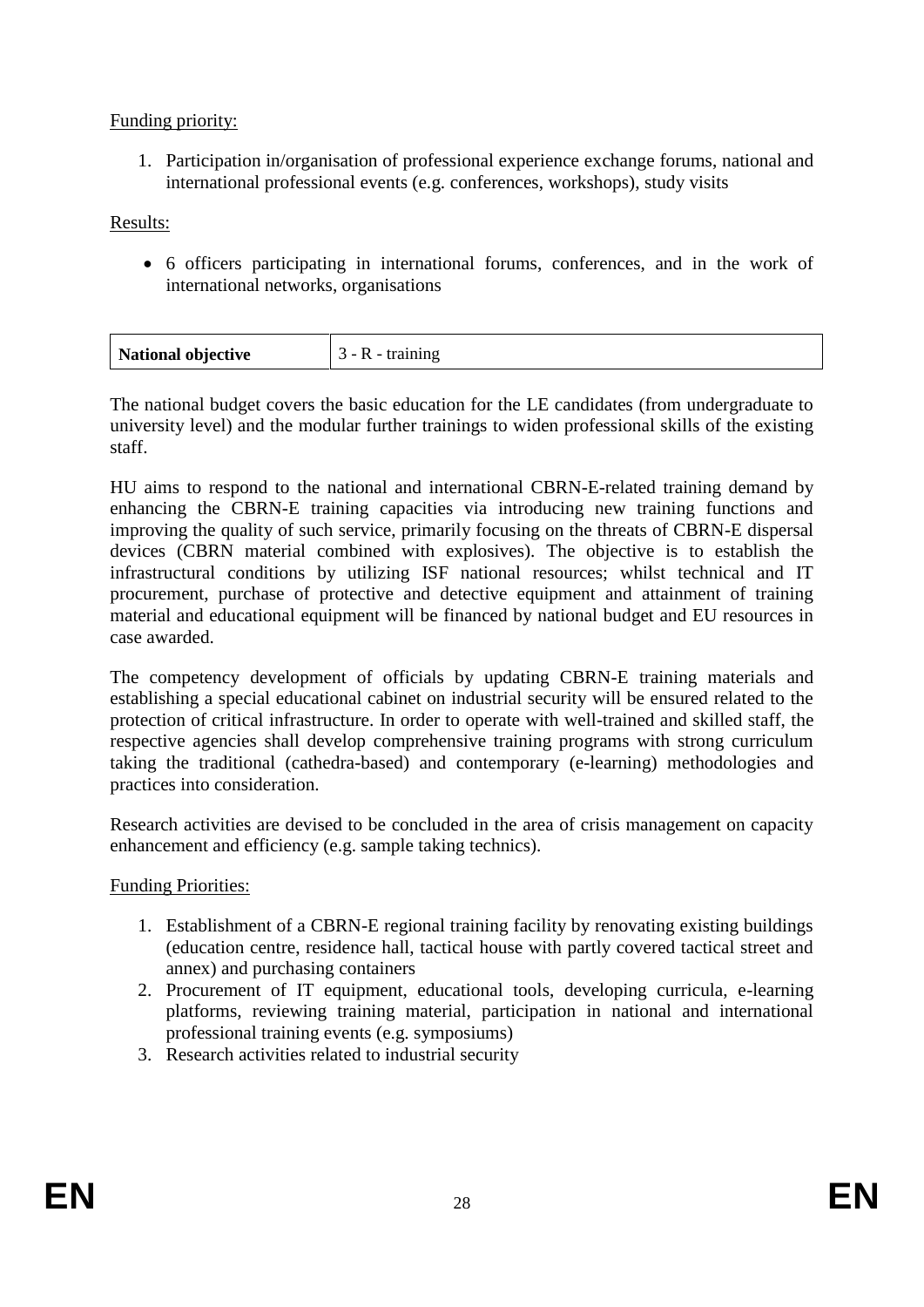# Results:

- 1 created international CBRN-E training centre
- 1 specialised educational cabinet related to critical infrastructure protection
- reviewed/customized/developed curricula, training material on 2 specific fields of crisis management (e.g. CBRN-E, industrial security)
- 2 research studies

| National objective | 4 - R - victim support |
|--------------------|------------------------|
|--------------------|------------------------|

The fulfilment of the national victim protection is to be dominantly manifested throughout preventive actions financed by national budget.

Besides, with the application of proclaimed covert measures related to terrorism-linked crisis events, the relevant entities contribute to the early-staged identification of possible targeted individuals and systems. As such, having the necessary measurements and provisions engaged, the risk of victimization is intended to be minimized.

No actions under this objective are planned to be financed by ISF.

| <b>National objective</b> | $5 - R - infrastructure$ |
|---------------------------|--------------------------|
|---------------------------|--------------------------|

National budget covers: working out the national practice on identifying, supervising and supporting critical infrastructures and their operators; establish and partially equip units responsible for critical infrastructure protection.

No actions under this objective are planned to be financed by ISF.

| $\vert$ 6 - R - early warning and crisis<br>National objective |  |
|----------------------------------------------------------------|--|
|----------------------------------------------------------------|--|

The fulfilment of the national early warning assignment is to be dominantly manifested throughout preventive actions financed by national budget.

Besides, the responsible law enforcement authorities, working along with national and international partners, guarantee the completion of early warning on terrorism and wilfulcaused disasters by the application of lawful covert measures and utilisation of open information sources in order to support filtering and identifying possible perpetrators and sympathisers of extremism.

No actions under this objective are planned to be financed by ISF.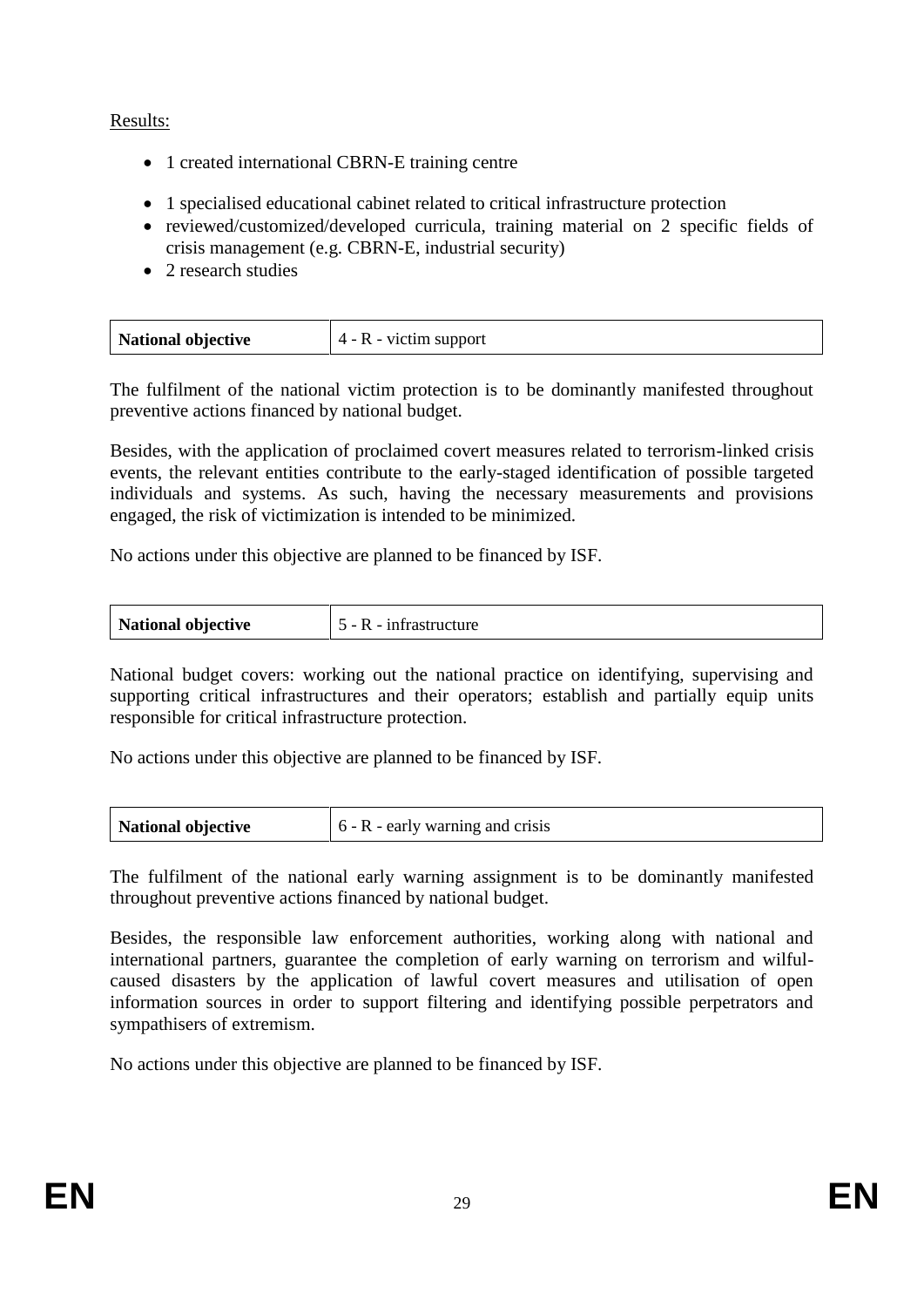| <b>National objective</b> | $\vert$ 7 - R - threat and risk assessment |
|---------------------------|--------------------------------------------|
|---------------------------|--------------------------------------------|

National budget covers: development of national risk analysis and threat assessment system by mapping the relevant experiences, revision of current methodology and establishing the rules of procedure.

In order to enhance the threat and risk assessment functions, HU intends to develop its professional network activities. In addition, to extend professional contacts, HU's aim is to elaborate and enhance bi- and multilateral agreements between stakeholders, especially with the representatives of companies responsible for operating critical infrastructures.

#### Funding priority:

1. Participation in national and international workshops, conferences, study visits, experience exchange, study

## Results:

 5 officers participating in international workshops, forums, conferences, and in the work of international networks, organisations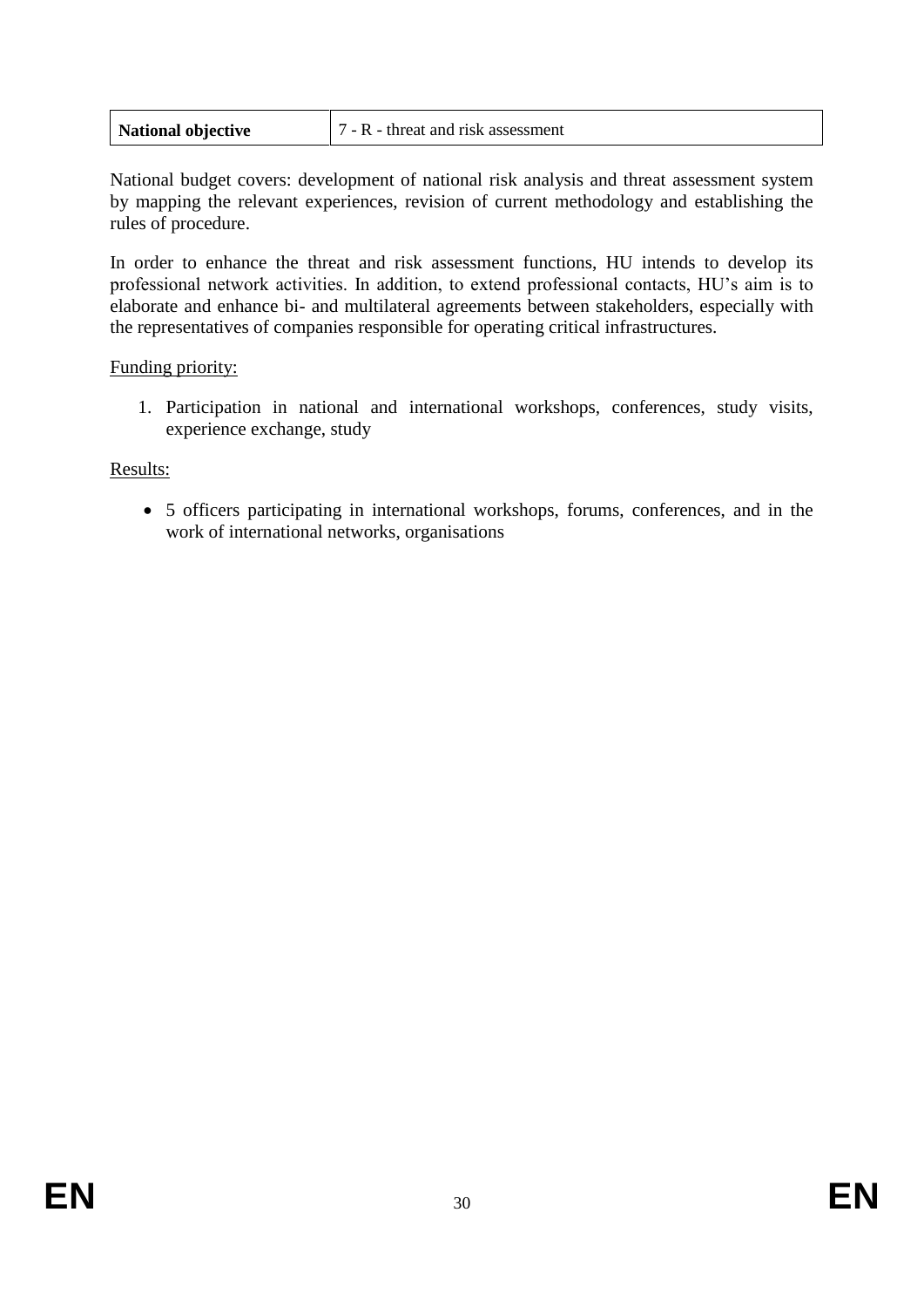## **INDICATIVE TIMETABLE**

| <b>Specific objective</b>             | NO/SA                                     | Main<br>action | Name of action                                                          | Start of<br>planning<br>phase | Start of<br>impleme<br>ntation<br>phase | Start of<br>closing<br>phase |
|---------------------------------------|-------------------------------------------|----------------|-------------------------------------------------------------------------|-------------------------------|-----------------------------------------|------------------------------|
| SO1 - Support a<br>common visa policy | NO1 - National capacity                   | $\mathbf{1}$   | Reconstruction at<br>representations                                    | 2016                          | 2016                                    | 2022                         |
| SO1 - Support a<br>common visa policy | NO1 - National capacity                   | $\overline{c}$ | IT developments                                                         | 2015                          | 2016                                    | 2020                         |
| SO1 - Support a<br>common visa policy | NO1 - National capacity                   | 3              | Information on visa<br>procedure                                        | 2015                          | 2016                                    | 2020                         |
| SO1 - Support a<br>common visa policy | NO <sub>2</sub> - Union acquis            | 1              | Further training for consular<br>staff                                  | 2015                          | 2016                                    | 2021                         |
| SO1 - Support a<br>common visa policy | NO <sub>2</sub> - Union acquis            | $\mathfrak{2}$ | Revision of training<br>programme                                       | 2016                          | 2017                                    | 2018                         |
| SO1 - Support a<br>common visa policy | NO <sub>2</sub> - Union acquis            | 3              | Improving cooperation                                                   | 2016                          | 2017                                    | 2020                         |
| SO1 - Support a<br>common visa policy | NO <sub>3</sub> - Consular<br>cooperation | $\mathbf{1}$   | Workshops, meetings                                                     | 2016                          | 2017                                    | 2021                         |
| SO1 - Support a<br>common visa policy | NO <sub>3</sub> - Consular<br>cooperation | $\overline{c}$ | Deployment of<br>ILOs/document advisors                                 | 2015                          | 2015                                    | 2022                         |
| SO <sub>2</sub> - Borders             | <b>NO1 - EUROSUR</b>                      | $\mathbf{1}$   | <b>EUROSUR NCC</b>                                                      | 2017                          | 2018                                    | 2020                         |
| SO <sub>2</sub> - Borders             | <b>NO1 - EUROSUR</b>                      | $\overline{2}$ | Improvement of the national<br>situation picture                        | 2015                          | 2015                                    | 2016                         |
| SO <sub>2</sub> - Borders             | <b>NO1 - EUROSUR</b>                      | 3              | Development of thermal<br>surveillance system at the<br>external border | 2016                          | 2017                                    | 2020                         |
| SO <sub>2</sub> - Borders             | NO <sub>2</sub> - Information<br>exchange | 1              | ITC development of border<br>control                                    | 2015                          | 2015                                    | 2022                         |
| SO2 - Borders                         | NO <sub>2</sub> - Information<br>exchange | $\overline{2}$ | Development of criminal<br>intelligence related 11 to<br>border control | 2015                          | 2016                                    | 2018                         |
| SO <sub>2</sub> - Borders             | NO <sub>2</sub> - Information<br>exchange | 3              | Improvement of risk analysis                                            | 2015                          | 2015                                    | 2017                         |
| SO <sub>2</sub> - Borders             | NO3 - Common Union<br>standards           | $\mathbf{1}$   | ABC assessment                                                          | 2015                          | 2016                                    | 2018                         |
| SO <sub>2</sub> - Borders             | NO3 - Common Union<br>standards           | 2              | Researches, pilot projects                                              |                               | 2016                                    | 2020                         |
| SO <sub>2</sub> - Borders             | NO <sub>4</sub> - Union acquis            | $\mathbf{1}$   | <b>SCHEVAL</b><br>recommendations                                       |                               | 2019                                    | 2020                         |
| SO2 - Borders                         | NO4 - Union acquis                        | $\mathfrak{2}$ | Trainings - borders                                                     | 2015                          | 2015                                    | 2020                         |
| SO <sub>2</sub> - Borders             | NO4 - Union acquis                        | 3              | Training for the staff                                                  | 2016                          | 2016                                    | 2020                         |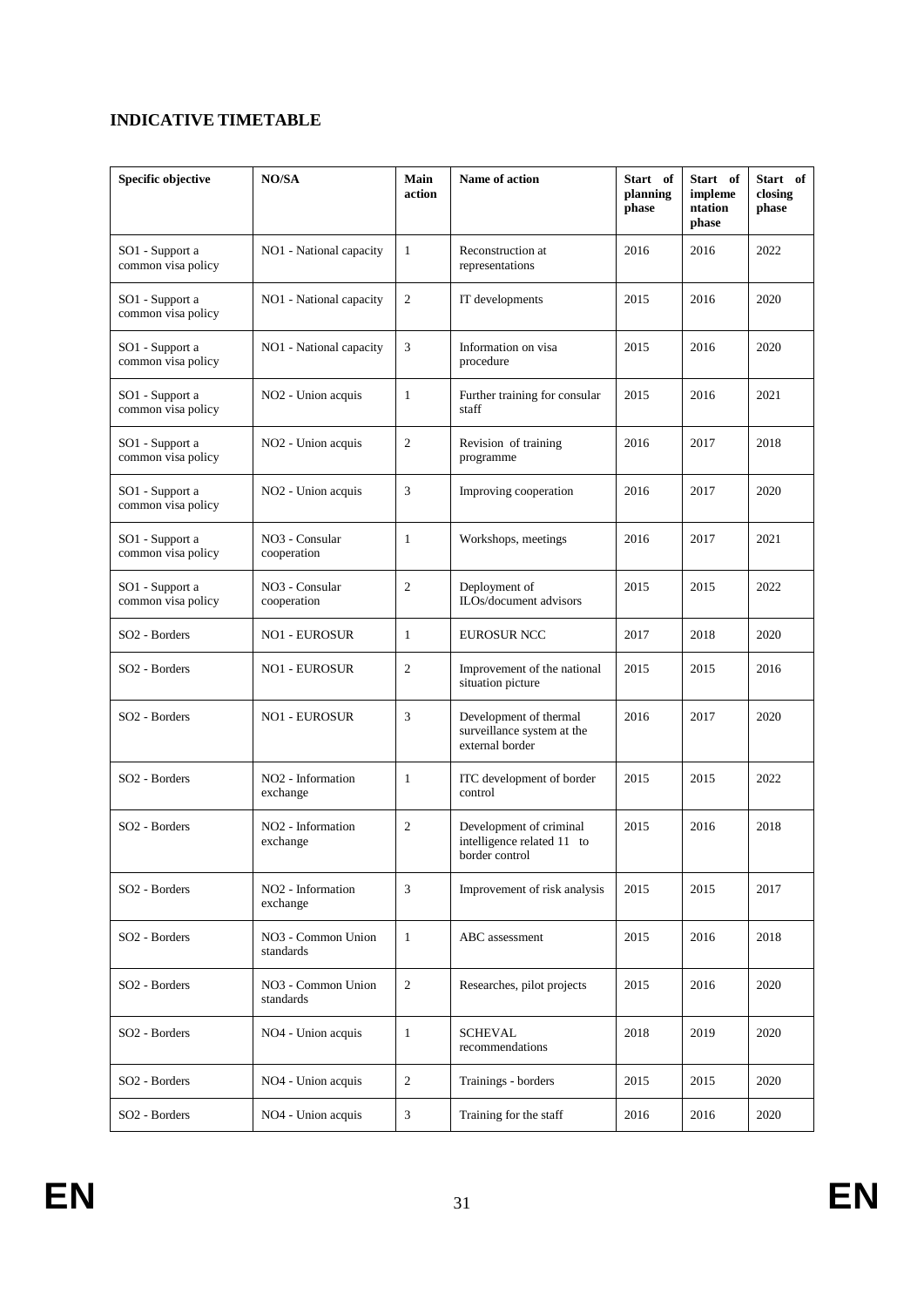| <b>Specific objective</b>               | NO/SA                                              | Main<br>action | Name of action<br>Start of<br>planning<br>phase                                         |      | Start of<br>impleme<br>ntation<br>phase | Start of<br>closing<br>phase |
|-----------------------------------------|----------------------------------------------------|----------------|-----------------------------------------------------------------------------------------|------|-----------------------------------------|------------------------------|
|                                         |                                                    |                | working at the departing                                                                |      |                                         |                              |
| SO <sub>2</sub> - Borders               | NO5 - Future challenges                            | 1              | Practical cooperation with<br>third countries                                           | 2015 | 2016                                    | 2020                         |
| SO2 - Borders                           | NO5 - Future challenges                            | $\mathbf{2}$   | Coferences, workshops                                                                   | 2015 | 2016                                    | 2018                         |
| SO <sub>2</sub> - Borders               | NO5 - Future challenges                            | 3              | Development of in-depth<br>checks                                                       | 2015 | 2015                                    | 2018                         |
| SO <sub>2</sub> - Borders               | NO6 - National capacity                            | 1              | Border crossing points                                                                  | 2015 | 2016                                    | 2021                         |
| SO <sub>2</sub> - Borders               | NO6 - National capacity                            | 2              | SIS II                                                                                  | 2015 | 2016                                    | 2020                         |
| SO <sub>2</sub> - Borders               | NO6 - National capacity                            | 3              | Vehicles                                                                                | 2016 | 2017                                    | 2021                         |
| SO3 - Operating support                 | NO <sub>2</sub> - Operating support<br>for borders | 1              | Modernisation of border<br>surveillance                                                 | 2016 | 2017                                    | 2020                         |
| SO3 - Operating support                 | NO <sub>2</sub> - Operating support<br>for borders | $\mathbf{2}$   | Vehicles                                                                                | 2017 |                                         | 2020                         |
| SO3 - Operating support                 | NO <sub>2</sub> - Operating support<br>for borders | 3              | <b>EUROSUR NCC</b>                                                                      | 2017 | 2018                                    | 2020                         |
| SO5 - Preventing and<br>combating crime | $NO1 - C$ - prevention<br>and combating            | 1              | JIT, EMPACT; capacity<br>development related to policy<br>cycle                         | 2015 | 2015                                    | 2022                         |
| SO5 - Preventing and<br>combating crime | $NO1 - C$ - prevention<br>and combating            | $\overline{2}$ | Capacity development on<br>financial crimes and fight<br>against corruption             | 2015 | 2016                                    | 2018                         |
| SO5 - Preventing and<br>combating crime | NO1 - C - prevention<br>and combating              | 3              | Anti-terrorism capacity<br>development, metodology<br>elaboration                       | 2015 | 2015                                    | 2022                         |
| SO5 - Preventing and<br>combating crime | NO <sub>2</sub> - C - exchange of<br>information   | 1              | Network expansion on<br>liaising and seconding<br>experts                               | 2015 | 2015                                    | 2022                         |
| SO5 - Preventing and<br>combating crime | NO <sub>2</sub> - C - exchange of<br>information   | $\overline{2}$ | Data exchange improvement,<br>direct access establishment to<br>international platforms | 2015 | 2015                                    | 2022                         |
| SO5 - Preventing and<br>combating crime | NO <sub>2</sub> - C - exchange of<br>information   | 3              | Cooperation improvement<br>among national actors, info<br>exchange model                | 2016 | 2016                                    | 2022                         |
| SO5 - Preventing and<br>combating crime | $NO3 - C$ - training                               | $\mathbf{1}$   | <b>LETS</b>                                                                             | 2016 | 2016                                    | 2022                         |
| SO5 - Preventing and<br>combating crime | NO <sub>3</sub> - C - training                     | $\overline{2}$ | Establishment of a special<br>training centre                                           | 2016 | 2016                                    | 2018                         |
| SO5 - Preventing and<br>combating crime | NO <sub>3</sub> - C - training                     | 3              | Experience exchanges, study<br>visits, additional trainings                             | 2015 | 2015                                    | 2022                         |
| SO5 - Preventing and<br>combating crime | $NO4 - C - victim support$                         | 1              | THB IT platform<br>establishment, TRM                                                   | 2015 | 2015                                    | 2019                         |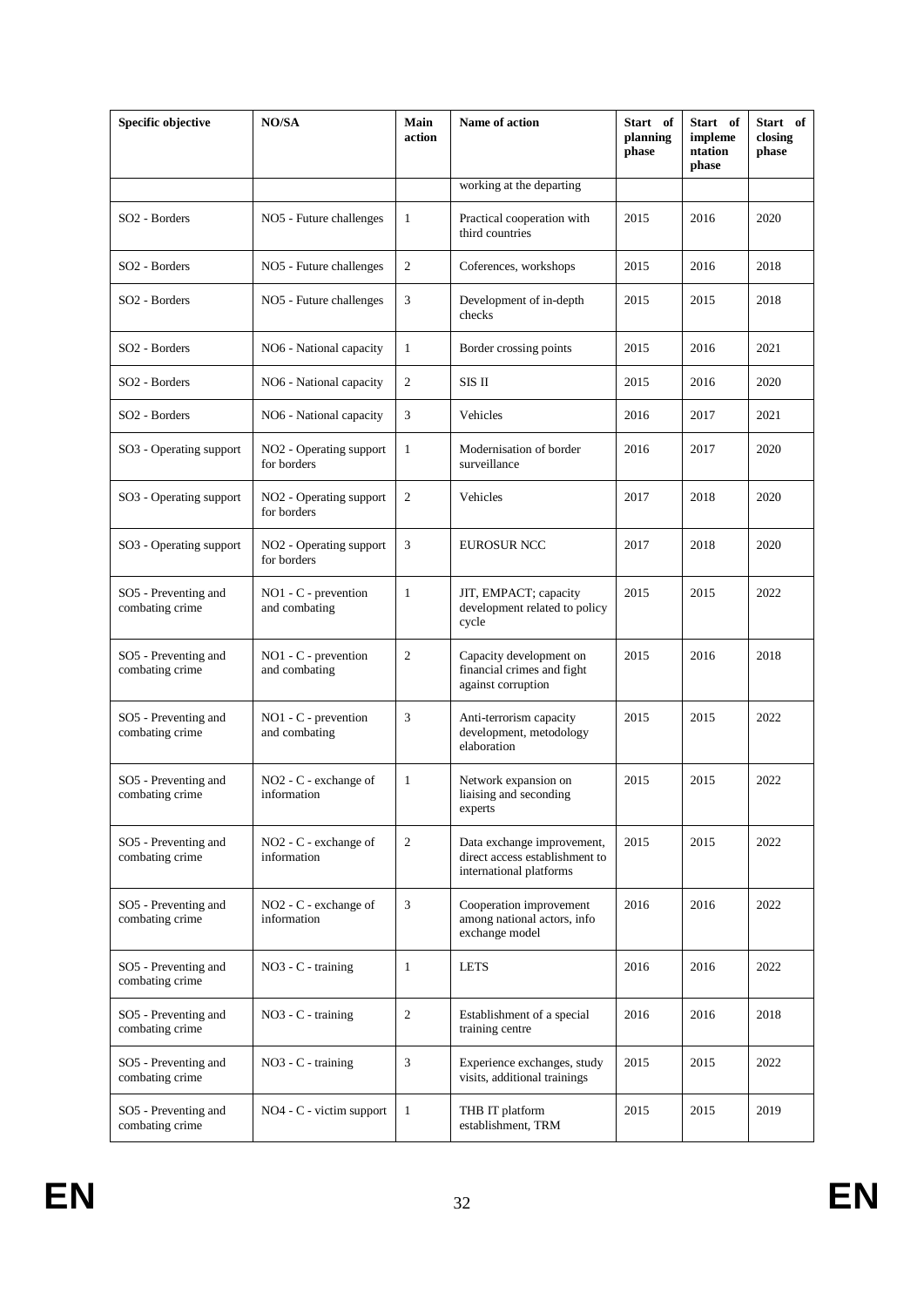| Specific objective                      | NO/SA                                     | Main<br>action | Name of action                                                                          | Start of<br>planning<br>phase | Start of<br>impleme<br>ntation<br>phase | Start of<br>closing<br>phase |
|-----------------------------------------|-------------------------------------------|----------------|-----------------------------------------------------------------------------------------|-------------------------------|-----------------------------------------|------------------------------|
|                                         |                                           |                | adaptation                                                                              |                               |                                         |                              |
| SO5 - Preventing and<br>combating crime | $NO4 - C$ - victim support                | $\overline{2}$ | Cooperation improvement<br>between governmental<br>bodies and NGOs                      | 2015                          | 2015                                    | 2018                         |
| SO5 - Preventing and<br>combating crime | NO4 - C - victim support                  | 3              | Awareness raising on<br>trafficking, sexual and labour<br>exploitation                  | 2015                          | 2015                                    | 2018                         |
| SO5 - Preventing and<br>combating crime | $NO5 - C$ - threat and risk<br>assessment | $\mathbf{1}$   | Participating in international<br>networks, capacity<br>development of analysis<br>work | 2015                          | 2015                                    | 2022                         |
| SO5 - Preventing and<br>combating crime | $NO5 - C$ - threat and risk<br>assessment | 2              | Technical development on<br>monitoring e-communication<br>(ideologies)                  | 2015                          | 2015                                    | 2022                         |
| SO5 - Preventing and<br>combating crime | $NO5 - C$ - threat and risk<br>assessment | 3              | Adapted risk analysis<br>method, enhanced air traffic<br>protection capacity            | 2015                          | 2015                                    | 2018                         |
| SO6 - Risks and crisis                  | $NO1 - R$ - prevention<br>and combating   | $\mathbf{1}$   | Establishment and/or<br>upgrade of information<br>centres                               | 2015                          | 2015                                    | 2022                         |
| SO6 - Risks and crisis                  | $NO1 - R$ - prevention<br>and combating   | $\overline{2}$ | Increased response<br>capabilities, equipment<br>against CBRN-E attacks                 | 2015                          | 2015                                    | 2022                         |
| SO6 - Risks and crisis                  | $NO2 - R - exchange of$<br>information    | $\mathbf{1}$   | Participation on professional<br>experience exchange forums,<br>professional events     | 2015                          | 2015                                    | 2022                         |
| SO6 - Risks and crisis                  | $NO3 - R - training$                      | $\mathbf{1}$   | Creation of a CBRNE<br>training centre                                                  | 2015                          | 2015                                    | 2022                         |
| SO6 - Risks and crisis                  | $NO3 - R - training$                      | $\overline{2}$ | Developing training<br>materials, national and<br>international trainings               | 2015                          | 2015                                    | 2022                         |
| SO6 - Risks and crisis                  | $NO3 - R - training$                      | 3              | Research activities                                                                     | 2015                          | 2015                                    | 2022                         |
| SO6 - Risks and crisis                  | $NO7 - R -$ threat and risk<br>assessment | $\mathbf{1}$   | Participation in workshops,<br>forums; publications                                     | 2015                          | 2015                                    | 2022                         |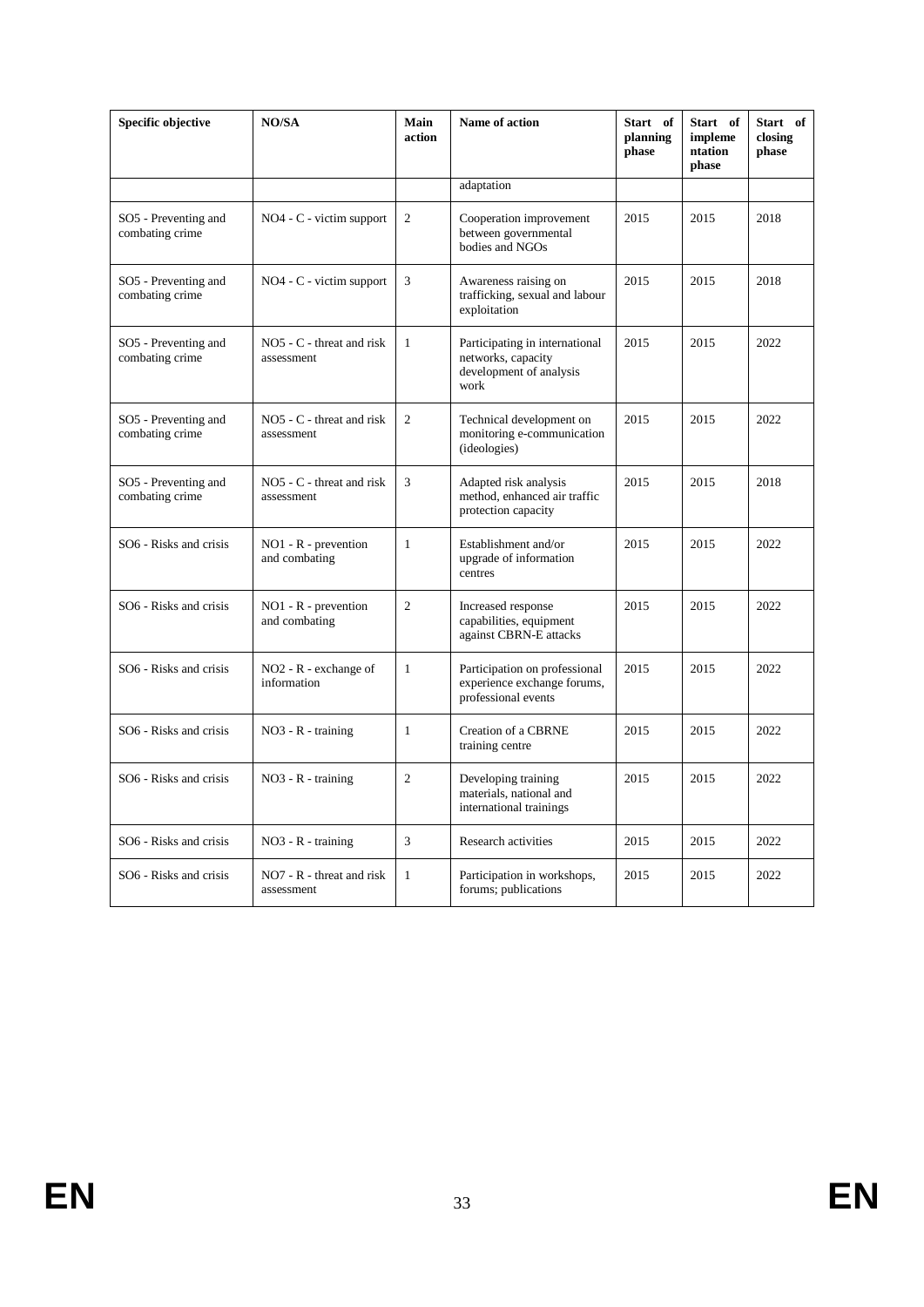# **5. COMMON INDICATORS AND PROGRAMME SPECIFIC INDICATORS:**

| <b>Specific objective</b>                                                                                                | 1 - Support a common visa policy |                         |                       |                     |                       |  |  |
|--------------------------------------------------------------------------------------------------------------------------|----------------------------------|-------------------------|-----------------------|---------------------|-----------------------|--|--|
| <b>Indicator</b>                                                                                                         |                                  | <b>Measurement unit</b> | <b>Baseline value</b> | <b>Target value</b> | Source of data        |  |  |
| C1 - Number of consular cooperation activities developed with<br>the help of the Fund                                    |                                  | Number                  | 0.00                  | 0.00                | Projects              |  |  |
| C2.1 - Number of staff trained in common visa policy related<br>aspects with the help of the Fund                        |                                  | Number                  | 0.00                  | 700.00              | Projects              |  |  |
| C2.2 - Number of training courses (hours completed)                                                                      |                                  | Number                  | 0.00                  | 16,800.00           | Projects              |  |  |
| C3 - Number of specialised posts in third countries supported<br>by the Fund                                             |                                  | Number                  | 0.00                  | 8.00                | Projects              |  |  |
| C4.1 - Number of consulates developed or upgraded with the<br>help of the Fund out of the total number of consulates     |                                  | Number                  | 0.00                  | 7.00                | Projects              |  |  |
| C4.2 - Percentage of consulates developed or upgraded with<br>the help of the Fund out of the total number of consulates |                                  | $\%$                    | 0.00                  | 8.80                | Projects              |  |  |
| <b>Specific objective</b>                                                                                                | 2 - Borders                      |                         |                       |                     |                       |  |  |
| <b>Indicator</b>                                                                                                         |                                  | <b>Measurement unit</b> | <b>Baseline value</b> | <b>Target value</b> | <b>Source of data</b> |  |  |
| C1.1 - Number of staff trained in borders management related<br>aspects with the help of the Fund                        |                                  | Number                  | 0.00                  | 3,750.00            | Projects              |  |  |
| C1.2 - Number of training courses in borders management<br>related aspects with the help of the Fund                     |                                  | Number                  | 0.00                  | 132,000.00          | Projects              |  |  |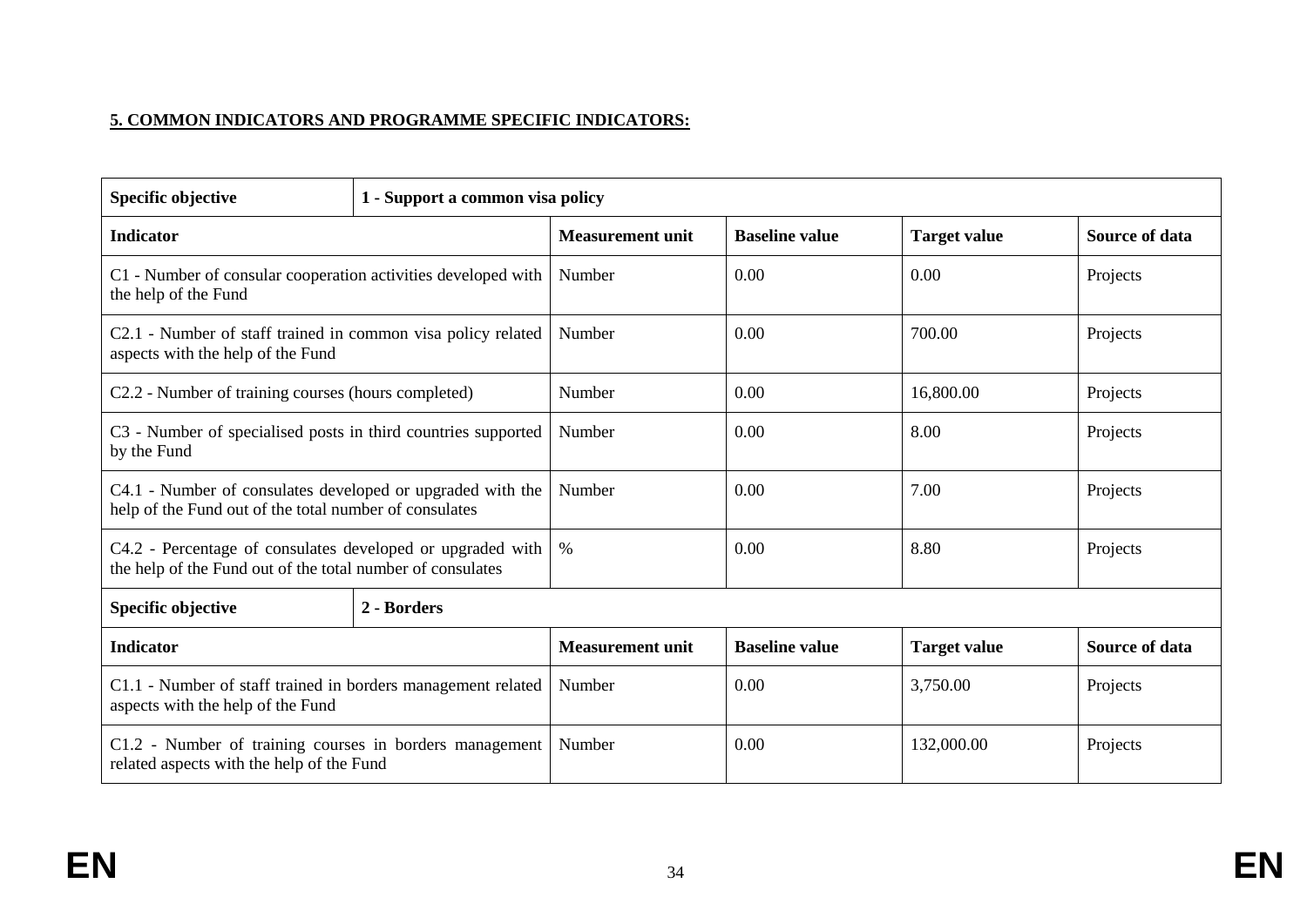| <b>Specific objective</b>                                                                                                                          | 1 - Support a common visa policy |                         |                       |                     |                           |  |  |  |
|----------------------------------------------------------------------------------------------------------------------------------------------------|----------------------------------|-------------------------|-----------------------|---------------------|---------------------------|--|--|--|
| <b>Indicator</b>                                                                                                                                   |                                  | <b>Measurement unit</b> | <b>Baseline value</b> | <b>Target value</b> | Source of data            |  |  |  |
| C <sub>2</sub> - Number of border control (checks and surveillance)<br>infrastructure and means developed or upgraded with the help<br>of the Fund |                                  | Number                  | 0.00                  | 750.00              | Projects                  |  |  |  |
| C3.1 - Number of border crossings of the external borders<br>through ABC gates supported from the Fund                                             |                                  | Number                  | 0.00                  | 28,000.00           | Projects                  |  |  |  |
| C3.2 - Total number of border crossings                                                                                                            |                                  | Number                  | 0.00                  | 238,000,000.00      | Projects                  |  |  |  |
| C4 - Number of national border surveillance infrastructure<br>established/further developed in the framework of EUROSUR                            |                                  | Number                  | 0.00                  | 1.00                | Projects                  |  |  |  |
| C5 - Number of incidents reported by the Member State to the<br><b>European Situational Picture</b>                                                |                                  | Number                  | 0.00                  | 29,000.00           | EUROSUR NCC<br>statistics |  |  |  |
| S.2 - Studies, pilot projects supported by the Fund to improve<br>border control                                                                   |                                  | Number                  | 0.00                  | 7.00                | project                   |  |  |  |

| <b>Specific objective</b>                                                                                                                  | 5 - Preventing and combating crime |                         |                       |                     |                |  |  |  |
|--------------------------------------------------------------------------------------------------------------------------------------------|------------------------------------|-------------------------|-----------------------|---------------------|----------------|--|--|--|
| <b>Indicator</b>                                                                                                                           |                                    | <b>Measurement unit</b> | <b>Baseline value</b> | <b>Target value</b> | Source of data |  |  |  |
| C1 - Number of JITs and EMPACT operational projects<br>supported by the Fund, including the participating Member<br>States and authorities |                                    | Number                  | 0.00                  | 2.00                | Projects       |  |  |  |
| C2.1 - Number of law enforcement officials trained on cross-<br>border-related topics with the help of the Fund                            |                                    | Number                  | 0.00                  | 1,400.00            | Projects       |  |  |  |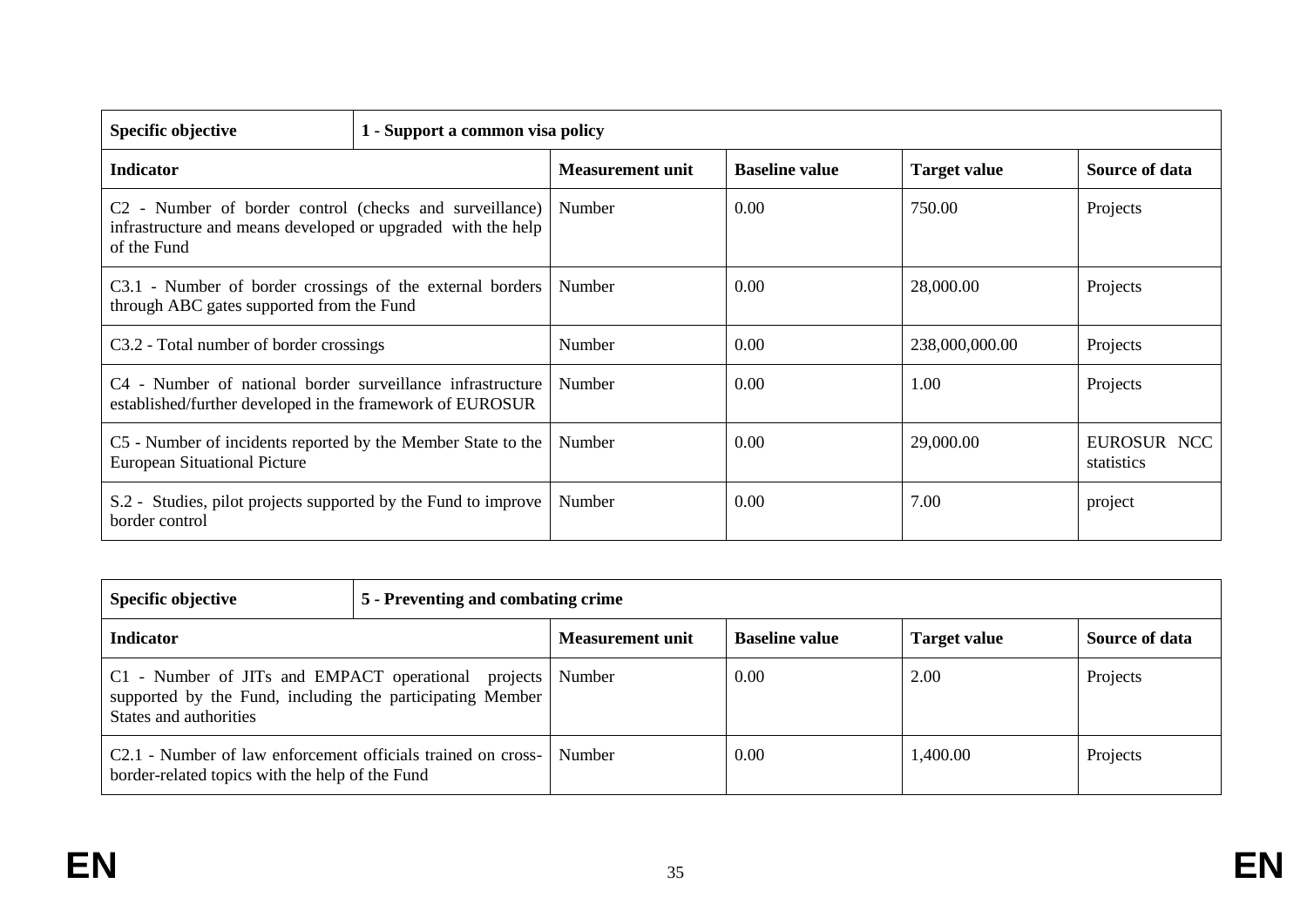| <b>Specific objective</b>                                                                                                                                                                                                                                                                                        | 5 - Preventing and combating crime |                         |                       |                     |                       |  |  |
|------------------------------------------------------------------------------------------------------------------------------------------------------------------------------------------------------------------------------------------------------------------------------------------------------------------|------------------------------------|-------------------------|-----------------------|---------------------|-----------------------|--|--|
| <b>Indicator</b>                                                                                                                                                                                                                                                                                                 |                                    | <b>Measurement unit</b> | <b>Baseline value</b> | <b>Target value</b> | <b>Source of data</b> |  |  |
| C2.2 - Duration of the training (carried out) on cross-border<br>related topics with the help of the fund                                                                                                                                                                                                        |                                    | Person days             | 0.00                  | 7,000.00            | Projects              |  |  |
| C3.1 - Number of projects in the area of crime prevention                                                                                                                                                                                                                                                        |                                    | Number                  | 0.00                  | 2.00                | Projects              |  |  |
| C3.2 - Financial value of projects in the area of crime<br>prevention                                                                                                                                                                                                                                            |                                    | EUR                     | 0.00                  | 186,160.00          | Projects              |  |  |
| C4 - Number of projects supported by the Fund, aiming to<br>improve law enforcement information exchanges which are<br>related to Europol data systems, repositories or communication<br>tools (e.g. data loaders, extending access to SIENA, projects<br>aiming to improving input to analysis work files etc.) |                                    | Number                  | 0.00                  | 2.00                | Projects              |  |  |
| Research and pilot projects to enhance efficiency of<br>$S.5 -$<br>fighting serious and cross border crimes                                                                                                                                                                                                      |                                    | Number                  | 0.00                  | 3.00                | project               |  |  |

| <b>Specific objective</b>                                                                                                                                                            | 6 - Risks and crisis |                  |                       |                     |                |  |
|--------------------------------------------------------------------------------------------------------------------------------------------------------------------------------------|----------------------|------------------|-----------------------|---------------------|----------------|--|
| <b>Indicator</b>                                                                                                                                                                     |                      | Measurement unit | <b>Baseline value</b> | <b>Target value</b> | Source of data |  |
| C1 - Number of tools put in place or upgraded with the help of<br>the Fund to facilitate the protection of critical infrastructure by<br>Member States in all sectors of the economy |                      | Number           | 0.00                  | 7.00                | Projects       |  |
| C <sub>2</sub> - Number of projects relating to the assessment and Number<br>management of risks in the field of internal security supported<br>by the Fund                          |                      |                  | 0.00                  | 1.00                | Projects       |  |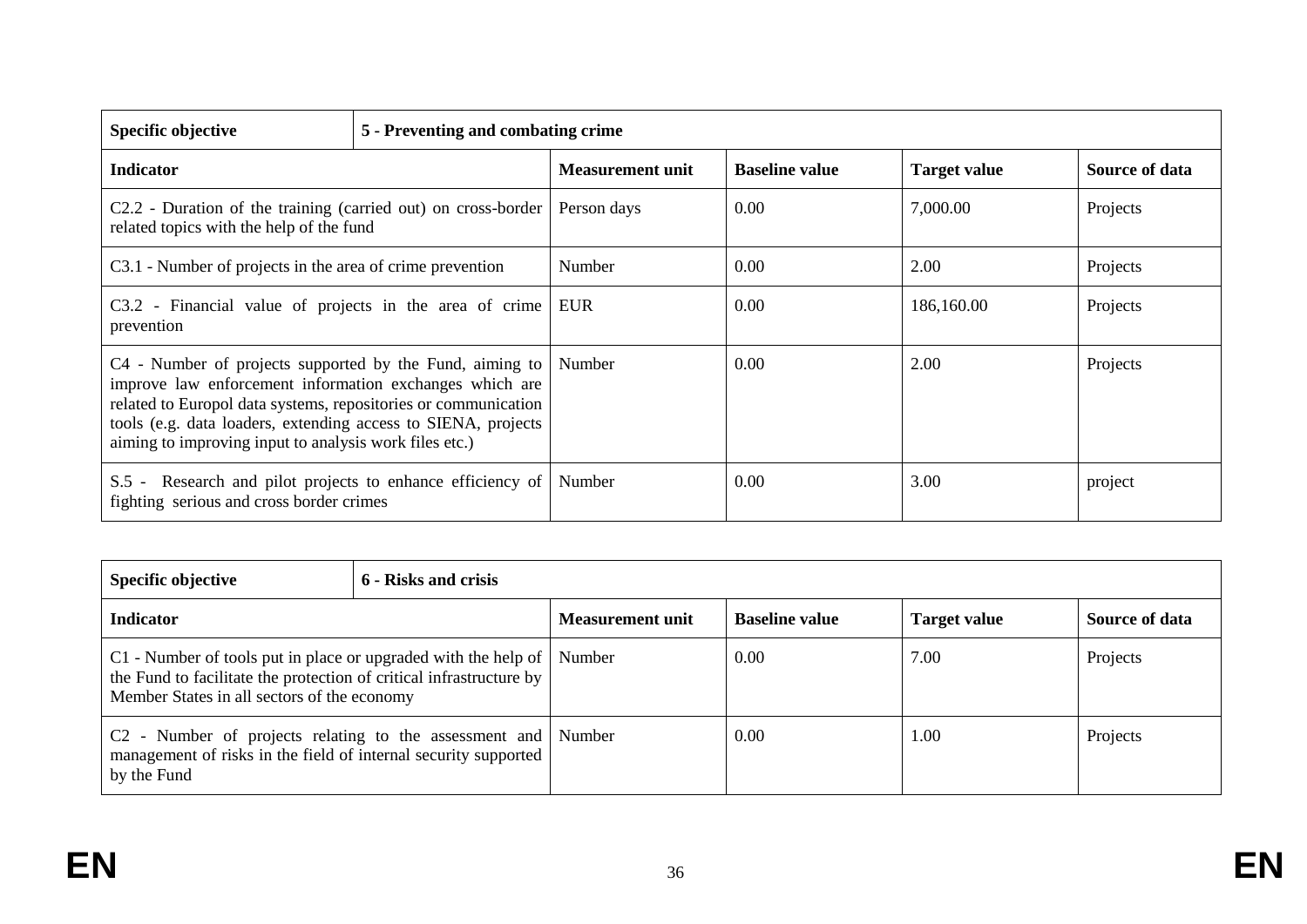| Specific objective                                                                                                                                                   | 6 - Risks and crisis |                         |                       |                     |                |  |
|----------------------------------------------------------------------------------------------------------------------------------------------------------------------|----------------------|-------------------------|-----------------------|---------------------|----------------|--|
| <b>Indicator</b>                                                                                                                                                     |                      | <b>Measurement unit</b> | <b>Baseline value</b> | <b>Target value</b> | Source of data |  |
| C3 - Number of expert meetings, workshops, seminars, Number<br>conferences, publications, websites and (online) consultations<br>organised with the help of the Fund |                      |                         | 0.00                  | 21.00               | Projects       |  |
| S.6 - Established and/or upgraded coordination centers (with   Number<br>the financial support of the Fund) in order to efficiently<br>manage crisis situations      |                      |                         | 0.00                  | 2.00                | Project        |  |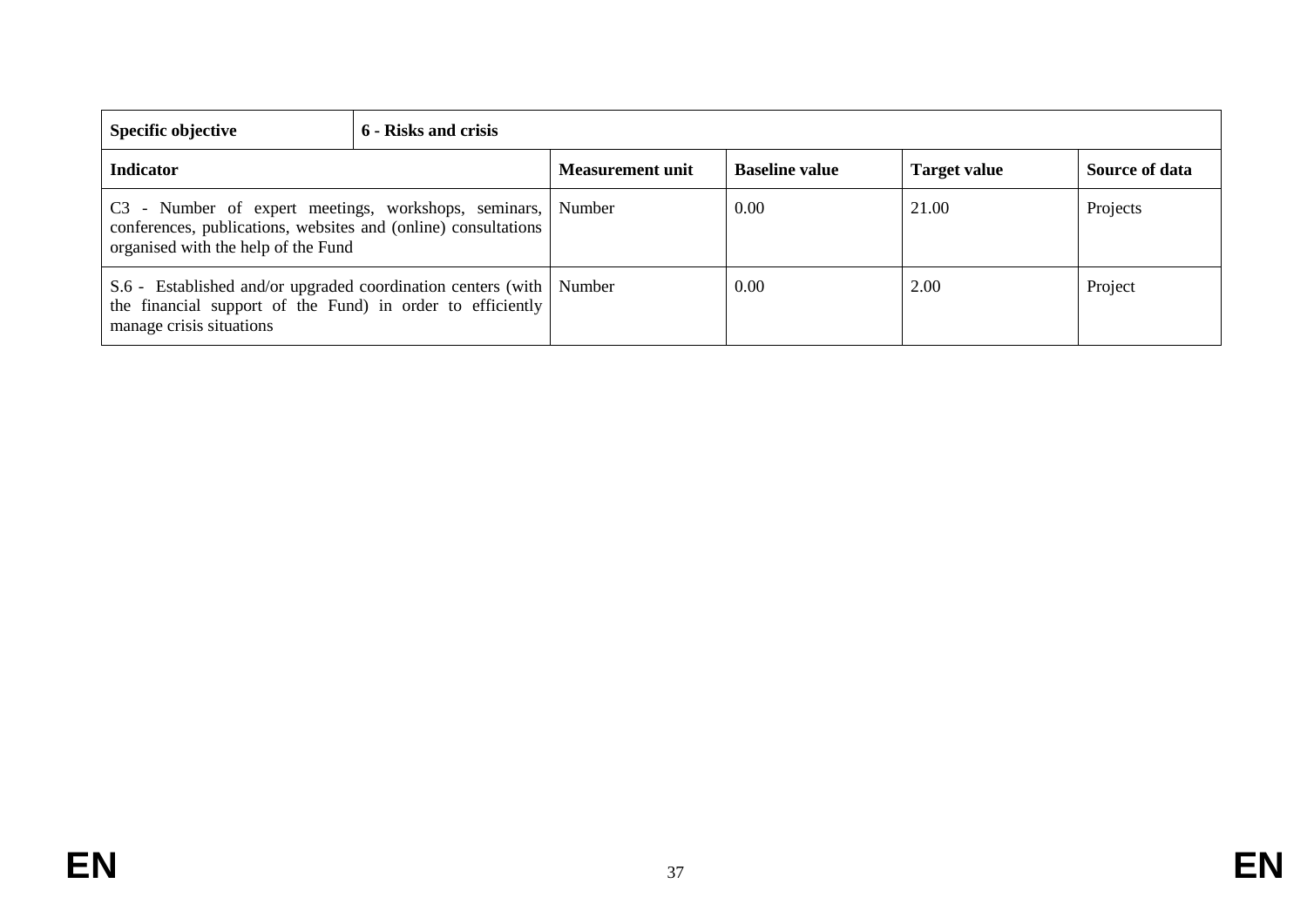#### **6. FRAMEWORK FOR PREPARATION AND IMPLEMENTATION OF THE PROGRAMME BY THE MEMBER STATE**

#### **6.1 Partnership involvement in the preparation of the programme**

The Responsible Authority (RA) took part actively in the preparation of Hungary's national strategy of the internal security fund regarding border management, police cooperation and crisis management (Gov. Decree 1691/2013. (X. 2.) and in Hungary's Migration Strategy adopted by the Government with the Gov. Decree 1698/2013. (X. 4.) containing objectives regarding visa. The potential beneficiaries, the relevant educational institutions and the experts of the MoI (including RA) took part in the two expert groups that were drafting the strategies. The documents compiled were commented and revised by all the relevant organisations and the ministries providing the supervision of the before mentioned organisations.

This wide variety of participation ensured the reflection of real needs in the Strategies of Hungary which identified the national priorities and objectives.

The MoI released the draft of the strategies for public consultation in August 2013 to reflect the recommendations of as many stakeholders as possible.

The draft national programme based on the strategies was published at the www.solidalapok.hu website, on 3 February 2014, and was disseminated directly to the authorities who will be benefitting from the Internal Security Fund. The MoI finalised the programme based on the comments and remarks which were received until 11th February 2014.

#### **6.2 Monitoring committee**

In line with the practice of the External Borders Fund the RA sets up a Monitoring Committee to monitor the implementation of the Fund. The members of the Committee will be delegated by the relevant ministries and main beneficiaries (e.g. MoI, Ministry of Foreign Affairs and Trade, Ministry of Justice, Ministry of National Economy, Prime Minister's Office, National Police, Office of Immigration and Nationality, Central Office of Administrative and Electronic Public Services etc.) and NGOs.

The Monitoring Committee enhances information exchange, supervises the implementation, the achievement of the objectives and priorities and when it is necessary formulates proposals to ensure the most effective implementation of the programme. The Monitoring Committee contributes to the adoption and modification of the Working Programs (which serves as an implementation plan for the scheduled use of funds) and approves the content of the annual implementation report in its regular meeting for which the RA will distribute the draft programmes, reports as well as information on the implementation and evaluation of the projects and the implementation of the programme.

## **6.3 Common monitoring and evaluation framework**

The RA monitors the implementation of the national programme from the start, collects and analyses data.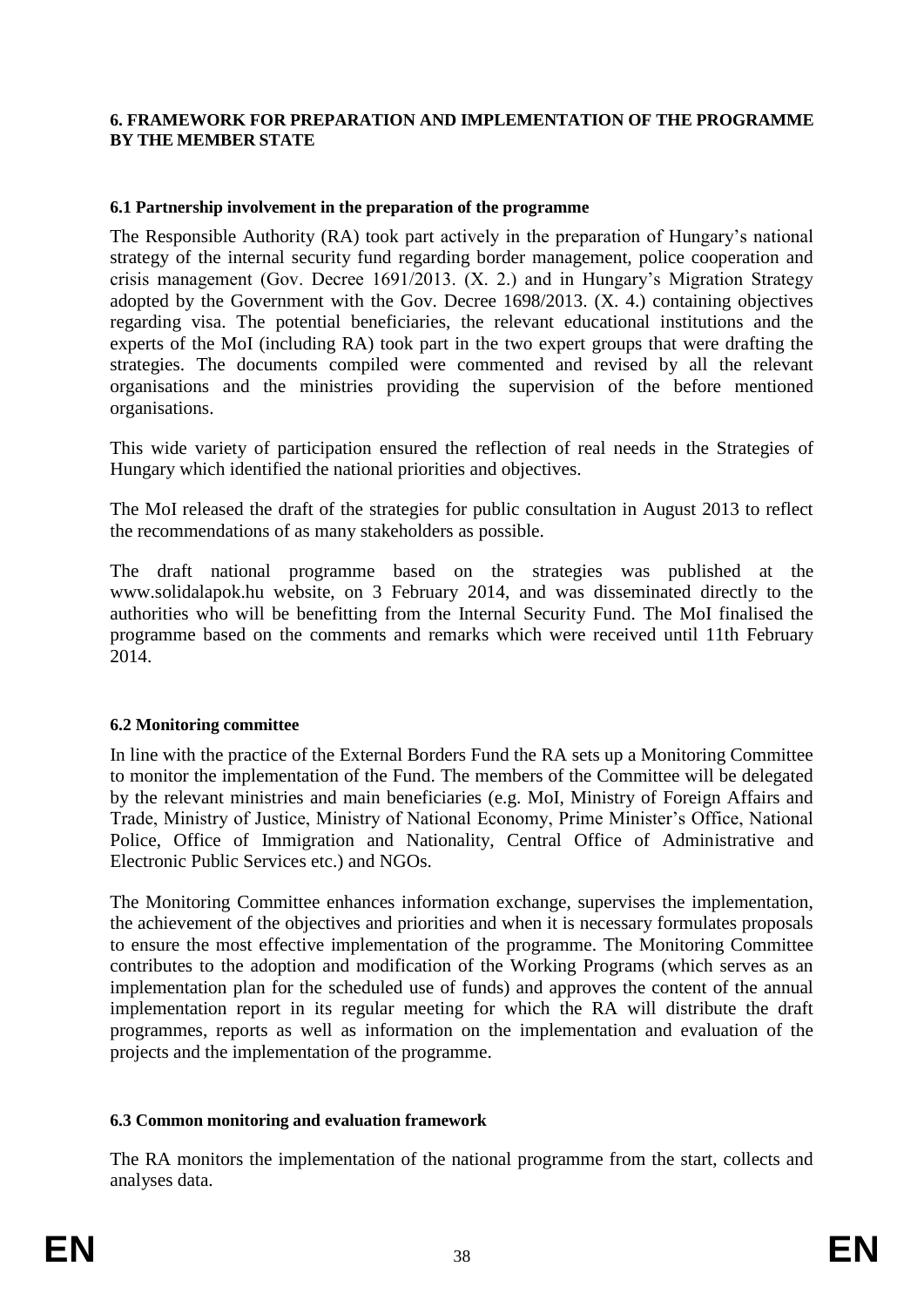To ensure the implementation of the programme and the monitoring of the projects the RA aims to develop an IT system similar to the existing one. The system will be capable to collect and aggregate data regarding output and result indicators including common indicators as well.

The achievement of the common indicators defined in the National Programme will be ensured by the measurable key indicators defined in the call for interest and set in the grant agreement as well.

The RA follows the implementation of the projects through the reports of the beneficiaries and on the spot monitoring. The beneficiaries will include the actual value of the indicators in their implementation report and final report. The achievement of the indicators of the projects will be monitored by project officers. The results of the programme are planned to be evaluated in the framework of midterm and ex-post evaluation involving external experts.

AA will access monitoring and evaluation reports. RA will integrate the results and recommendations of the reports and evaluations in drafting and implementing the working programs and will organise trainings and prepares aids/manuals for the beneficiaries.

#### **6.4 Partnership involvement in the implementation, monitoring and evaluation of the national programme**

The RA prepares working programme for 3 or 2 year period on the implementation of scheduled funding priorities – call for proposals, selection of projects, implementation of supported project. The RA cooperates with the stakeholders in the framework of consultations while drafting the working programs in order to ensure the effective use of the funding.

The draft working programs will be published on the website (except for very limited number of actions that receive support in direct award and may not be published due to security or data protection reasons). We mainly expect the recommendations of the following institutions: Ministry of Foreign Affairs and Trade, Ministry of Justice, Ministry of Economics, National Police, Office of Immigration and Nationality, Counter Terrorism Centre, Special Service for National Security, Constitution Protection Office, National Directorate for Disaster Management, National Defence Service, Frontex, CEPOL, EUROPOL, Directorate for Education, International Education Centre, Training and Science Organisation, Universities (esp: National University of Public Service), the Scientific Council of the Ministry of Interior, Hungarian Scientific Organisation for Law Enforcement, National Tax and Customs Administration, Central Office for Administrative and Electronic Public Service, Coordination Centre against Organised Crime, NGOs especially dealing with victim protection, crime prevention, and trainings, local governance (especially situated close/at critical infrastructure), stakeholders in security industry and research.

The supervision of the execution of the national programme shall be carried out by a Monitoring Committee. Just like in case of SOLID Funds RA involves the relevant ministries and beneficiaries.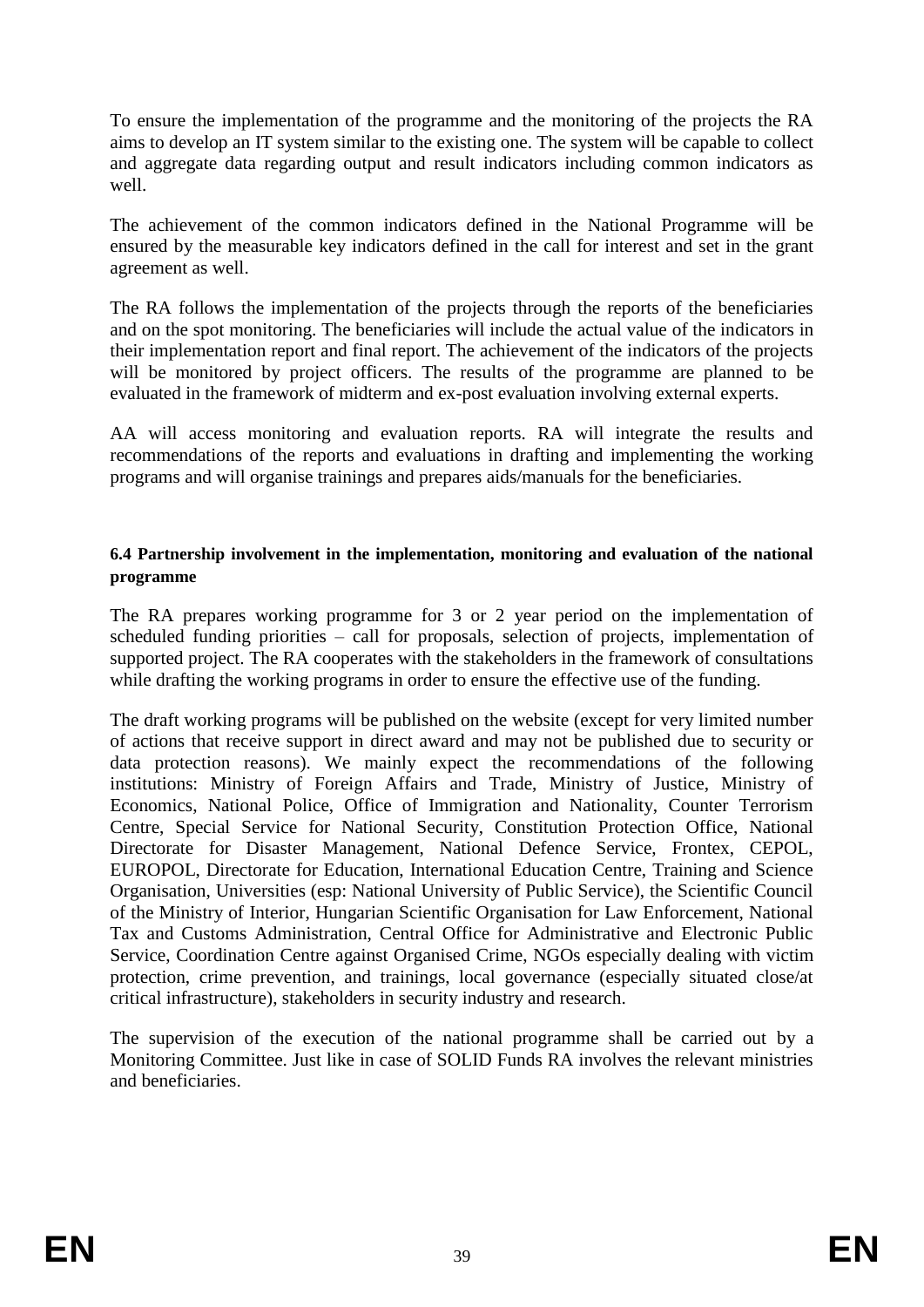## **6.5 Information and publicity**

Hungary will ensure that a website or a website portal is provided with information on and access to the national programme; inform potential beneficiaries about funding opportunities under the national programme; and publicise to Union citizens the role and achievements of the Specific Regulations through information and communication actions on the results and impact of the national programme.

Hungary will ensure transparency on the implementation of the national programme and maintain a list of actions supported by each national programme which will be accessible through the website or the website portal.

Further information and publicity actions may also be carried out during the course of the programme.

## **6.6 Coordination and complementarity with other instruments**

To prevent overlapping and double financing and to ensure consistency of the programs, the strategic documents, planned objectives were communicated to all Management Authorities, and the representative of the RA participates in the working group preparing ESIF PA and OPs, in the implementation phase the participation of MOI in the MC will be ensured. MOI also takes part in the elaboration of the Action Plans and calls for proposals.

Environment and Energy Efficiency OP – industrial security

Actions targeting the prevention and the handling of man-made disaster are to be supported under the ISF. The aspects of industrial security concerning changes of climate may receive support in Hungary's Environment and Energy Efficiency Operational Programme for 2014- 2020.

# Corruption

Within ESF, in the framework of the Thematic Objective 11 for Hungary, within Public Administration and Public Service Development OP corruption preventive measures will be initiated in order to strengthen the administrative integrity of the whole of the public sector including the field of public procurement.

The MoI coordinates the anti-corruption measures at government level, therefore the possible overlapping will be avoided. ISF support will be given to handle the law enforcement aspects of corruption.

# Drugs

Within the framework of the ISF, those measures shall be financed that enhance the capacity to fight against OCG, drug trafficking and drugs smuggling to reduce the supply. Drug prevention measures and activities which focus on the reduction of demand shall be financed under the Human Resources Development Operational Programme (HDOP).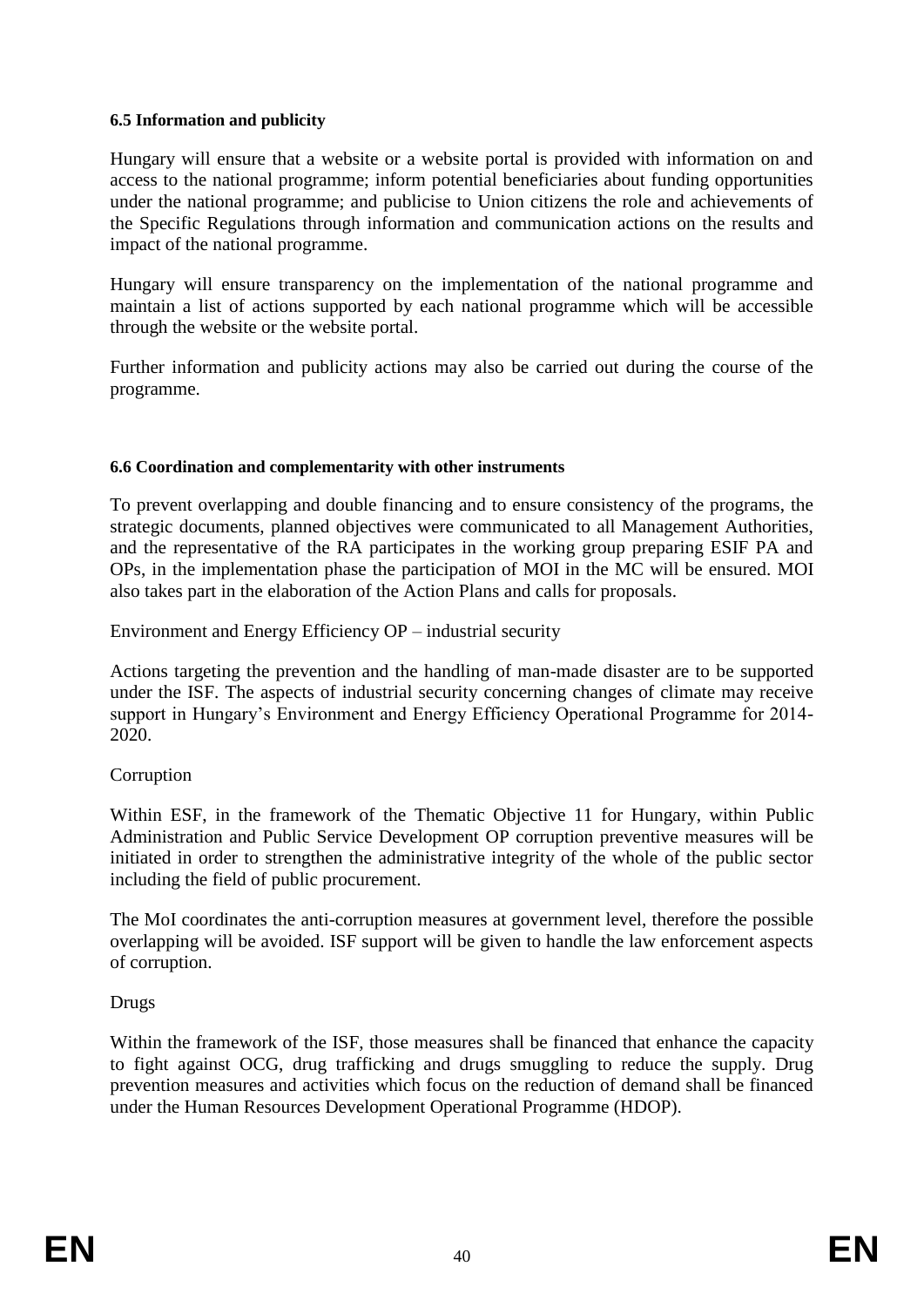## Crime prevention

ISF focuses on the prevention of organised and serious crime.

According to crime prevention, the national programme was compiled in line with the National Crime Prevention Strategy (government decision No 1744/2013) to support the harmonization of the measures planned on national level.

#### Research, development and innovation

There is limited area for R&D activities in case of ISF. These activities target the exploration for new (innovative) solutions, to find the way of improvement of the existing systems and to provide possibility for the law enforcement organisations and actors of the security industry to form cooperation (especially to clarify the needs of the law enforcement organisations). All initiations beyond that could be financed under the Economic Development and Innovation Operative Programme (RDF).

#### Border crossing points

The roads leading to the borders will be financed under Integrated Transport Development OP or CBC. ISF focuses on the BCP developments at the Serbian and Ukrainian borders (incl. infrastructure and equipment of the BCPs concerned, but excluding road leading to the border). All developments at the borders have to be harmonised with the developments of the road network co-financed by the ESIF or national budget, in the framework of the Border Control Inter-ministerial Working Group led by the MoI.

#### **6.7 Beneficiaries**

*6.7.1 List of main types of beneficiaries of the programme:*

State/federal authorities

Education/research organisations

Local public bodies

Non-Governmental organisations

Private and public law companies

## *6.7.2 Direct award (if applicable)*

In the field of border control, visa, police cooperation, preventing and combating crime, and crisis management there will be direct award in case of those measures whereas only one beneficiary can fulfil the tasks as it is in a de jure monopoly or due to security reasons (e.g. SO2,NO6: National Police for building and expanding land BCPs based on point 11 of Section 2 of Paragraph 1 of Act XXXIV of 1994 on the Police; SO.5,NO.1 National Police for asset recovery based on Paragraph 554/P of Act XIX of 1998 on Criminal Proceedings).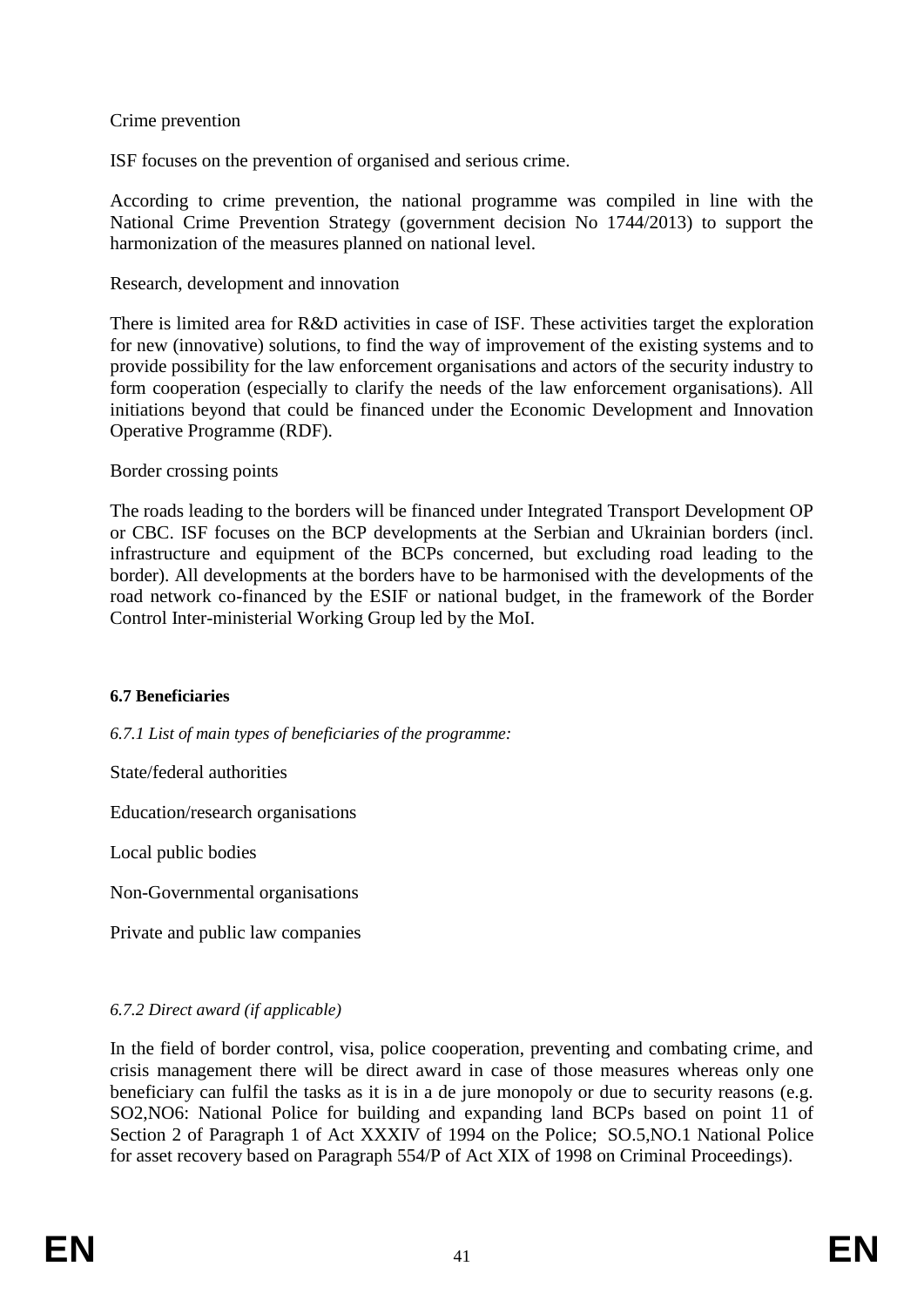## **7. THE FINANCING PLAN OF THE PROGRAMME**

# **Table 1: Financing plan ISF-Borders**

| Specific objective / national objective          | <b>Total</b>  |  |  |
|--------------------------------------------------|---------------|--|--|
| SO1.NO1 National capacity                        | 4,424,575.00  |  |  |
| SO1.NO2 Union acquis                             | 514,880.00    |  |  |
| SO1.NO3 Consular cooperation                     | 2,448,367.00  |  |  |
| <b>TOTAL NO SO1 Support a common visa policy</b> | 7,387,822.00  |  |  |
| SO1.SA1 Consular cooperation                     | 0.00          |  |  |
| <b>TOTAL SO1 Support a common visa policy</b>    | 7,387,822.00  |  |  |
| <b>SO2.NO1 EUROSUR</b>                           | 2,049,348.00  |  |  |
| SO2.NO2 Information exchange                     | 2,513,505.00  |  |  |
| SO2.NO3 Common Union standards                   | 142,249.00    |  |  |
| SO2.NO4 Union acquis                             | 3,604,629.00  |  |  |
| SO2.NO5 Future challenges                        | 74,186.00     |  |  |
| SO2.NO6 National capacity                        | 19,073,976.70 |  |  |
| <b>TOTAL NO SO2 Borders</b>                      | 27,457,893.70 |  |  |
| SO2.SA2 FRONTEX equipment                        |               |  |  |
| <b>TOTAL SO2 Borders</b>                         | 27,457,893.70 |  |  |
| SO3.NO1 Operating support for VISA               |               |  |  |
| SO3.NO2 Operating support for borders            | 4,770,934.30  |  |  |
| <b>TOTAL SO3 Operating support</b>               | 4,770,934.30  |  |  |
| Technical assistance borders                     | 1,212,547.00  |  |  |
| <b>TOTAL</b>                                     | 40,829,197.00 |  |  |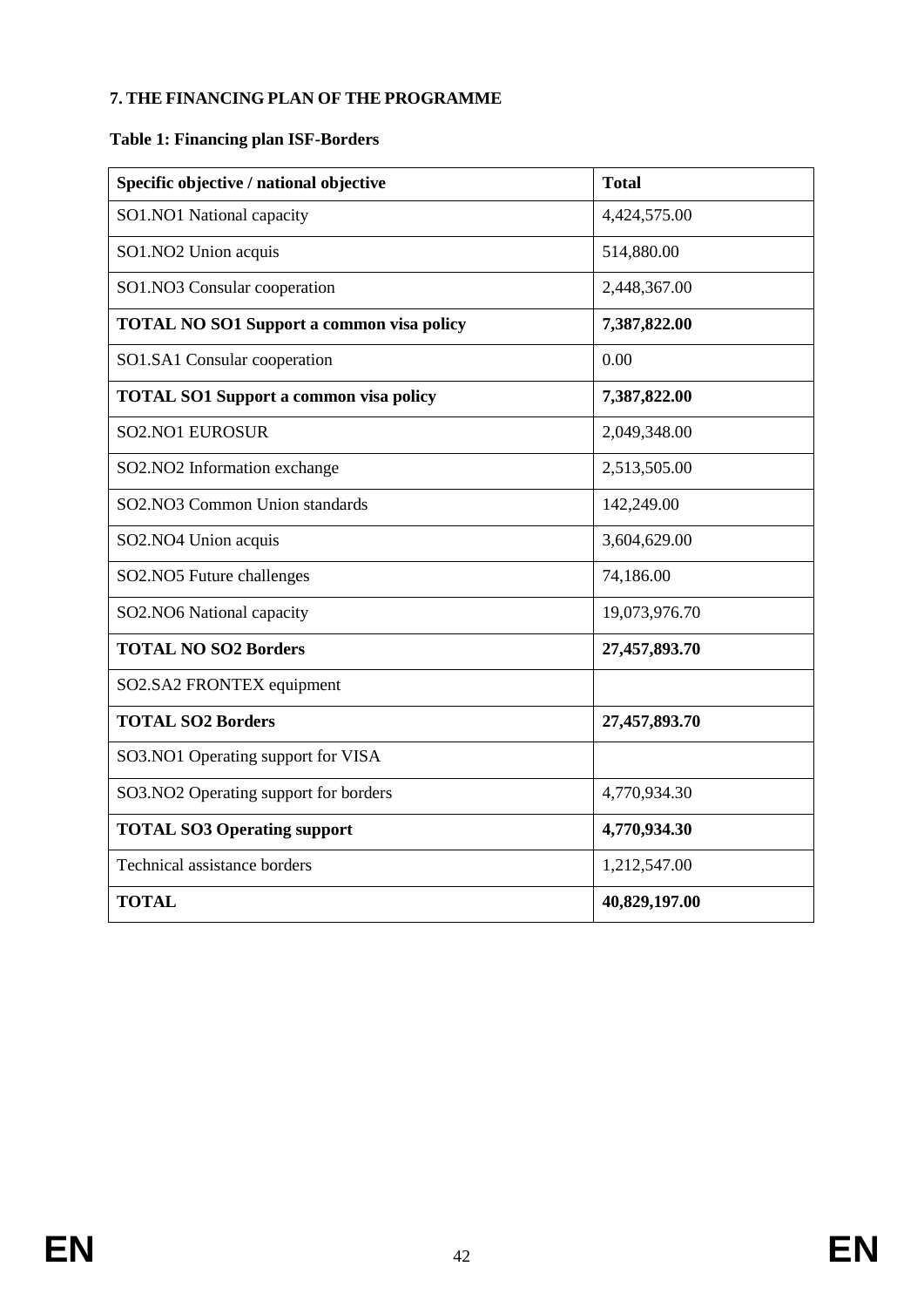## **Table 2: Financial Plan ISF-Police**

| Specific objective / national objective         | <b>Total</b>  |  |  |
|-------------------------------------------------|---------------|--|--|
| SO5.NO1 C - prevention and combating            | 8,632,308.00  |  |  |
| SO5.NO2 C - exchange of information             | 3,217,722.00  |  |  |
| SO5.NO3 C - training                            | 3,493,326.00  |  |  |
| SO5.NO4 C - victim support                      | 302,511.00    |  |  |
| SO5.NO5 C - threat and risk assessment          | 1,072,597.00  |  |  |
| <b>TOTAL SO5 Preventing and combating crime</b> | 16,718,464.00 |  |  |
| $SO6. NO1 R$ - prevention and combating         | 1,900,498.00  |  |  |
| SO6.NO2 R - exchange of information             | 19,547.00     |  |  |
| SO6.NO3 R - training                            | 1,464,843.00  |  |  |
| SO6.NO4 R - victim support                      | 0.00          |  |  |
| SO6.NO5 R - infrastructure                      | 0.00          |  |  |
| SO6.NO6 R - early warning and crisis            | 0.00          |  |  |
| SO6.NO7 R - threat and risk assessment          | 15,513.00     |  |  |
| <b>TOTAL SO6 Risks and crisis</b>               | 3,400,401.00  |  |  |
| Technical assistance police                     | 545,057.00    |  |  |
| <b>TOTAL</b>                                    | 20,663,922.00 |  |  |